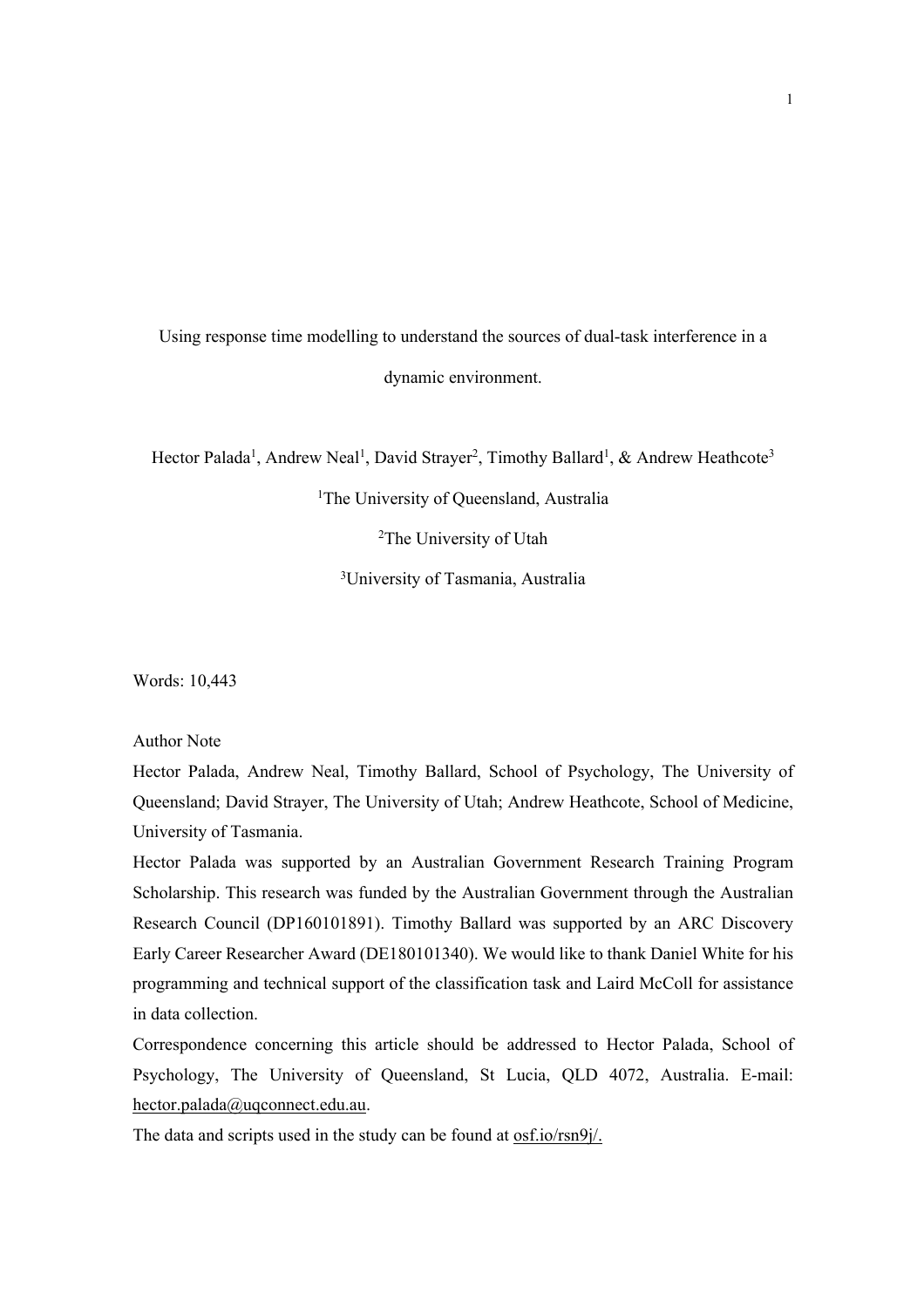#### Abstract

This paper examines the causes of dual-task interference in a time pressured dynamic environment. Resource sharing theories are often used as a theoretical framework to understand dual-task interference. These frameworks propose that resources from a limited pool of information-processing capacity is reallocated towards the primary task as task load increases, and as a result, secondary-task performance declines if the total demand exceeds capacity limit. However, tests of resource models have relied on behavioral results that could be due to a number of different cognitive processes, including changes in response caution, rate of information processing, non-decision processes and response biases. We applied evidence-accumulation models to quantify the cognitive processes underlying performance in a dual-task paradigm in order to examine the causes underlying dual-task interference. We fit performance in time-pressured environment on both a primary classification task and a secondary detection task using evidence-accumulation models. Under greater time pressure, the rate of information processing increased for the primary task while response caution decreased, whereas the rate of information processing for the secondary task declined with greater time pressure. Assuming the rate of evidence accumulation is proportional to available capacity these results are consistent with resource theory and highlight the value of evidence-accumulation models for understanding the complex set of processes underlying dual-task interference.

Keywords: Detection response task, response time modeling, linear ballistic accumulator, Wald model, workload, time pressure.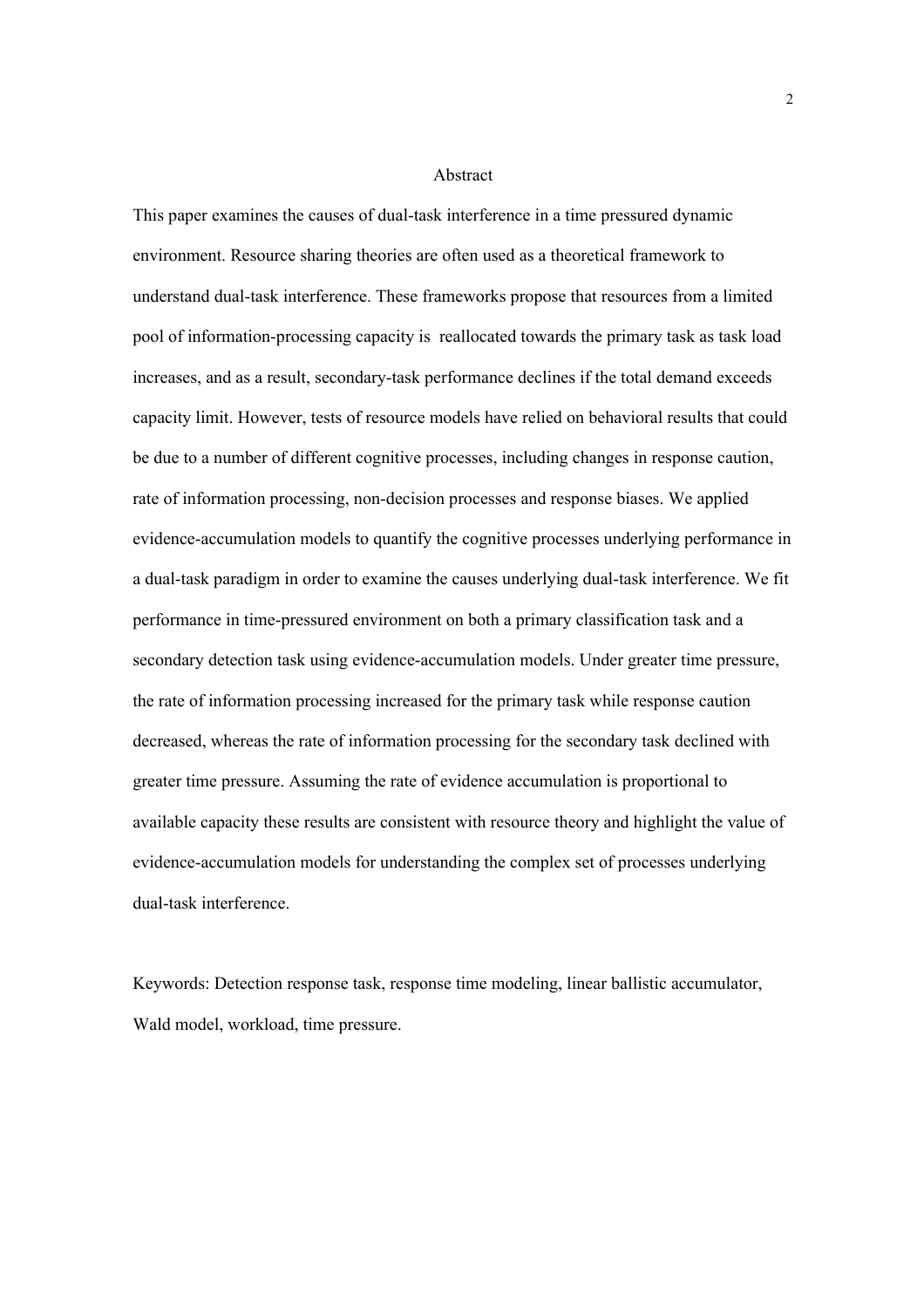# Public Significance Statement

Measuring workload is critical for systems design to ensure that individuals are not overloaded and can perform tasks effectively and safely. Understanding how a measure is sensitive to workload is important for mitigating overload. We tested how the Detection Response Task, an international standard workload measure, is sensitive to workload in a time pressured environment. We found that the DRT is sensitive to the reallocation of cognitive resources towards the primary task, and away from the DRT, as task load increased on the primary task.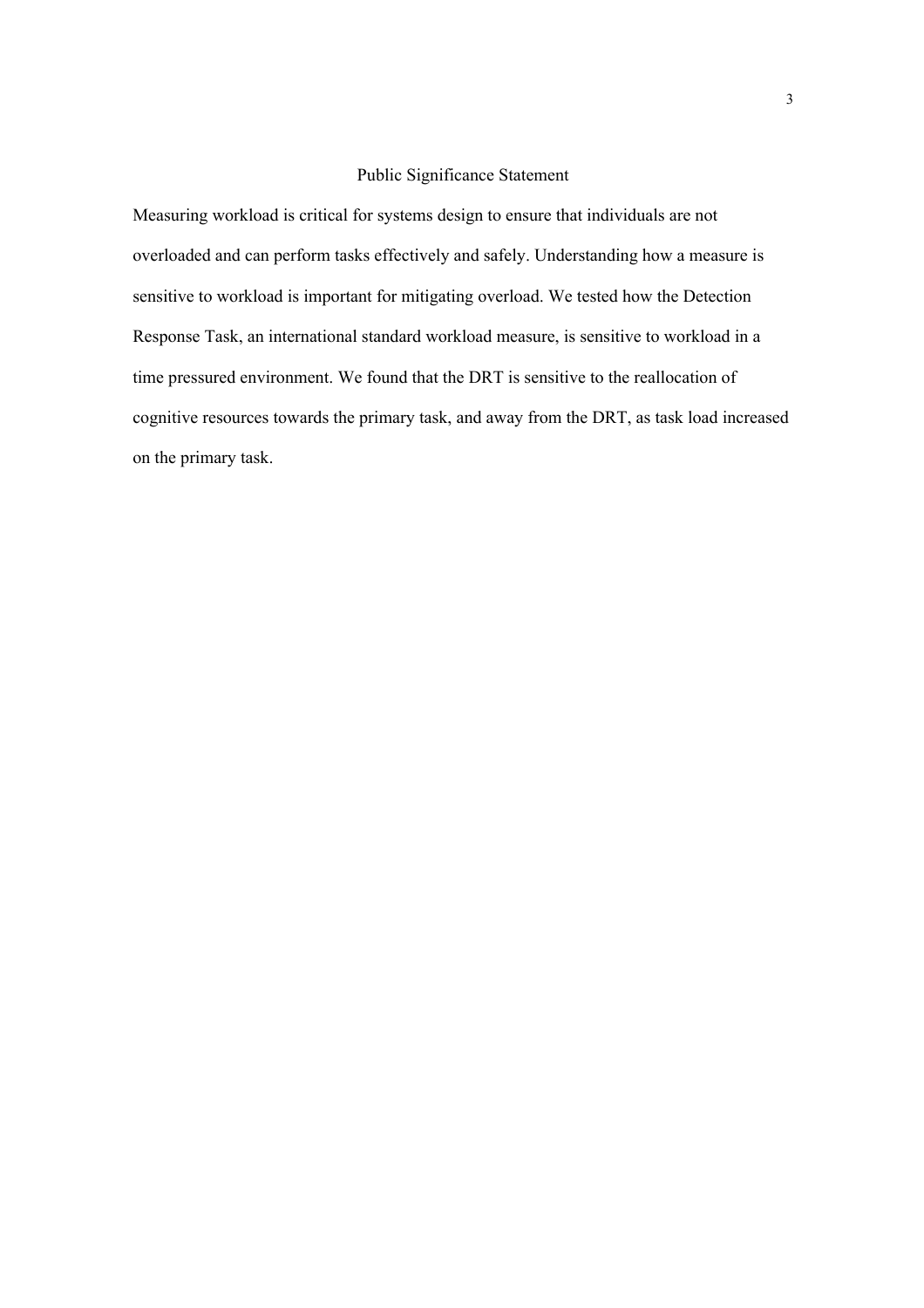It has long been known that humans have limited information-processing capacity (Kahneman, 1973). Overload occurs when people have insufficient capacity to meet task demands, such as time pressure. Consequences of overload include increases in response times and error rates, which in turn can increase the risk of accidents and injuries (Parasuraman, Sheridan, & Wickens, 2008). It is for this reason that workload is a risk factor that needs to be managed, particularly in safety-critical industries (Neal, Hannah, Sanderson, Bolland, Mooij, & Murphy, 2014). The measurement of workload is critical to ensure that performance and task demands remain within manageable bounds. The dual-task paradigm is frequently adopted to study workload, and resource theories are often cited as a theoretical framework to understand dual-task performance (Vidulich & Tsang, 2012). This framework proposes that dual-task interference reflects competition for a limited pool of informationprocessing capacity (i.e., "resources"), whereby resources are prioritized to the primary task as demands increase, resulting in performance decrements in the secondary task if the total available is exceeded (Kahneman, 1973).

Despite widespread interest in the resource framework, there is surprisingly little evidence to support the idea that dual-task interference reflects competition for resources. Previous studies using the dual-task paradigm are ambiguous, as they rely on response time or accuracy to infer resource competition (Navon, 1984). Yet it is difficult to draw inferences regarding dual-task interference from such behavioral data alone, because they can change due to a range of different cognitive processes. For example, performance decrements on the secondary task might be attributable to a decrease in the rate of information processing for that task, but also be due to changes in response caution, bias, or non-decision processes (Palada, Neal, Tay, & Heathcote, 2018).

To understand the causes of dual-task interference, it is necessary to quantify the latent cognitive processes underlying responses in both primary and secondary tasks. Recent studies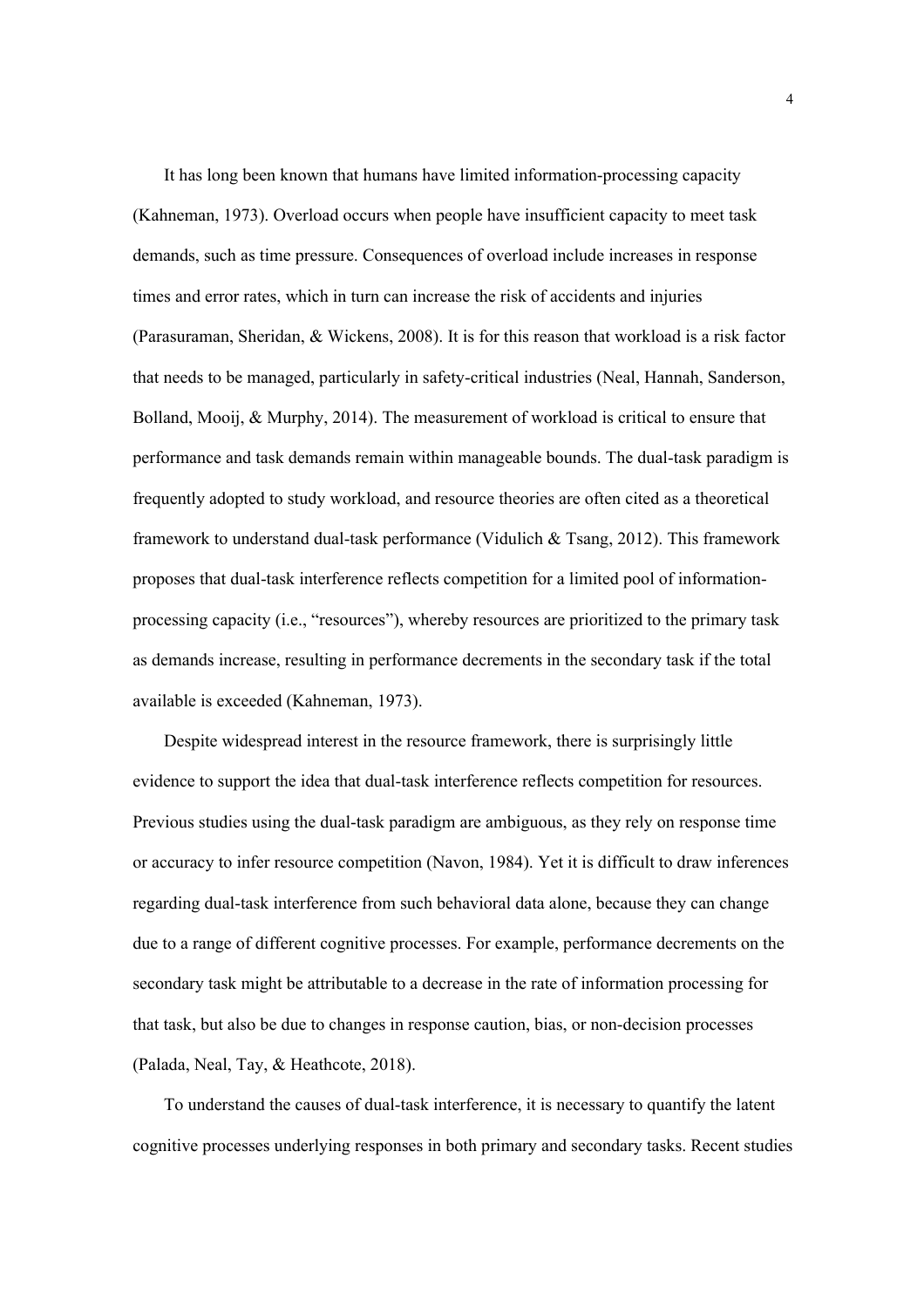using dual-task paradigms have applied evidence-accumulation models to quantify latent cognitive processes and understand dual-task performance (Tillman, Strayer, Eidels, & Heathcote, 2017; Castro, Strayer, Matzke, & Heathcote, in press). However, these studies only modeled the secondary task, and as a result, were unable to directly examine the processes underlying dual-task interference.

The aim of the paper is to use evidence-accumulation models to understand the patterns of dual-task interference that occur under time pressure in a complex and dynamic environment. We use a primary task involving discrete choices that is suitable for this type of analysis, in the form of a simulated maritime surveillance task performed under varying levels of time pressure. The reason for choosing maritime surveillance is because it is representative of a broad range of tasks in which people experience dual-task interference in a dynamic environment. Examples include air traffic control, train control, unmanned vehicle control, air battle management, and submarine track management. One group of participants performed the surveillance task alone, whereas a second group concurrently performed a simple stimulus-detection task, which also required a discrete response. We fit the Wald evidence-accumulation model (Heathcote, 2004) to both primary task and secondary-task performance and examined how the parameters of the model responded to time pressure manipulations in order to understand how people respond to changes in time pressure. We tested for individual differences to examine whether participants responded in different ways to time pressure.

## **The Detection Response Task (DRT)**

The DRT is a standardized secondary-task measure of workload that has been designed to infer workload (International Organization for Standardization [ISO], 2015). The DRT requires the detection of a visual or tactile stimulus randomly presented every three to five seconds as the individual performs the primary task of interest. Slowed and/or missed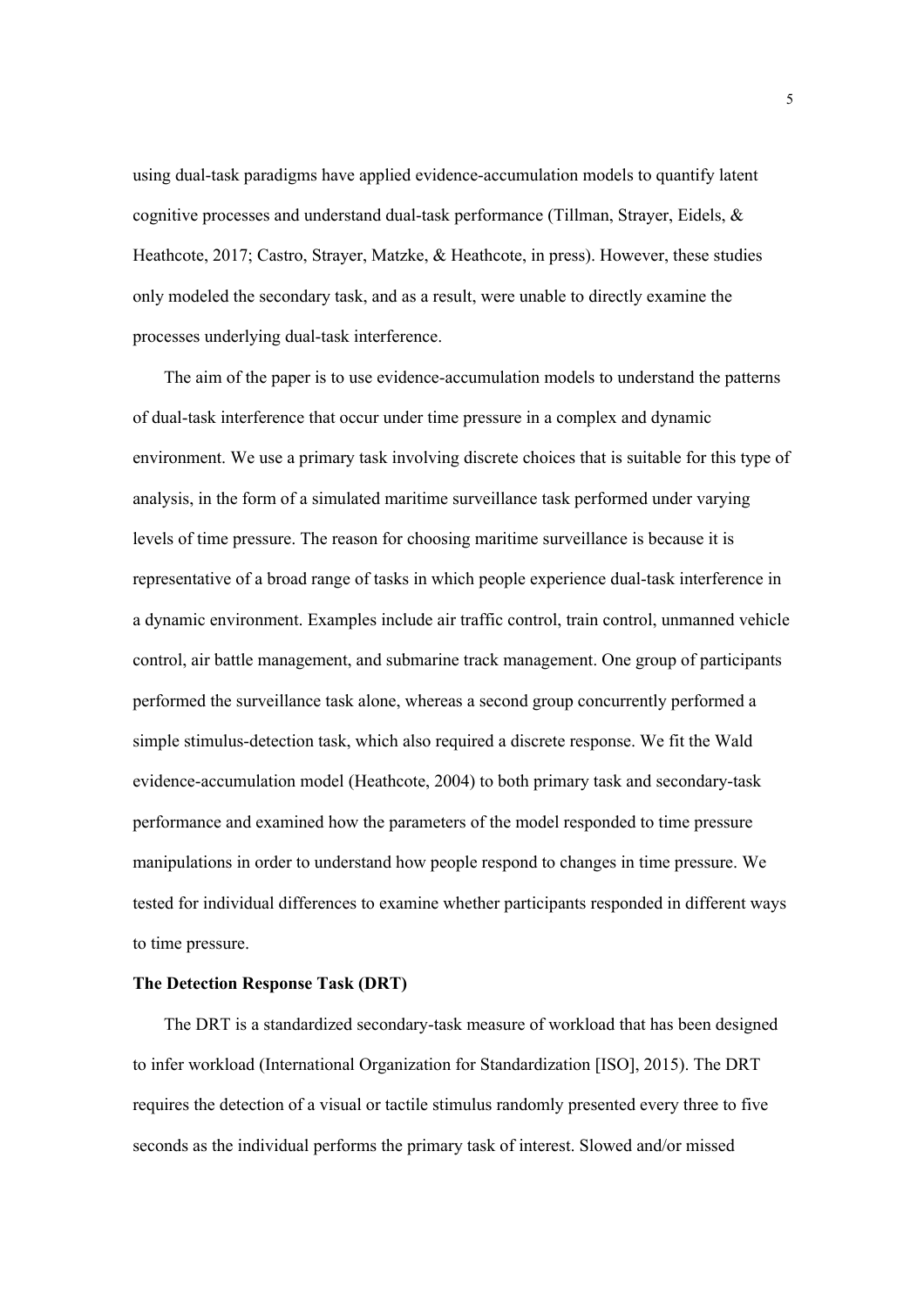responses on the DRT are indicative of greater workload. The DRT has been widely used to measure the effects of increased task load during driving, because it is sensitive to transient fluctuations in workload, and has minimal impact on primary task performance, meaning that it is unlikely to pose a safety risk (Strayer, et al., 2014). For these reasons, the DRT has the potential to be widely used as a measure of workload in both laboratory and field settings (Bruyas, Dumont, & Bron, 2013).

The increase in DRT response times and misses is thought to be because the DRT competes with the primary task for a finite pool of resources, which means that the rate of information processing for the DRT decreases as resources are diverted away from the DRT to maintain performance on the primary task (Strayer, Watson, & Drews, 2011). However, evidence to support this assumption is inconsistent. Using evidence-accumulation models, including the linear ballistic accumulator (LBA; Brown & Heathcote, 2008) and the singlebound diffusion or Wald model (Heathcote, 2004), Tillman et al. (2017) found that people were slower to respond to the DRT when having to hold a conversation while driving. However, this effect was due to increased response caution, rather than a decrease in the rate of information processing. In contrast, Castro et al. (in press) found that slowed DRT response times due to more consistent cognitive demands (counting backwards by threes vs. not while in both cases preforming a primary tracking task) was due to a decrease in the both the rate of information processing and an increase in response caution, as well as a small decrease in non-decision time (i.e., the sum of stimulus encoding and response production times).

Unfortunately, because existing studies used a continuous primary task (driving and tracking, respectively), it has not been possible to also critically examine the cognitive processes underlying primary-task performance using evidence-accumulation modeling. There are many ways in which people can respond to demands on a discrete-choice primary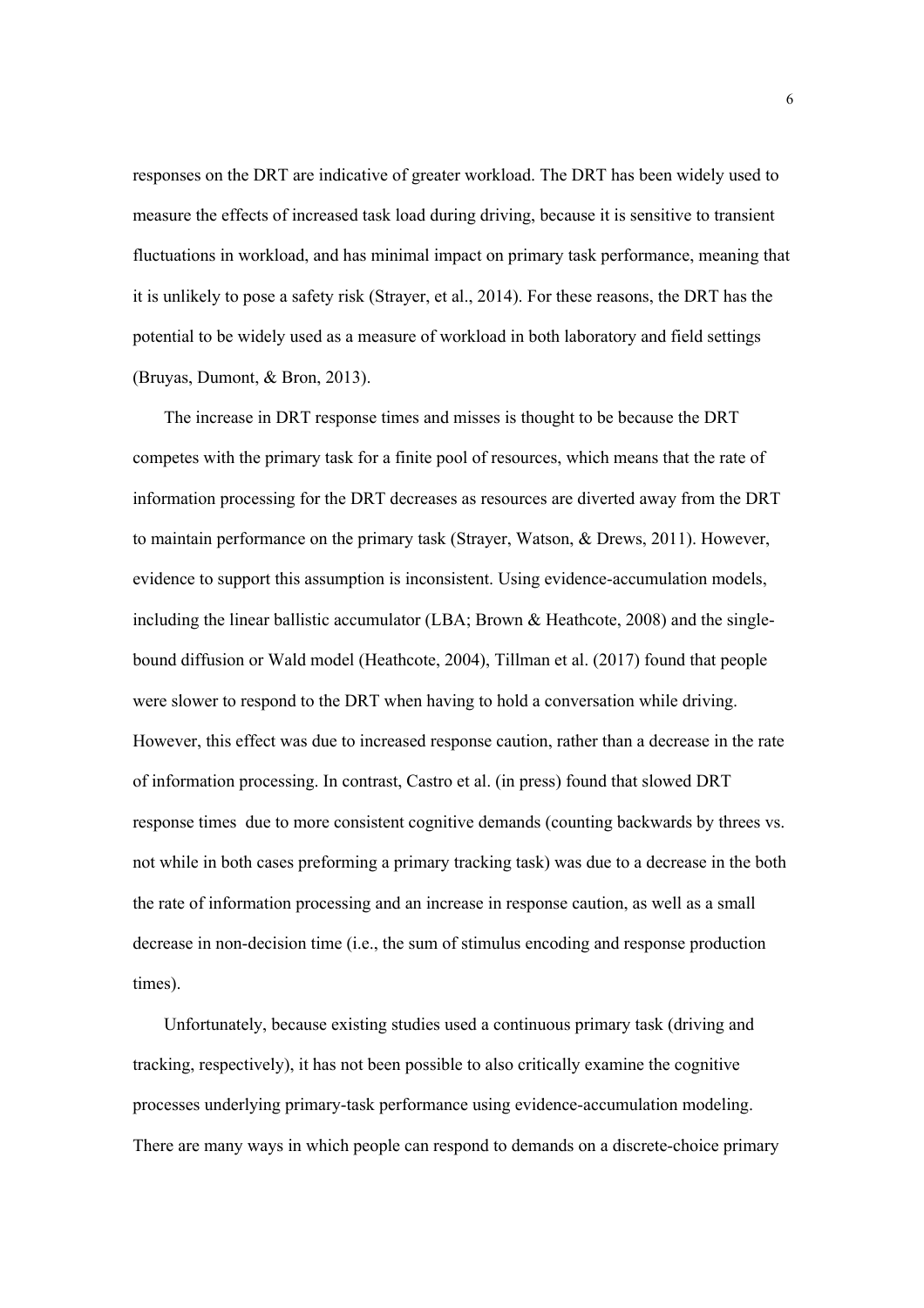task in order to protect performance, such as adjusting effort, response caution and biases, and task priorities (Neal, Ballard, & Vancouver, 2017; Palada et al., 2018). Such adjustments might also influence DRT performance, and thus the inferences made about workload. For example, in response to greater time pressure, people might lower their response caution to speed the primary task, and therefore still have sufficient resources to protect DRT performance. In this scenario, modelling of the DRT alone would lead to the erroneous conclusion that the individual was not under higher workload. For this reason, it is desirable to have a cognitive model of both the primary task and the DRT in order to understand how people respond to changes in task demands, such as time pressure, and to identify what it is that the DRT is measuring.

# **Resource Accounts of Workload and Performance**

Resource-based theories of workload provide an account of the relationship between task demands and performance. Resources are a theoretical construct that refers to units or channels of information processing (Navon & Gopher, 1979). The rate at which information is processed in a given task is determined by the resources allocated to it. Performance can be maintained if the allocated resources can meet task demands (Norman & Bobrow, 1975). However, if task demands exceed capacity, performance will degrade unless adaptive strategies are used in attempts to protect performance. For this reason, workload and primarytask performance can disassociate (Parasuraman et al., 2008), making it necessary to account for strategic responses when examining the effects of workload (Palada et al., 2018).

Dual-task paradigms are o ften used to infer whether individuals are working within or exceeding their limited information-processing capacity. In these paradigms, the primary task of interest is performed alongside a secondary task, with the former being designated as more important and critical in terms of performance. When primary-task performance is prioritized, resources can be allocated towards a secondary task when there is reserve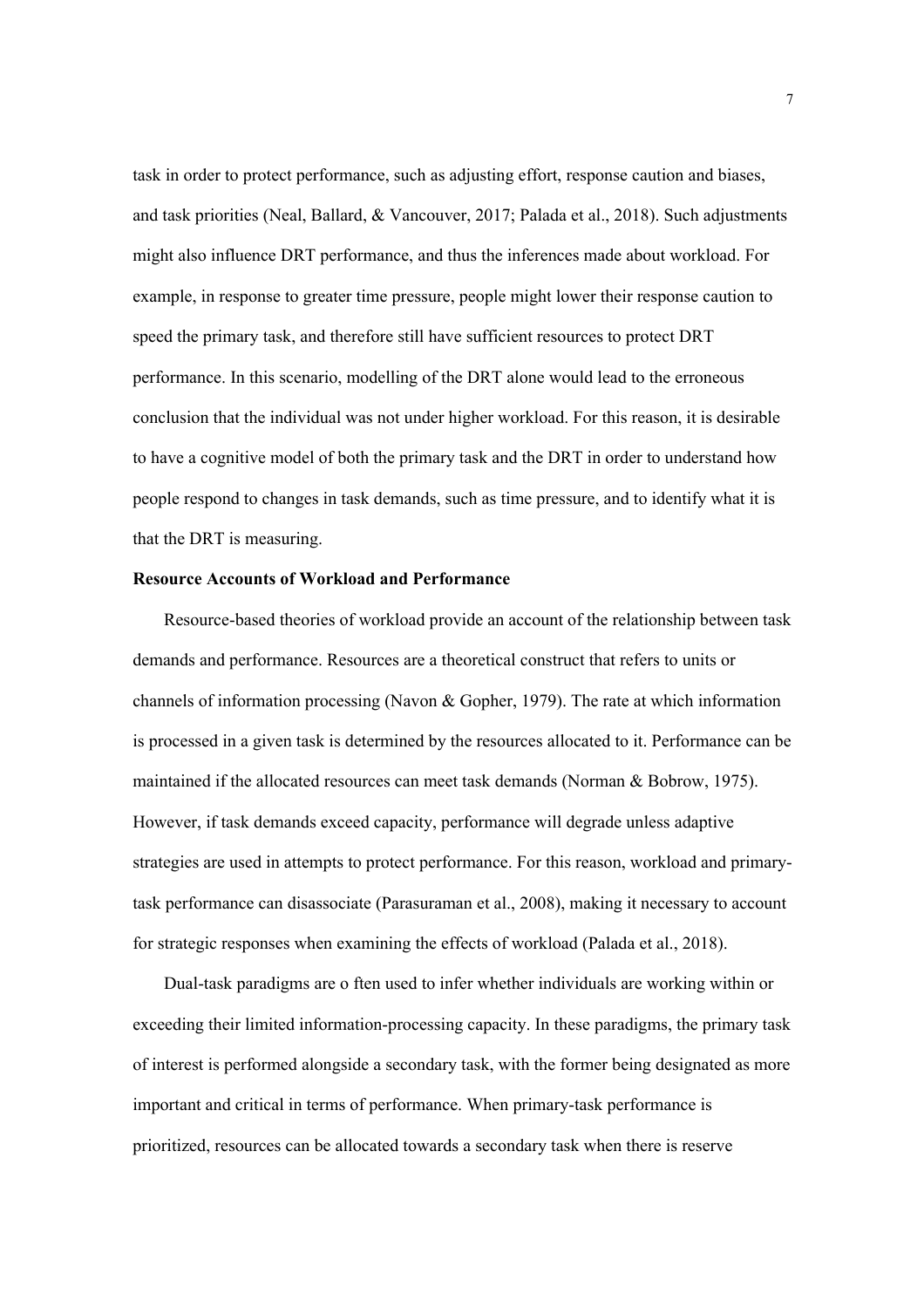capacity that is not allocated to the primary task. The assumption is that as primary task demands increase, the resources allocated towards it are increased, diminishing the resources available to the secondary task. As a result, primary-task performance is protected, and secondary-task performance suffers. The performance decrease in secondary task is inferred to reflect a higher workload in the primary task.

One of problems with the dual-task paradigm is that it provides only an indirect test of the resource model, as the theoretical processes thought to be involved must be inferred from observable behaviors (Navon, 1984). However, there are a range of different processes that might explain a given set of behavioral results, beyond those specified by resource theory. For example, the person may change their strategy for the primary or secondary task, trading off accuracy for speed; they may encode the stimuli or execute motor responses more rapidly; or they may adjust their response bias (Palada et al., 2018). Adding a secondary task may change the way in which the primary task is processed (Vidulich  $\&$  Tsang, 2012), and there may be individual differences in the types of strategies that people use. In combination, these factors make it difficult to draw inferences about the sources of dual-task interference from behavioral measures alone.

In this paper, we use evidence-accumulation models to quantify the latent processes underlying performance on both the primary task and secondary task, and to gain insight into the mechanisms responsible for dual-task inference when people are put under time pressure. Specifically, we examine whether dual-task interference can be explained by changes in the rate of information processing on the primary and secondary tasks, as predicted by resource theory, or whether they are due to changes in response caution, response bias, or the speed of stimulus encoding and response production for either or both tasks.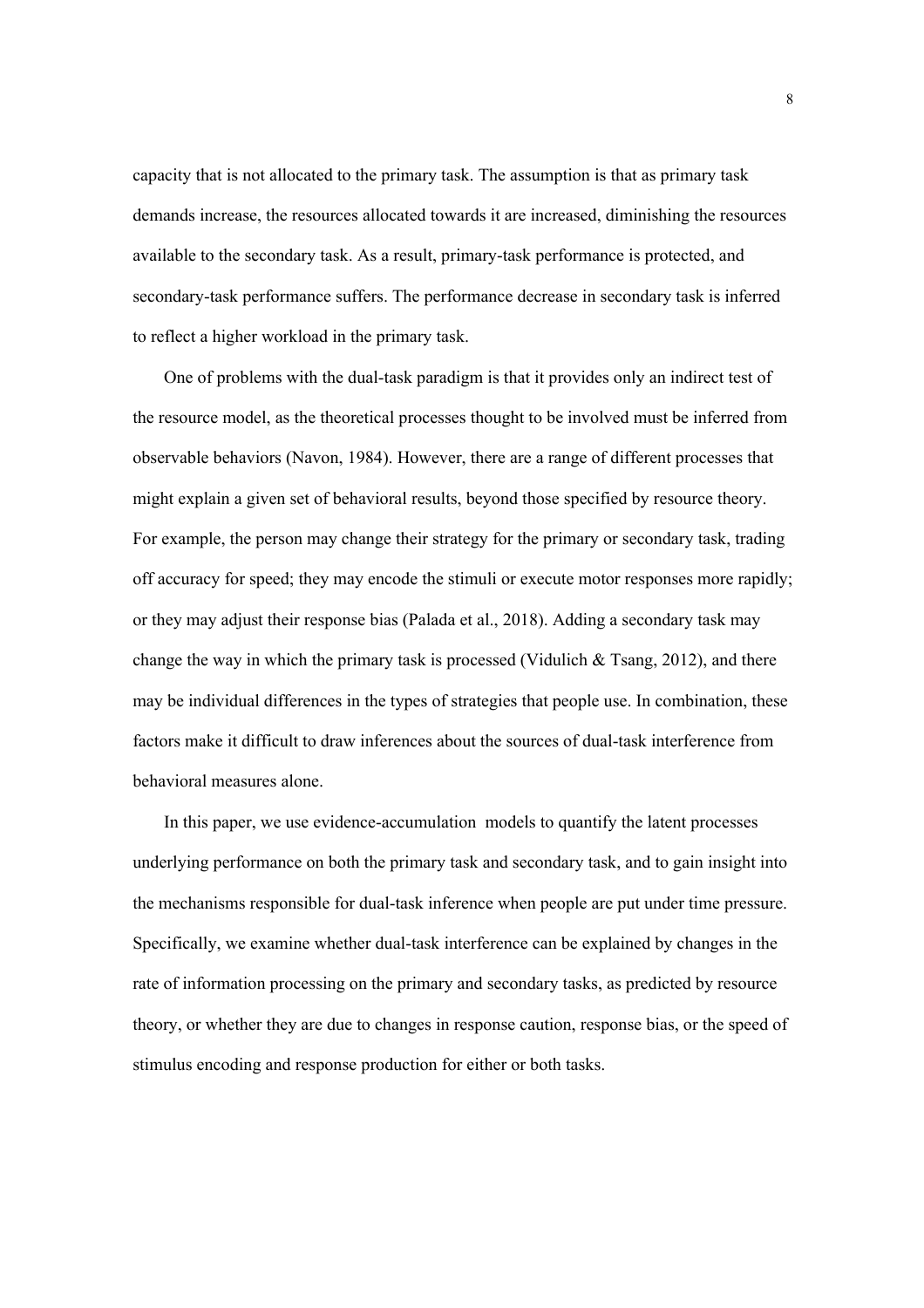### **Modeling Task Performance**

Evidence-accumulation models share the basic assumption that evidence is accumulated over time from the environment until a threshold is reached, triggering an overt response (Brown & Heathcote, 2008; Ratcliff, 1988). Such models account for the full distribution of correct and error response times and accuracy by providing a detailed account of the cognitive processes underlying detection and choice tasks. The validity of evidenceaccumulation models in quantifying the effects of a variety of load-related manipulations on rates of evidence accumulation is well supported. For example, the linear ballistic accumulator model's rate estimates coincide with the established cognitive capacity estimates using Systems Factor Technology (Townsend & Nozawa, 1995) with stimuli that require processing multiple attributes (Eidels, Donkin, Brown, & Heathcote, 2010; Donkin, Little, & Houpt, 2014). Using evidence-accumulation models to account for stop-signal paradigms, Logan, Van Zandt, Verbruggen and Wagenmakers (2014) found that the rate estimates decreased with an increase in the number of choice alternatives. Diffusion model rate estimates have been shown to decline with an increase in working memory load (Sewell, Linburn, & Smith, 2016). Finally, Schmiedek, Oberauer, Wilhelm, Süß, and Wittmann (2007) found that the rate parameter in the EZ-diffusion model (Wagenmakers, Van Der Mass, & Gasman, 2007) correlated with individual differences in cognitive abilities which are theorized to reflect cognitive capacity, including reasoning, working memory and psychometric speed.

In this study, we use a classification task as the primary task, requiring participants to decide whether incoming ships are target or non-targets. We manipulate time pressure by varying the number of ships within a given trial and the time available to classify the ships presented within a trial. The secondary task is the DRT, which is a simple RT task requiring the detection of a vibrotactile stimulus. We modelled both tasks using Wald accumulator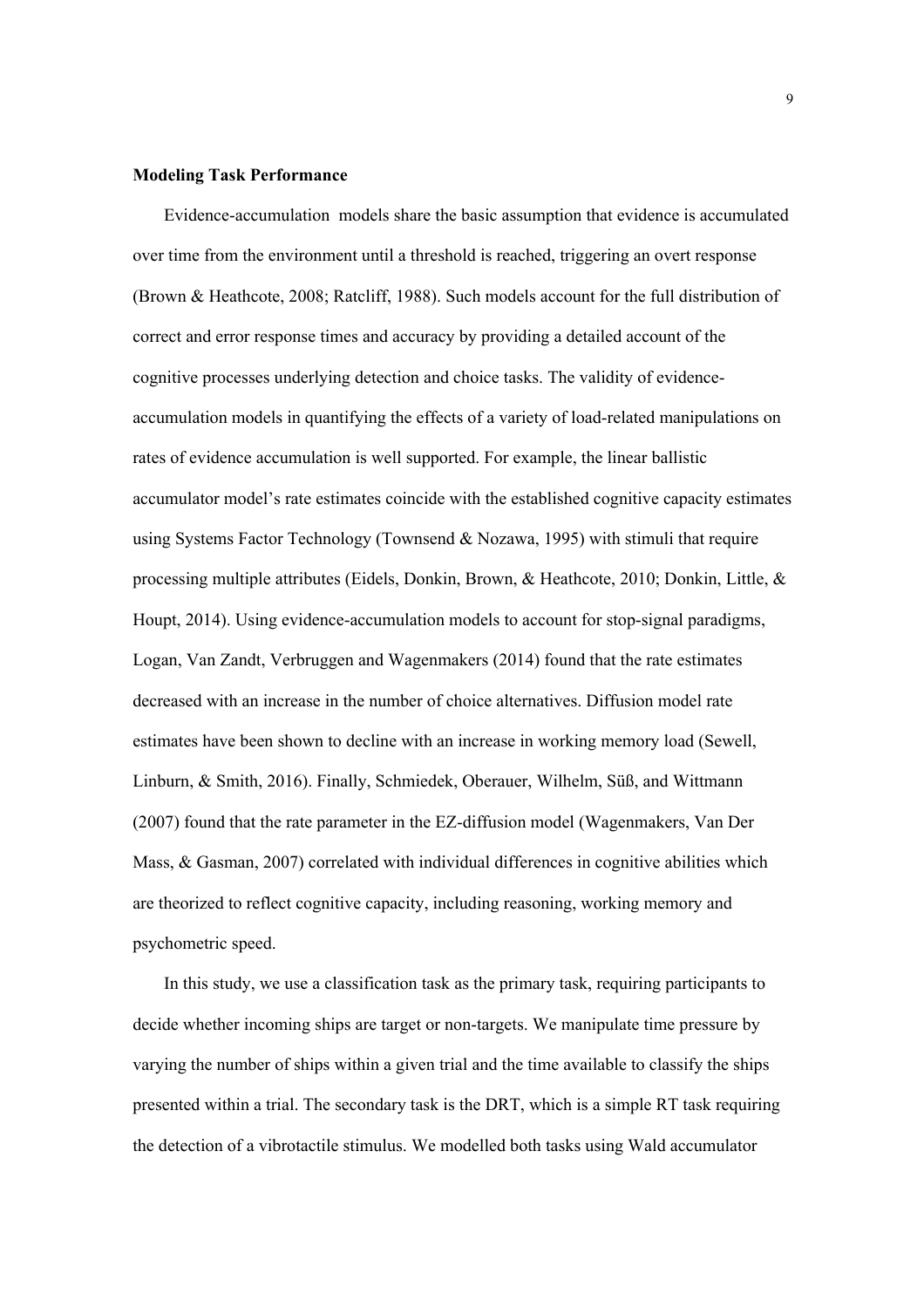model, which can be applied to both types of tasks, simple RT tasks, such as the DRT, and two-alternative forced choice tasks, such as our classification task (Heathcote, 2004). Fitting the models to the primary and secondary tasks allows us to examine the changes in the processes underlying DRT performance caused by changes in time pressure factors on the primary classification task. As the DRT was a simple detection and response task, we fit a single Wald accumulator model. As the classification task required a choice between two alternatives, we fit a model with a racing pair of Wald accumulators, one representing each choice.

**Wald Model Architecture.** The Wald model assumes stochastic evidence accumulation (i.e., varying randomly within a trial) and that accumulation is linear on average. In choice tasks, the model assumes that the accumulators race independently towards the decision threshold, with the winning accumulator triggering the corresponding overt response. The choice Wald model is shown in Figure 1. Observed response times are partitioned into decision time and a constant non-decision time. The latter is quantified by a parameter (*Ter*) accounting for the sum of the times for to stimulus encoding and response production. Decision times are quantified by parameters accounting for the input and operation of the evidence accumulation process. A source of noise is introduced by having the start point for each accumulator follow a uniform distribution bound between zero and the parameter *A*. The response threshold (*b*) quantifies the amount of information that is required to make an overt response. The mean rate of evidence accumulation for each trial is quantified by the rate parameter  $(v)$ . Decision time is determined by the time is takes for the winning evidence accumulator in the case of choice tasks, or the single accumulator in the case of simple RT tasks, to reach its response threshold.

The second source of noise is introduced by stochastic within-trial (i.e., moment-tomoment) rate noise and is specified by the diffusion coefficient (Logan et al., 2014). The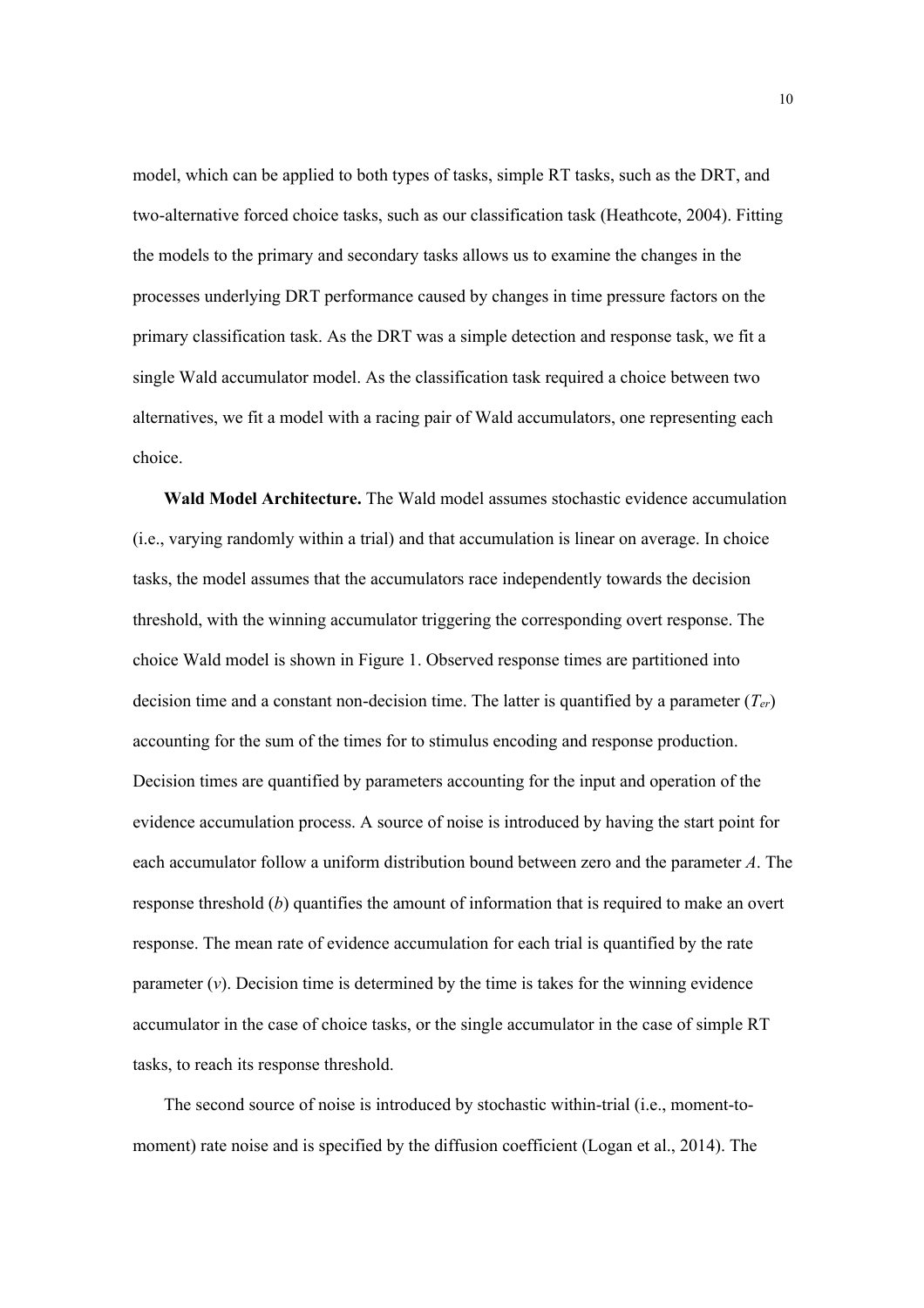Wald model can be elaborated to introduce between-trial variability in rates, though this added flexibility comes at a cost, as only two accumulation parameters are identifiable (i.e., response threshold, mean rate and rate variability; Ratcliff & Van Dongen, 2011). The addition of start point variability in the Wald model is relatively new (Logan et al., 2014). For this reason, Castro et al. (in press), fit two variants of the model with and without start-point variability, and found that start-point variability was necessary to account for premature sampling in the standard DRT, but was not necessary for a choice task. As we model both simple and choice tasks – the DRT and primary classification task, respectively – we also fit these two variants of the Wald model.

For the primary choice task, we use a "match" factor to represent the correspondence between the accumulator and the stimulus presented in the trial. The "matching" accumulator corresponds to the correct response option for the stimulus presented in a given trial, whereas the "mismatching" accumulator corresponds to the incorrect response option. When accuracy is above chance, the rate for the matching accumulator is greater than the rate for the mismatching one. We allowed rate to vary by a "stimulus" factor (i.e., target stimuli vs. nontarget stimuli) and we allowed threshold to vary by an "accumulator" factor (e.g., "target" vs. "non-target" accumulator), which allows for potential response biases – a subjective preference towards a given response alternative mediated by the preferred response options requiring lesser evidence to trigger that response. Under greater time pressure, individuals may fail to begin the evidence accumulation process due to failures in attending to, or properly encoding, the stimulus (e.g., Palada et al., 2018).

Following Castro et al. (in press), we extended the DRT models to account for response failures by adding a response omission parameter  $(p<sub>f</sub>)$ , where the likelihood of responding in time is  $(1-p_f)$ . We allowed this parameter to vary with time pressure. In Castro et al. and Tillman et al., there was no evidence that response failures occurred due to the next DRT

11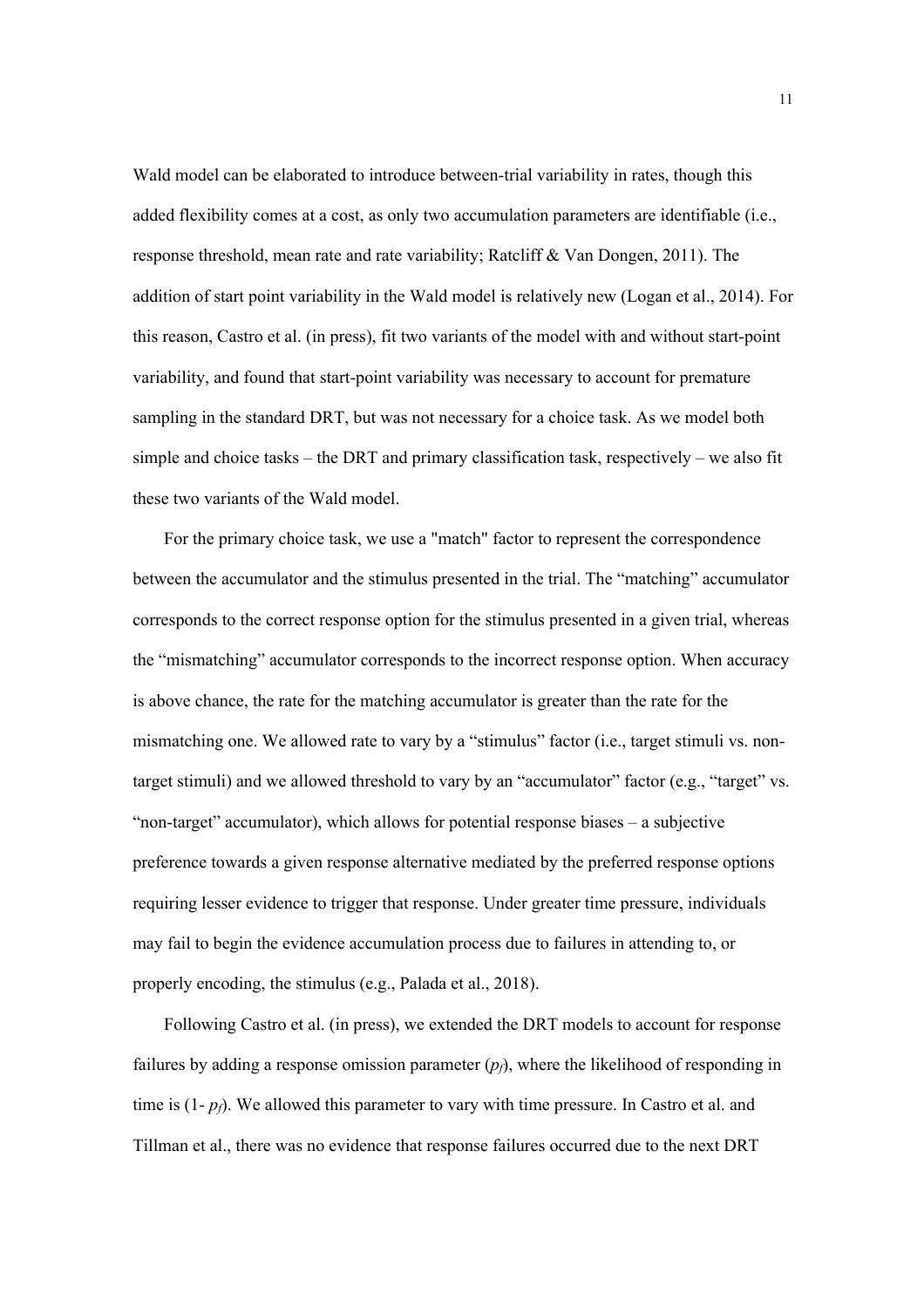stimulus being presented before responding to the current stimulus. At a minimum, the interstimulus interval in the DRT task is 3 seconds, whereas the slow tail of the DRT distribution approaches zero well before this time. Hence, it is reasonable to assume that non-responses occurred because of a failure to start accumulation, perhaps because of an attentional failure that causes the DRT stimulus not to be encoded, or a failure to attend to the goal of making DRT responses that causes a failure of the encoded stimulus to produce an input to the accumulation process (see Matzke, Love & Heathcote, 2017a; Matzke, Hughes, Badcock, Michie & Heathcote, 2017b). The presentation of subsequent stimuli in our classification task is contingent on responding to the currently visible stimuli. Therefore, we also included the response omission parameter in modeling the classification task.

## **Time Pressure Effects on Cognitive Processes**

The success of evidence-accumulation models lies in their ability to discriminate the effects of latent cognitive processes that are conflated in observed behaviors. The concept of "selective influence", whereby an experimental effect is captured by a single model parameter, has been important for testing the utility of such models. For example, Palada et al. (2016) tested the LBA (Brown & Heathcote, 2008) and diffusion (Ratcliff & McKoon, 2008) models in a complex choice task that produced relatively long response times, and found time pressure selectively influenced threshold, whereas difficulty selectively influenced rates.

Task demands have also been shown to have complex effects on several cognitive processes underlying task performance. Dambacher and Hübner (2015) found that threshold, rates, and non-decision times decreased with shorter decision deadlines. Tillman et al. (2017) found that the DRT's decline in performance under load was explained by an increase in threshold, whereas Castro et al. (in press) additionally found that rate and non-decision time declined under load. Finally, Loft et al. (2009) found that air traffic controllers adjusted their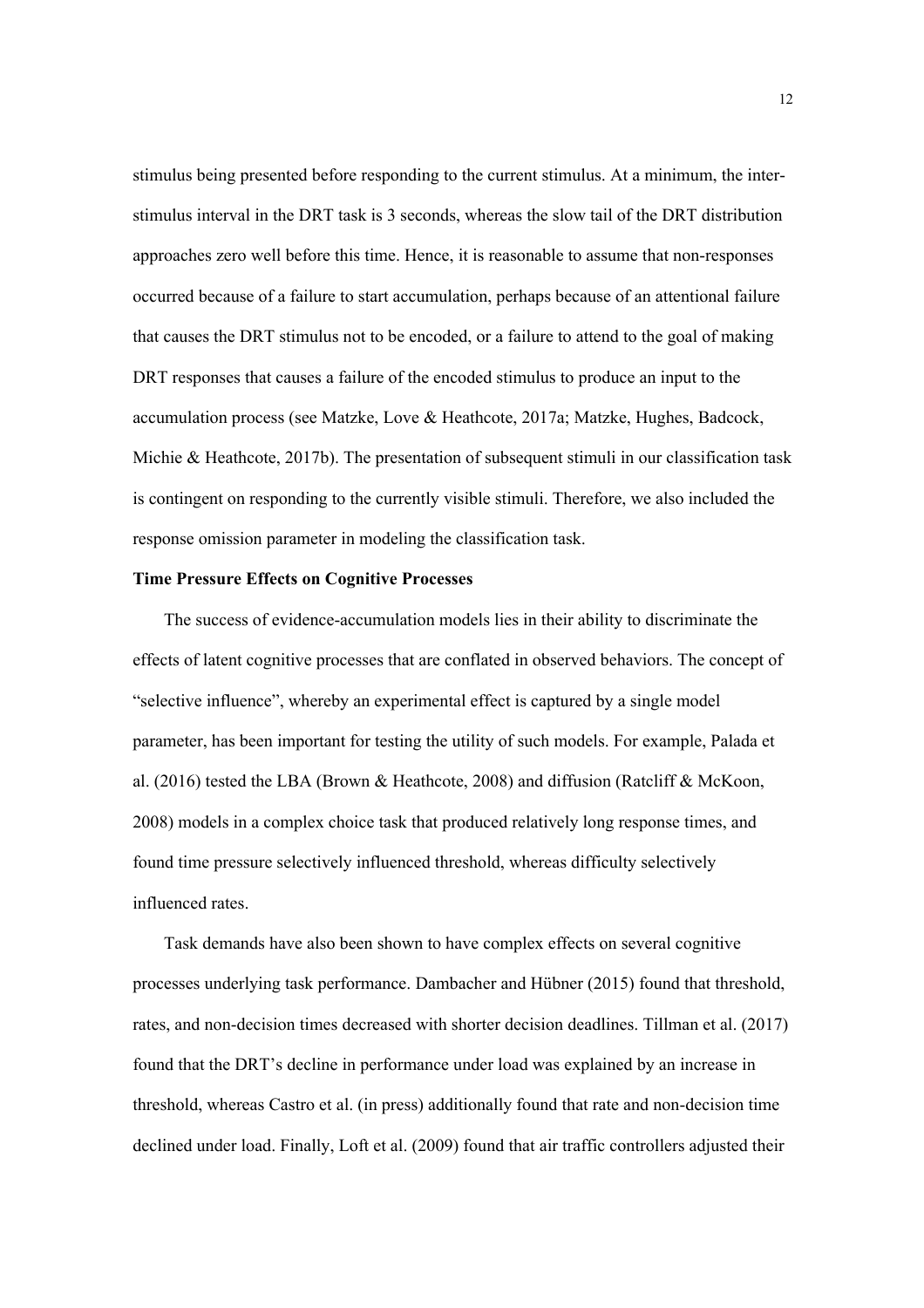response bias as workload increased, in order to provide a greater safety margin between aircraft.

Cognitive processes are also responsive to task demands that arise as a result of time pressure. For example, Palada et al. (2018) examined how individuals responded to time pressure using a maritime surveillance task. Time pressure was manipulated by varying task the number of stimuli requiring classification and time available to classify those stimuli (deadline). They found a clear prioritization of speed over accuracy as time pressure increased, though this change in strategy was not sufficient to prevent an increase in nonresponses under time pressure (i.e., a failure to respond to some stimuli before the deadline). The compromise in accuracy resulted in near chance performance for target stimuli. Modelbased analyses using the LBA revealed that participants used a number of different strategies in an attempt to maintain performance under time pressure. First, participants reduced their response caution as the number of stimuli increased. Second, in response to tighter deadlines, participants reduced the time taken to encode stimuli. Finally, there was an increase in the overall rate of information processing, suggesting that more resources were allocated to the task in an attempt to compensate for the increase in time pressure. We employ the same paradigm to test the predictions of the resource model in the current study.

In summary, resource accounts of performance make two predictions about the effects of time pressure in a dual-task paradigm. First, time pressure will increase the allocation of resources to the primary task, producing an increase in rate for the primary task. Second, because people have limited capacity, increases in the allocation of resources to the primary task will be accompanied by decreases in the allocation of resources to the DRT. This is expected to produce a decrease in rate for the DRT. In contrast to the resource model, the literature described above suggests that several other processes could explain dual-task performance. For example, in response to time pressure on the primary task, individuals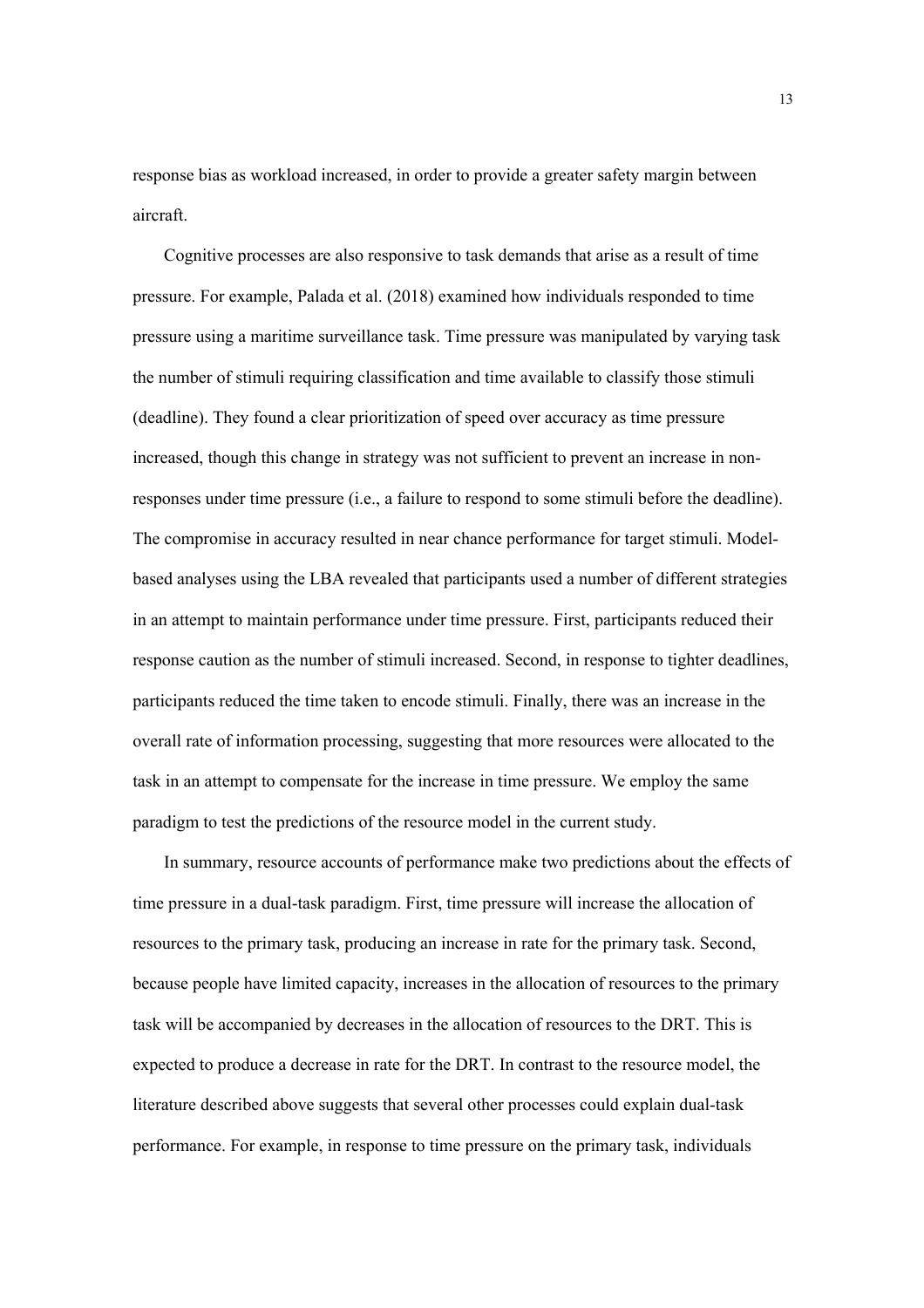could decrease their response caution on the primary task and increase their response caution on the DRT, as well as speed their non-decision processes or change their response bias on the primary task. Such evidence against changes in rate would cast strong doubt on resourcebased theories (e.g., Navon & Miller, 1987).

## **Method**

# **Participants**

Sixty-six undergraduate students from the University of Queensland participated in the study in return for course credit. The study was approved by the University of Queensland Human Research Ethics Committee. Initially, thirty participants were recruited to complete the UAV classification task ("single-task group"; mean age  $= 21.83$ ; *SD*  $= 6.40$ ; 18 female). Thereafter, 36 newly recruited participants completed both the UAV classification task and the DRT ("dual-task group"; mean age =  $20.34$ ;  $SD = 3.21$ ; 13 female). The sample size for each group was informed by previous studies using similar paradigms (Palada et al., 2016; Palada et al., 2018).

Upon inspection of the data, three participants in the dual-task group had invalid or incomplete data and were therefore removed from analyses, leaving 33 participants. One participant failed to respond to any DRT stimuli. Due to technical issues, the remaining two participants had missing DRT data for an extended period of the experiment, such that an entire time pressure condition did not have DRT data.

## **Experimental Tasks & Designs**

**Classification task.** The classification task required participants to categorize incoming ships as targets or non-targets (see Figure 2). In a trial, ships entered the screen from the right, and moved synchronously across the screen, exiting the left of the screen. At the beginning of the trial, the full length of the first visible ship appeared instantly, allowing immediately encoding of the entire ship. Ships were presented on adjacent lanes to minimize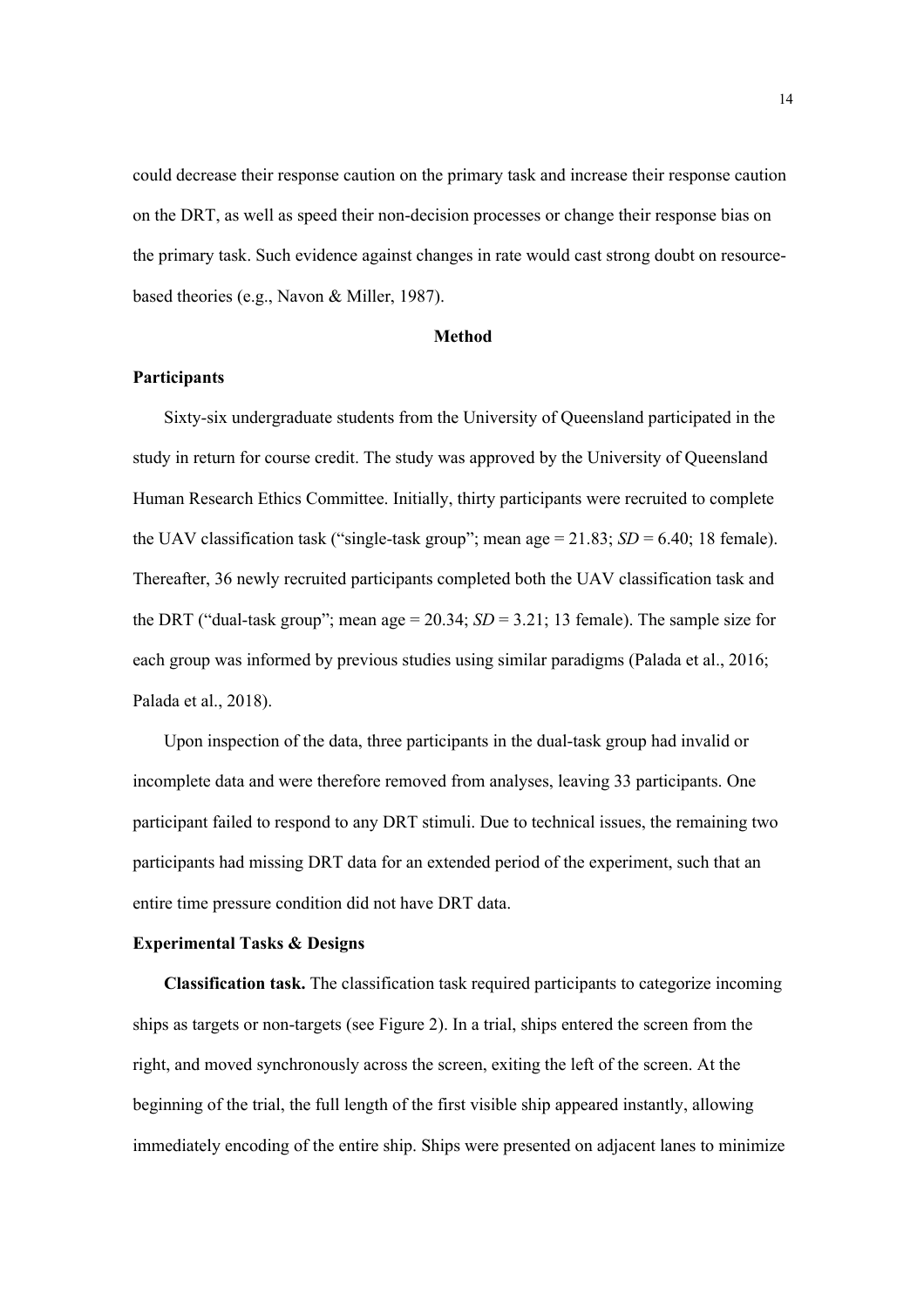motor movements. To make the task challenging, ships were obscured by overlaying fog graphic, and the entire simulation was obscured by dynamic noise.

Serial classification was enforced using a masking procedure, such that at any given point in time only one ship was visible. The trial began with the bottom lane being unmasked. Once a participant classified the ship, its lane was masked, and the lane above it was unmasked; this process continued until the ships exited the screen.

Participants classified ships by clicking on the corresponding colored response box positioned above the ship. The green and red response options reflected a target and nontarget classification, respectively. When a response was made, the lane was masked and an arrow indicating the position of the ship was filled with the corresponding classification color. Unfilled arrows with a yellow border indicated the position of masked, unclassified ships.

Target and non-target ships were defined by their features. Ships could be equipped with up to five features, and each feature was located at a fixed position on the ship. Features included an anchor, crane, life boat, mast, and smokestack. A ship was a target if it was equipped with three or more features; otherwise, if the ship was equipped with two features or less, it was a non-target. Reclassifications were not permitted, and there was a 1s interval between trials.

The task included three within-person manipulations: Stimulus type (target vs. nontarget), deadline (6s, 9s, and 12s) and the number of ships requiring classification per trial (2, 3, and 4 ships). Deadline refers to the time available to classify the number of ships presented within a given trial. Deadline was manipulated by varying the speed at which ships travelled across the screen (6s: 420 pixels/s, 9s: 280 pixels/s, and 12s: 210 pixels/s; screen resolution was  $1920 \times 1080$ ). Deadline and number of ships were crossed to create nine blocks. The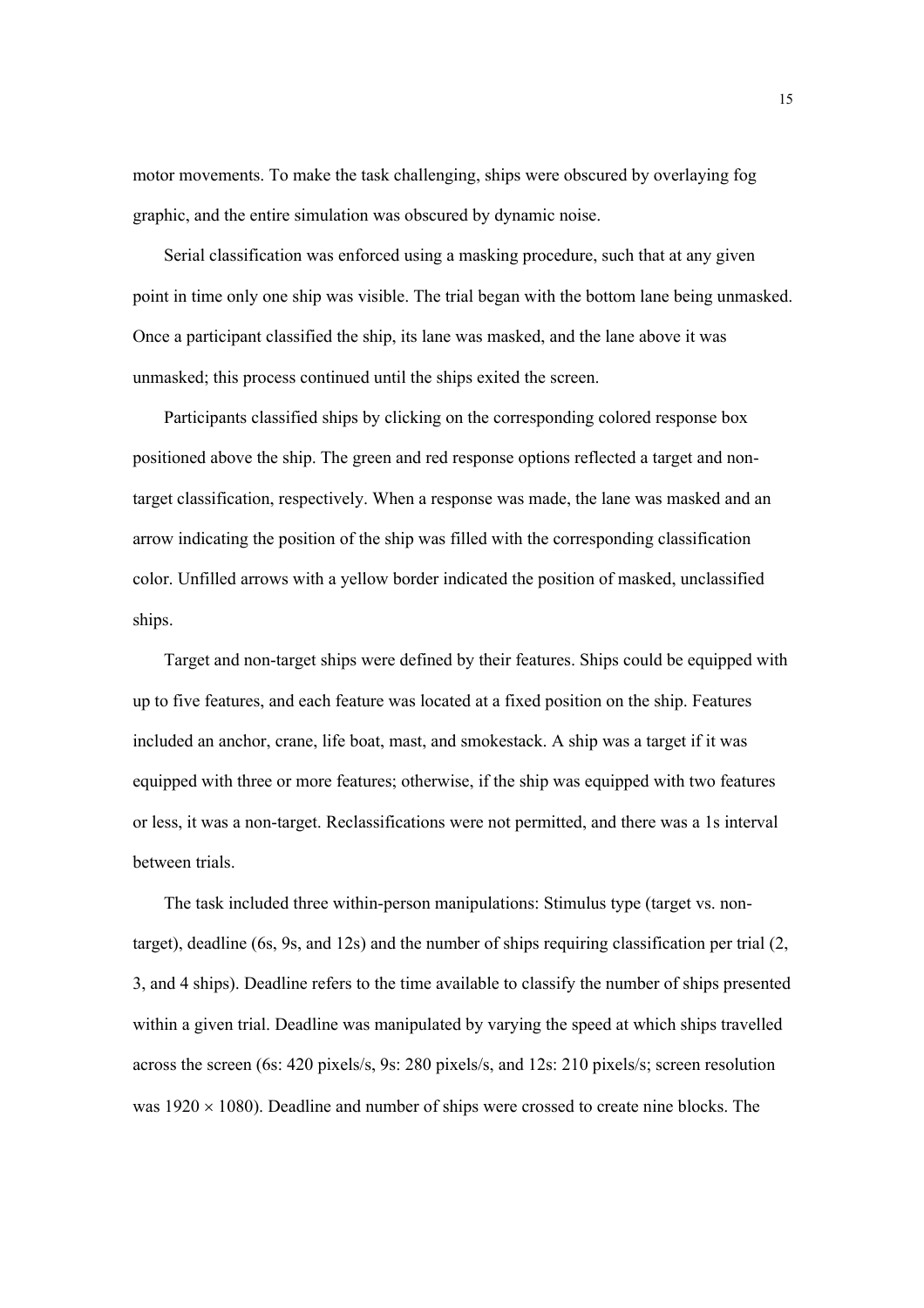presentation of blocks was randomized for each participant, and each block included 30 trials. A trial refers to the simultaneously presented of number of ships within the given deadline.

**DRT.** The tactile DRT required participants to respond to vibrotactile stimulation. The vibrotactile DRT was selected, to ensure that the primary and secondary tasks were presented via different modalities (visual vs. tactile). Doing so allows better examination of primarytask workload effects of DRT, as opposed to any visual-perceptual and motor conflict (ISO, 2015). The DRT stimuli were randomly and uniformly presented every three to five seconds, thus producing temporal uncertainty. When the participants detected vibrotactile stimulation they were required to respond using a micro-second precision clicker attached to their nondominant index finger. The vibrotactile motor was tapped on the participant's preferred shoulder.

# **Measures**

After every 10th trial, participants responded to three self-report items. Two items are from the NASA-TLX: temporal demands ("How hurried or rushed is the pace of the task?") and mental workload ("How mentally demanding is the task?"). The third item assessed effort ("How hard are you trying"?). The items were anchored from 0 ("very low") to 10 ("very high").

## **Procedure**

Participants viewed an audio-visual presentation explaining the task(s). For the classification task, participants were instructed to "classify incoming ships as targets or nontargets". Participants in the dual-task condition were instructed that the "UAV simulation is your main task" and to do "[their] best to pay attention to both tasks". After viewing instructions, participants in the dual-task group then had the DRT fitted. To familiarize themselves with the task(s), participants completed a 5-minute training phase. For the dualtask group, the DRT commenced from hereon for the remainder of the experiment. The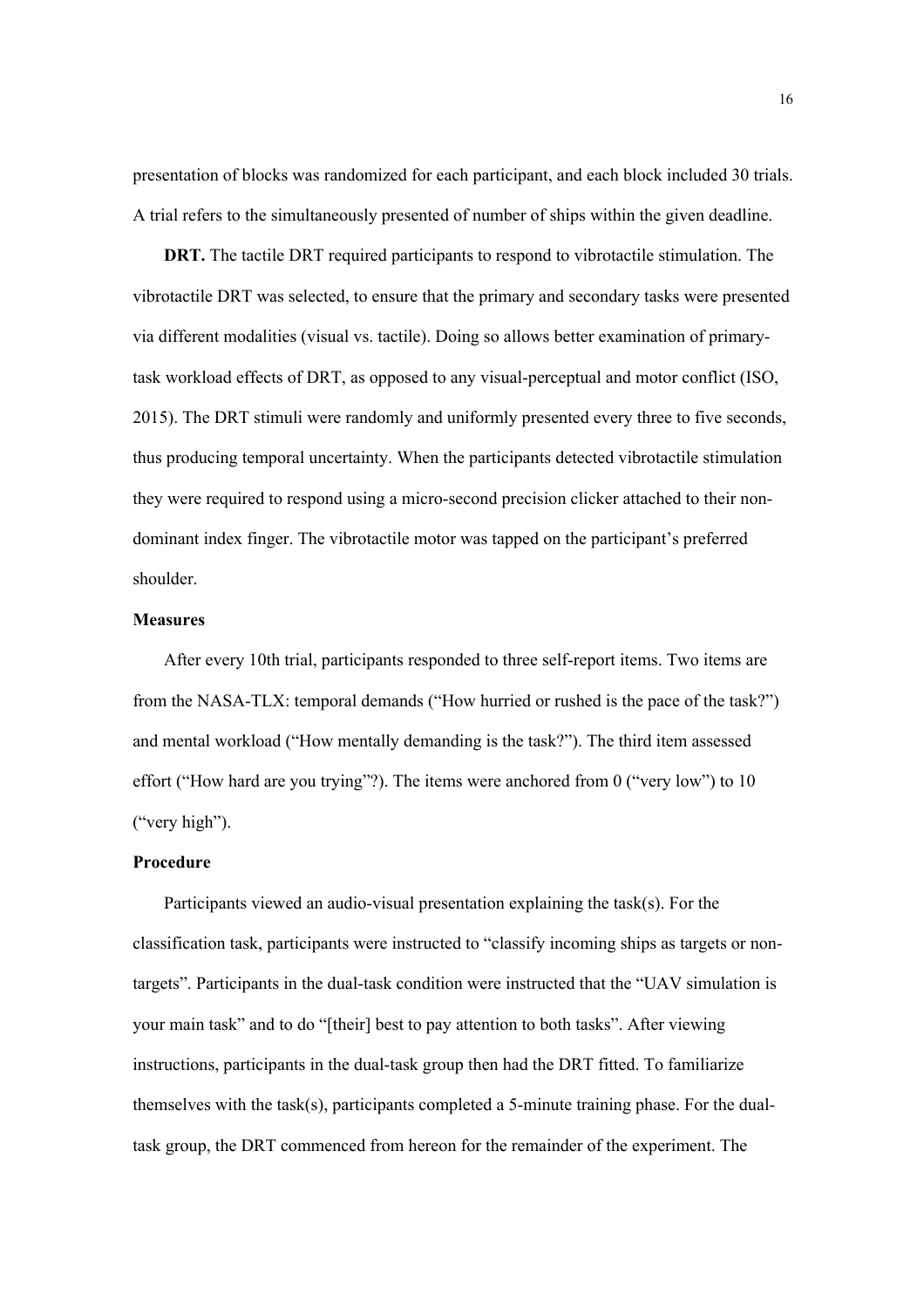training for the classification task included the nine time pressure conditions. The ordering of conditions was such that time pressure increased over the course of training, allowing participants to ease into the task. Training began with the 12s deadline, with 2, 3, and then 4 ships; this sequence was then completed with the 9s and 6s deadlines. Feedback was provided throughout training; a green tick or red cross indicated a correct or incorrect response, respectively. Once the participant stated that they understood their task, and any outstanding clarifications were made, they began the experimental trials. No feedback was provided for the classification task during the experimental phase. The entire session lasted an hour.

# **Results**

First, we examined the linear effects of group type (single-task vs. dual-task), time pressure (number of stimuli and deadline) and their interaction on perceived workload and classification performance (mean correct and error response times, accuracy, and nonresponse rates). For the dual-task group, the effects of time pressure on DRT performance was also examined (response times and hit-rate). Analyses were run using R (R Development Core Team, 2016) via the brms package, which compiles STAN code for Bayesian generalized linear mixed-models (GLMM; Bürkner, 2017). Reliable linear effects were inferred where 95% credible intervals for regression coefficients did not include zero, and as such, we present the mean posterior estimates of regression coefficients (*b*) with two-tailed 95% credible intervals (CIs). Priors were consistent across models. Fixed effects and random intercepts had a Cauchy prior (location  $= 0$ , scale  $= 1.5$ ), with the latter being zero-truncated. All other priors remained as their defaults specified in *brms*. Predictors were median centered. The results are summarized in Table 2.

# **Perceived Workload**

Perceived workload was calculated by averaging the self-report items (temporal demands, mental workload, and effort; range  $= 0$  to 10) that were assessed after every 10th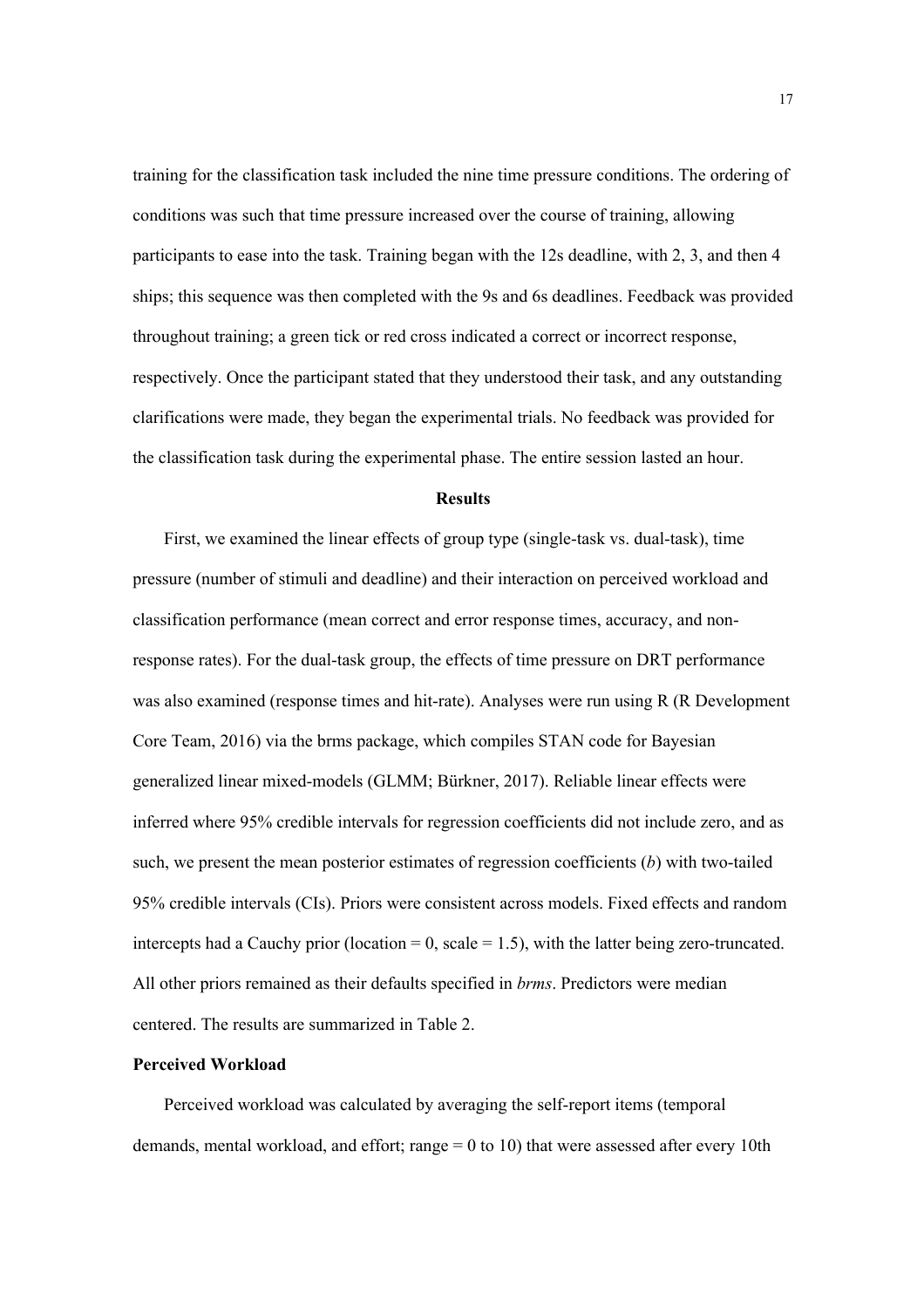trial.<sup>1</sup> A GLMM assuming a Gaussian distribution was used, with group type (single-task vs. dual-task), number of ships and deadline entered as a fixed-effect. Perceived workload was greater for the dual-task group compared to the single-task group, and increased with tighter deadlines, and a greater number of ships. There was evidence for a three-way interaction between the experimental factors. The only discernible differences were that perceived workload was higher for the dual-task group than the single-task group for the 3-ship, 9s deadline condition, and the 2-ship, 12s deadline condition.

## **Classification Task Performance**

l

Responses were censored to remove response times longer than 6s. The fastest observed RT was 390ms, which is not implausibly fast, and so no censoring of fast responses was required. The data censored for each participant ranged from 0.00% to 2.10% for the dualtask group ( $M = 0.37\%$ ) and 0.00% to 1.11% for the single-task group ( $M = 0.28\%$ ). Dependent variables included correct and error response times, accuracy and non-response rates. For all analyses, stimulus type, number of ships, deadline and group type were entered as predictors with fixed effects. Given that raw RT distributions were positively skewed, a GLMM assuming a Lognormal distribution was used. As accuracy and non-responses are binary outcomes, GLMMs assuming a Bernoulli distribution via a logit link function were used.

There was a reliable four-way interaction between time pressure factors (number of ships and deadline), stimulus type and group type on accuracy. Accuracy declined with tighter deadlines, and this effect was stronger for targets than for non-targets for both single and

<sup>&</sup>lt;sup>1</sup> We also analysed the self-report items individually. The trends for individual items were identical with the averaged "perceived workload" variable, with the exception of mental effort, where the three-way interaction was not observed. Perceived workload is reported for brevity.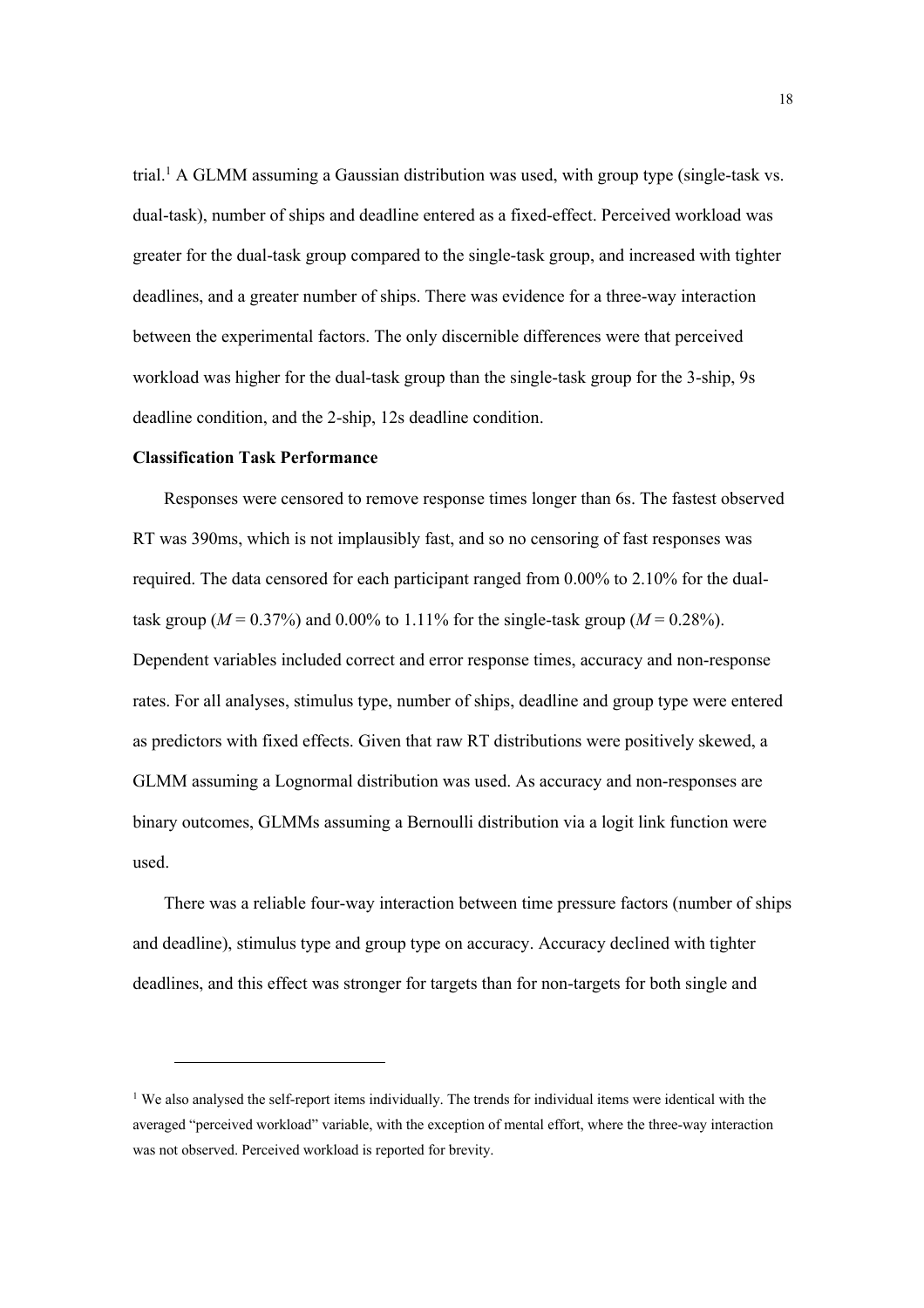dual-task groups. For the single-task group, the interaction between deadline and stimulus type became slightly weaker as the number of stimuli increased; this effect for the single-task group replicates the results in Palada et al. (2018). In contrast, for the dual-task group, the interaction between deadline and stimulus type became slightly stronger as the number of stimuli increased.

For correct response times, there was a reliable interaction between deadline and stimulus type. Correct response times speeded with tighter deadlines, and this effect was stronger for non-targets than targets. When considered together with accuracy for non-target trials, it appears that participants took advantage of the extra time available in the 12s condition than the 9s condition yet improved very little in accuracy. In contrast, for target trials, participants took little advantage of the extra time available, only slightly increasing their response times in the 12s condition compared to the 9s condition, though this resulted in a much greater improvement in accuracy. These trends replicate those observed in Palada et al. (2018). A novel interaction was also observed involving deadline and number of ships; the speeding of RT with deadline slightly weakened with a greater number of ships.

Error response times mainly had similar trends to correct response times. However, the interaction between deadline and number of ships showed the opposite trend, such that the effect of deadlines became stronger with an increase in the number of ships. For both RT measures, group type did not have a reliable effect. For non-response rates, there was a reliable interaction between time pressure factors, such that non-response rates increased with tighter deadlines, and this effect became stronger as the number of ships increased. There was also a reliable interaction between deadline and group type. The interaction was driven by the differences in the 12s deadline, where the single-task group has a greater non-response rate.

In summary, the trends in classification performance replicated Palada et al. (2018). There was little evidence that the single-task and dual-task groups varied in performance on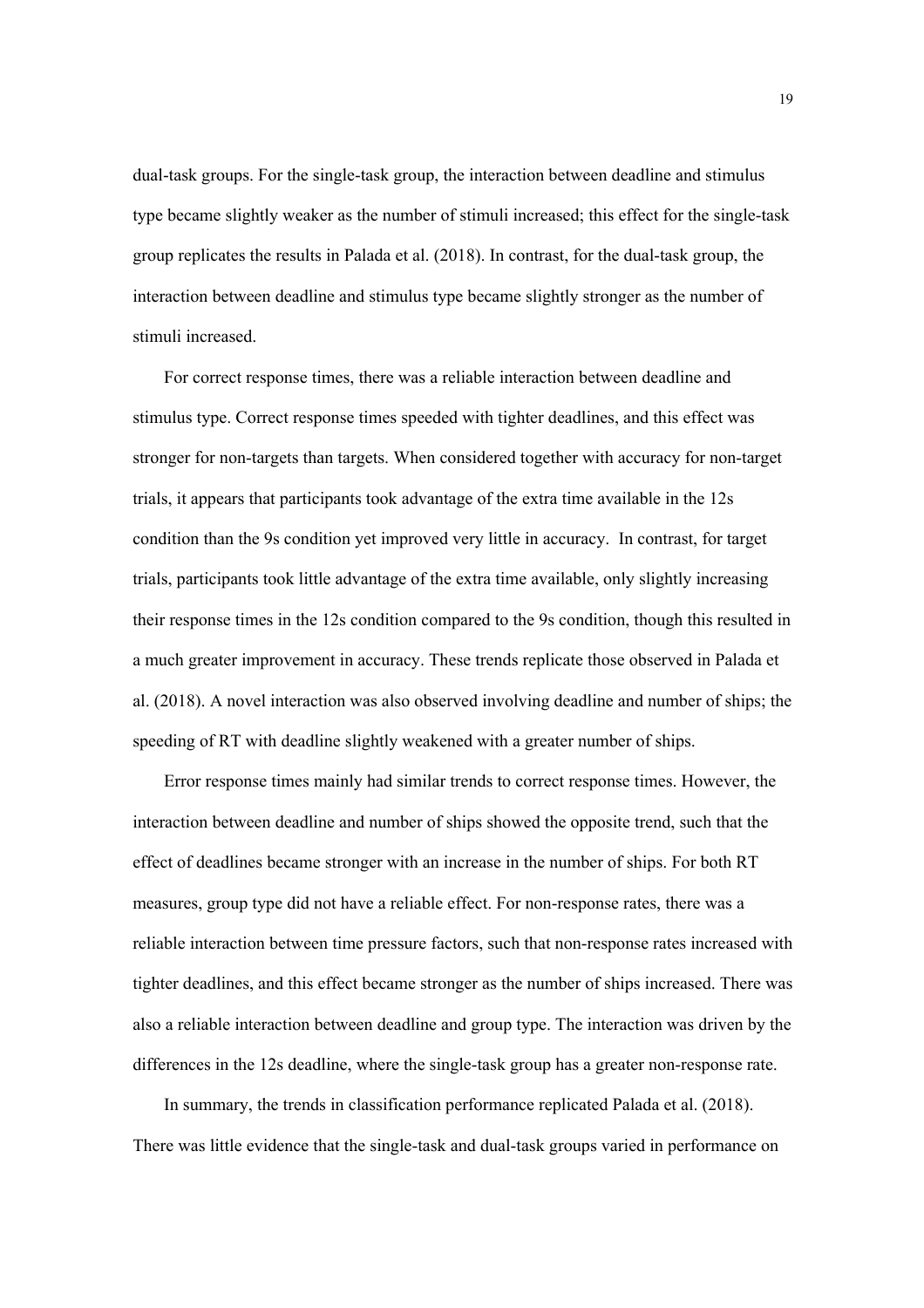the classification task, with minor differences in accuracy being driven by the slightly poorer target accuracy in the dual-task group. As performance was similar across the two groups, this indicates that the presence of the DRT had little effect on classification task performance. However, the addition of the DRT did result in greater perceived workload.

With regard to the effects of time pressure, the results indicate that participants' performance generally suffered under time pressure. Participants prioritized speed and compromised their accuracy in response to greater time pressure, with the effects of deadline being stronger than number of ships. The speed-accuracy tradeoff resulted in greater decrements for target accuracy than non-target accuracy. The prioritization of speed over accuracy was not sufficient to fully offset the greater time pressure, as non-responses increased considerably under greater time pressure.

## **DRT Performance**

DRT trials were included if they were presented during times at which the participant could have been processing the classification task. In other words, DRT trials were considered for analysis if the onset of the DRT stimulus occurred after the start of a classification trial and before all ships had been classified. If the final ship in the trial was not classified, then DRT trials were included if they were presented before the trial ended.

Prior to analyzing DRT performance, we examined participants' responses strategies, as repetitive clicking without prompt would spuriously improve hit rates and potentially speed response times. As per the ISO standard (2015), we calculated participants' clicking ratio by dividing the total number of clicks by the total number of stimuli. Click ratios we much smaller than 2:1, the threshold specified in the DRT manual, even in the worst case  $(M =$ 1.02,  $SD = 0.17$ ; max = 1.42).

Consistent with ISO (2015) guidelines, to analyze valid response times we censored responses faster than 100ms ("premature" responses) and those slower than 2.5s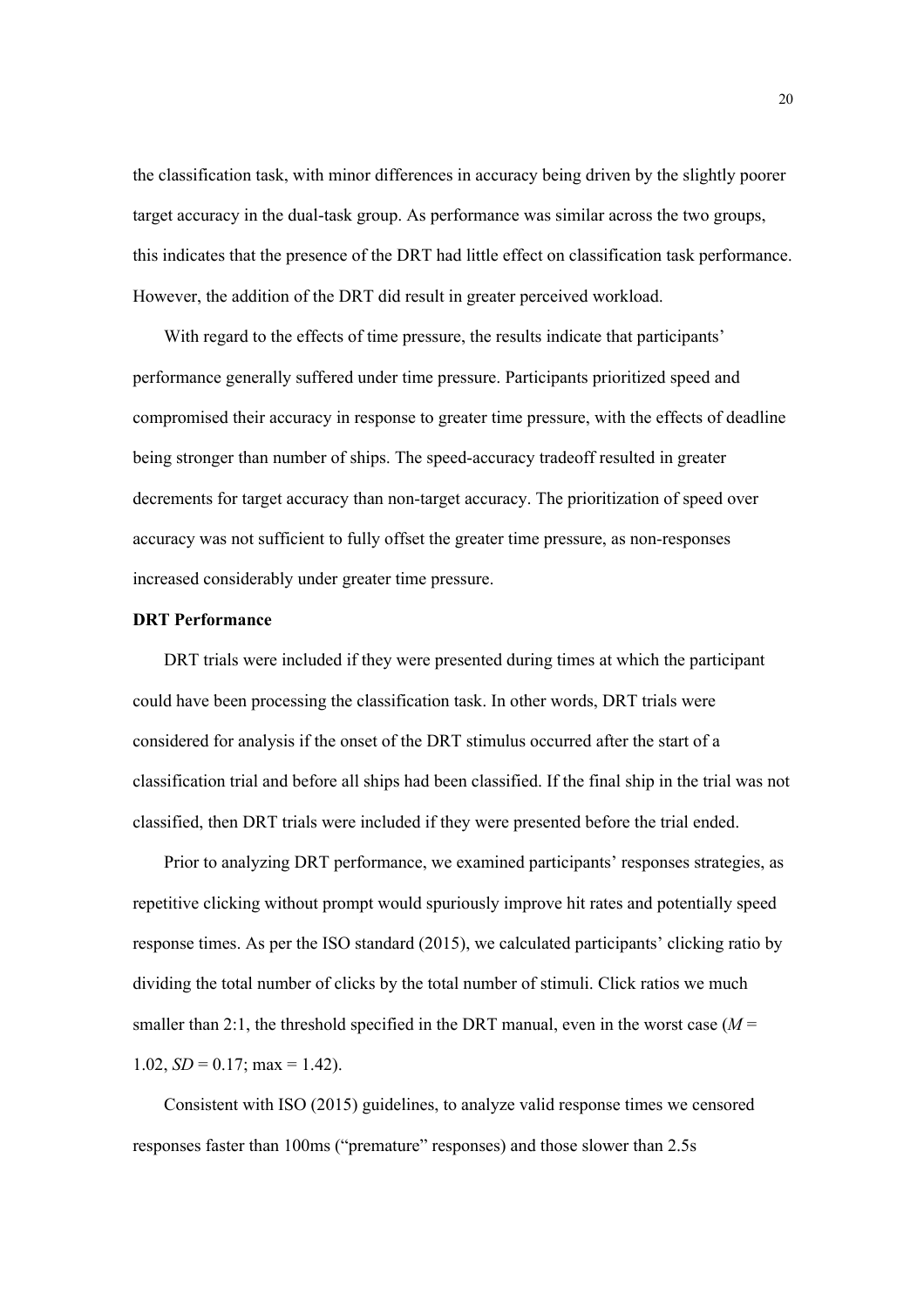("unrequested" responses). The range of premature responses censored was 0.00% to 1.60%  $(M = 0.52 \text{ %}, SD = 0.51\text{ %})$ , whereas the range for unrequested responses was 0.00% to 10.89% ( $M = 2.73$ %,  $SD = 3.18$ %).<sup>2</sup> Dependent variables included valid response times and hit rates (responses with response times between 100ms and 2.5s). Valid response times were analyzed with a GLMM assuming a Lognormal distribution, whereas hit rates were analyzed GLMM assuming a Bernoulli distribution via logit link function. For both analyses, predictors included time pressure factors as fixed effects. The results are summarized in Table 3.

Deadline had a reliable negative effect on valid response times, whereas the number of ships had a reliable positive effect. That is, valid response times slowed with tighter deadlines and an increase in the number of ships. There was a reliable interaction between the time pressure factors on valid response times, driven by the virtually identical response times under the 6s deadline with 2 and 3 ships were present, whereas the other conditions showed clear additive effects. Hit rate declined with tighter deadlines and an increase in the number of ships. However, there was a reliable interaction between time pressure factors, which revealed that the negative effect of deadline on hit rates was considerably stronger for the 4 ship condition compared to the 2-ship and 3-ship conditions. Overall, the effects reveal that performance degraded with increased time pressure imposed on the primary task and suggests that the two tasks were competing for cognitive resources, with the classification task being given priority over the DRT.

l

<sup>&</sup>lt;sup>2</sup> Note that visual inspection of RT distributions for cases with larger proportions of unrequested responses indicated they were consistent with our method of modelling non-responses.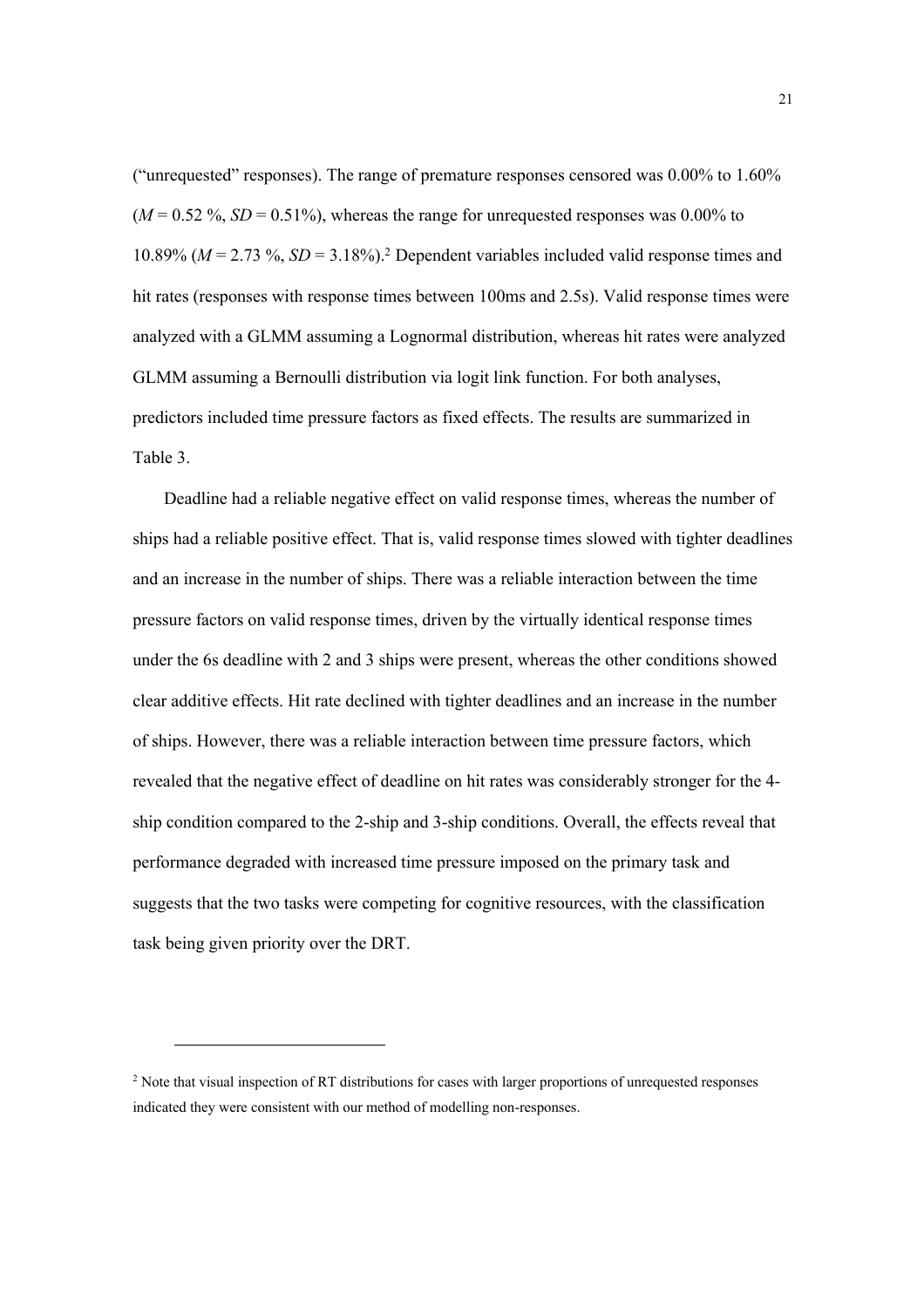### **Decision Processes**

l

We used Wald model with and without start point variability to examine the cognitive processes underlying task performance and to test for dual-task resource competition.<sup>3</sup> Where applicable, we used similar model parametrization for the classification task and the DRT. For both tasks, we allowed number of ships and deadline to influence threshold, rate and response omissions. In the classification task we allowed threshold to vary with accumulator type (target vs. non-target) to allow for potential response biases. We also allowed rate to vary by the stimulus and match factors to account for changes in accuracy between stimuli. The match factor refers to whether the accumulator "matches" or "mismatches" the stimulus presented in the trial; the matching accumulator accounts for correct responses while the mismatching accumulator accounts for incorrect responses. The number of parameters for each model and task are shown in Table 1

Models were fit using Bayesian estimation via the Differential Evolution sampling algorithm (Turner, Sederberg, Brown & Steyvers, 2013) implemented in the Dynamic Models of Choice software (Heathcote et al., in press). A link to the software and scripts required to reproduce our modeling procedure are contained in supplementary materials, together with the parameter priors. Hierarchical models have a property known as shrinkage, whereby the individual estimates are pulled towards the group level estimates (Gelman et al., 2013). As we also ran analyses examining individual differences in response to time pressure, we fit the Wald models to each individual to obtain independent estimates and circumvent

 $3$  To account for potential inconsistencies in the inferences based on assumptions about how accumulation occurs, we also modelled both tasks using LBA accumulators (Donkin et al., 2011). Our model selection procedure provided clear and consistent support for the Wald model with start-point variability, and therefore, we focus our discussion on the Wald model architecture. In supplementary materials we show that the LBA agreed with the inferences made by the selected Wald model.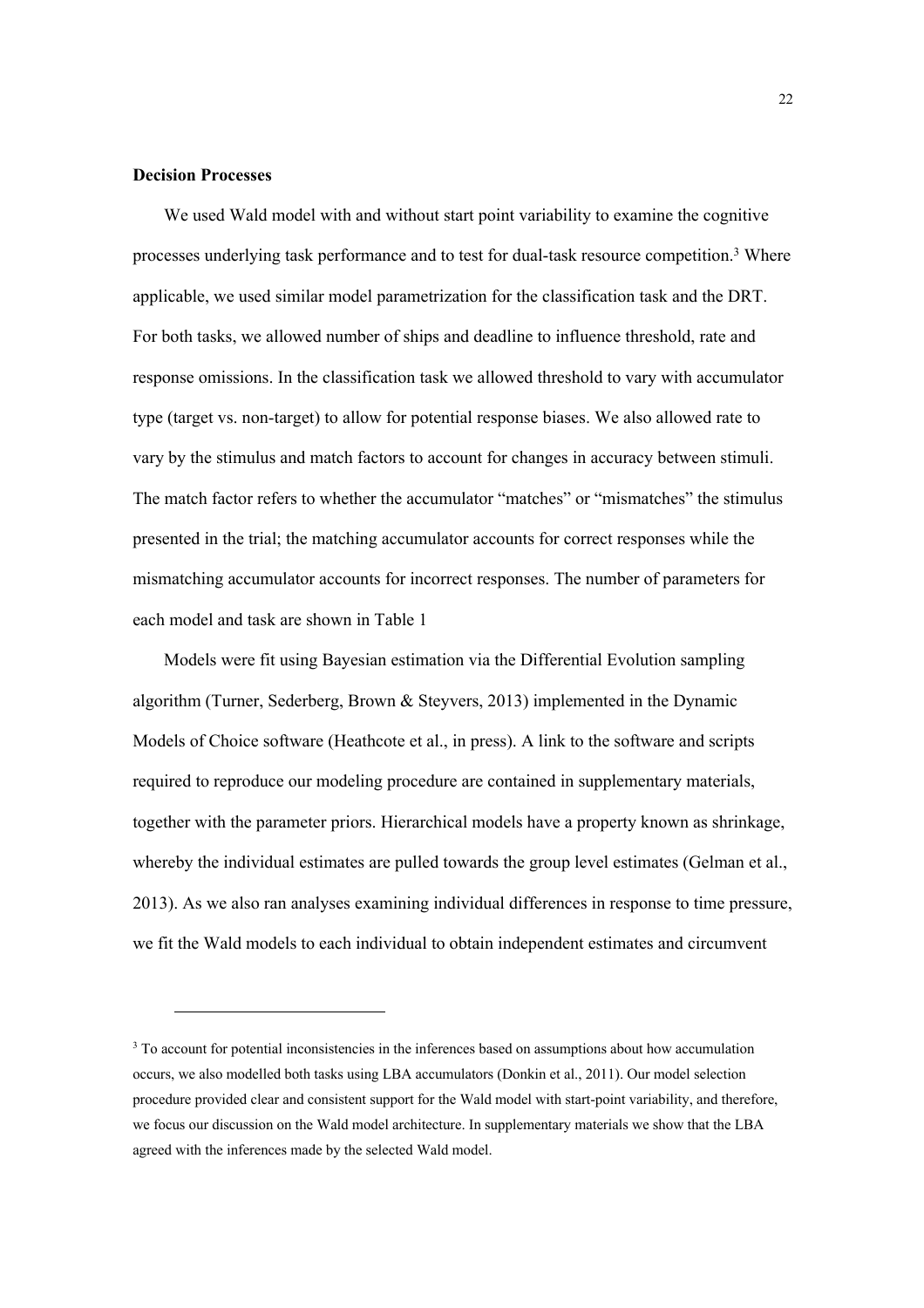non-independence issues for this analysis caused by shrinkage (Boehm, Marsman, Matzke, & Wagenmakers, 2018).

We performed model selection procedures using the Deviance Information Criterion (DIC; Spiegelhalter, Best, Carlin, & Van Der Linde, 2002). A smaller DIC value reflects greater model performance in terms of the tradeoff between model simplicity and goodness of fit. The criterion is log-scaled, with a difference of 10 or more indicating strong evidence in favor of the model with the smaller DIC. We assessed model fits for the classification task separately for the single-task and dual-task groups. The Wald model variant with start-point variability was favored over the model variant without start-point variability for the singletask group ( $DIC = 88,953$  vs. 89,007, respectively) and for the dual-task group (95,873 vs. 95,877, respectively), though the evidence for the start-point variability model was weaker in the latter group. This is contrary to Castro et al., who found that no-start variability was favored in their choice task; it is likely that our complex presentation of multiple-stimuli led to premature sampling of evidence, or sequential effects, both of which have been attributed as causing start-point variability (Heathcote, Suraev, Curley, Love & Michie, 2015; Laming, 1968). However, in line with Castro et al. both models performed better than the LBA (single-task: 89,303; dual-task: 96,327), and for the DRT task completed by the dual-task group, the Wald model with start-point variability was favored over the model variable without start-point variability (56,217 vs. 56,581), though the LBA performed better than the latter model (56,387).

We subsequently ran additional model selection tests on the best-supported Wald model with start-point variability (the "top" model) by fitting five model variants with simpler parametrizations for both tasks. The top model allowed time pressure factors to influence threshold (*B*), drift-rate (*v*), non-decision time (*t0*) and response omissions, so we denoted it as *Bvt0* (response omissions were included in all models). The first two simpler model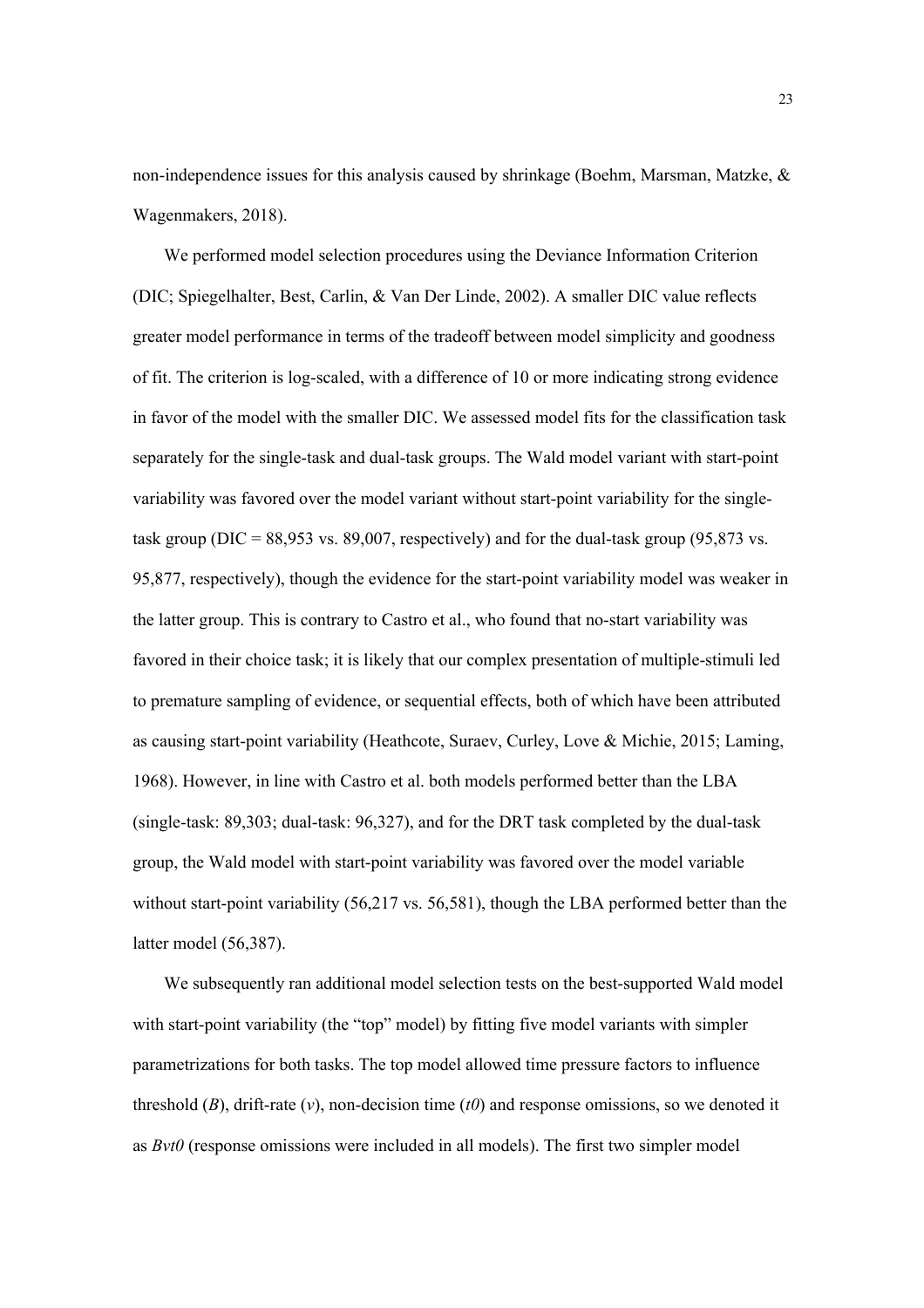alternatives allowed time pressure factors to influence only threshold (denoted *B*) and only mean rate  $(v)$ ; we omitted the equivalent model for non-decision time, as it would be unable to account for the observed changes in accuracy. The next three model alternatives allowed time pressure factors to influence a pair of parameters between threshold, mean rate and nondecision time (*Bv*, *Bt0*, *vt0*). The differences in DIC values for the model variants are shown in Table 4. For the classification task, the top model performed better than the simpler models for both the single-task and dual-task groups. In contrast, for the DRT, the *vt0* model performed better than the top model and other variants. The selected *vto* model for the DRT therefore does not allow threshold to vary as a function of time pressure. The fact that a DRT model including *v* was selected provides preliminary support for the resource model of dualtask interference. Given the model selection results, we targeted the *Bvt0* and *vt0* models for the classification task and DRT, respectively, for further analyses. The selected models are shown to describe the data well in the supplementary materials.

**Between-Group and Individual Differences**. Analyses of the accuracy and RT data indicated that the single-task and dual-task groups had similar performance. Although task performance is comparable between-groups, the cognitive processes underlying performance could differ. For this reason, we examined between-group differences in latent processes underlying the classification task. It is also possible that there may be individual differences in the way that participants respond to time pressure in a dual-task paradigm. For this reason, we further examined within-group differences in latent processes, assessing whether there were subgroups of individuals in the dual-task group that used different strategies in response to time pressure.

To examine these possibilities, we analyzed parameter estimates using a mixture of multivariate GLMM with Bayesian estimation via the mixAK package in R (Komárek & Komárková, 2014). The mixture component extends GLMMs by allowing us to test whether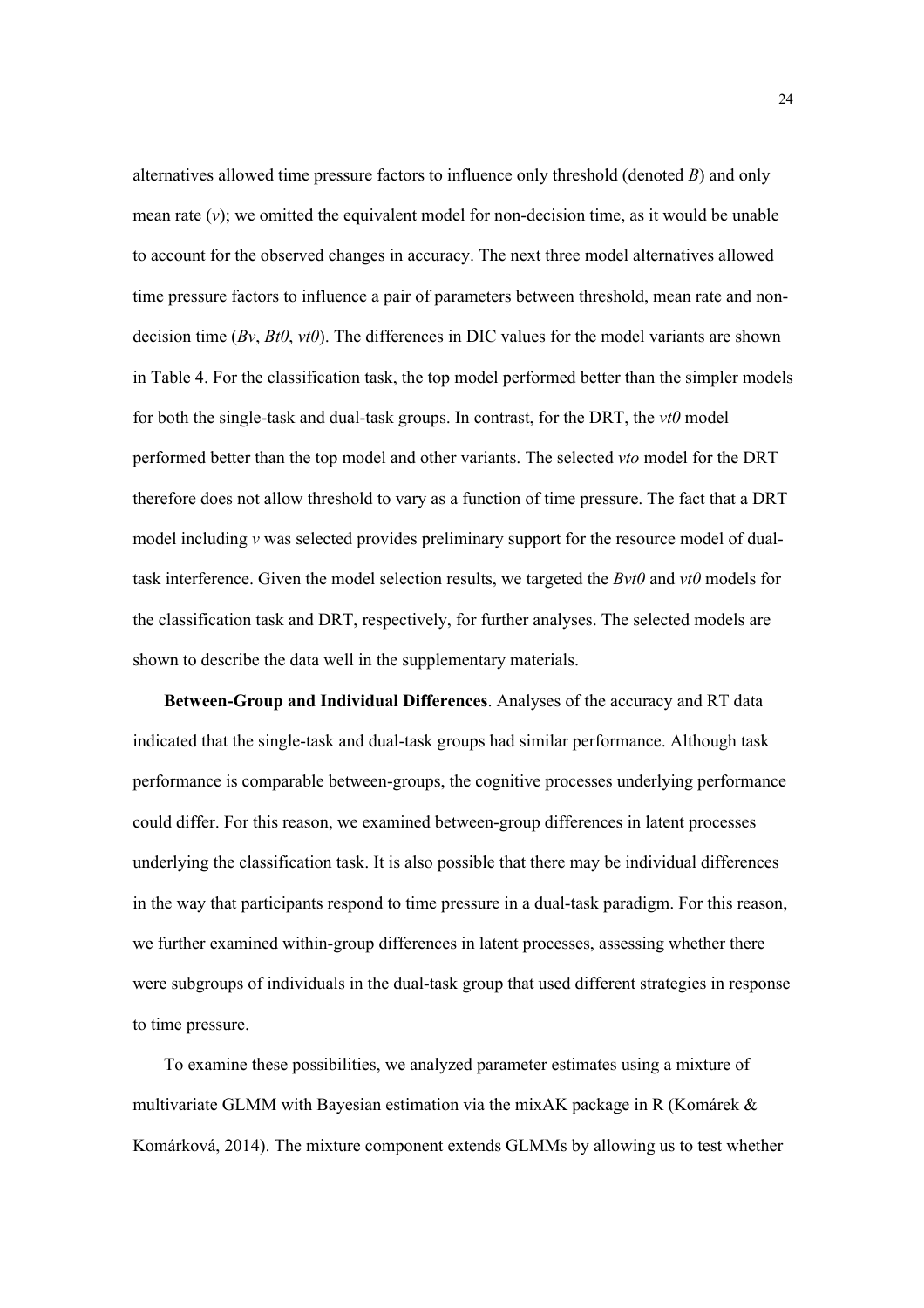the effects of time pressure factors on latent processes could be differentiated by latent groups (or classes) that are inferred by trends in the mean posterior estimates for model parameters. The mixAK package default priors were used, which are specified as being weakly informative. We fit alternative models specifying one to three latent classes (*K*). To select the most parsimonious model in terms of number of parameters and goodness of fit, we used the penalized expected value (PED), as the DIC is unreliable for mixed models (Celeux, Forbes, Robert, & Titterington, 2006). Similar to DIC, a smaller PED indicates greater model performance. Our analyses focused on the most important model parameters (i.e., threshold, rate and non-decision processes). As we were interested in examining the general trajectories of these parameters as a function of time pressure, we collapsed across other factors (i.e., response type, match and stimulus factors.

We first tested whether subgroups would emerge comparing the classification task processes for the single-task and dual-task groups. If there are between-group differences, we could expect to find at least two latent classes that would approximate the single- and dualtask groups. The mean of posterior estimates for threshold, mean rate, and non-decision time parameters were used as dependent variables, with group type and time pressure factors entered as median-centered predictors. The PEDs indicated that the model specifying a single latent group was favored (PEDs for  $K = 1$  to 3: 931, 1006, 2239, respectively; see supplementary material for trajectories of individual participants' model parameters and the latent groups).

We next tested whether individuals in the dual-task group could be clustered into latent groups reflecting differing responses to time pressure while performing the two tasks (e.g., responding to time pressure via response caution vs. rate of information processing). The same procedures were used as described above, however, dependent variables included threshold, mean rate, and non-decision time parameter estimates for both tasks (i.e., six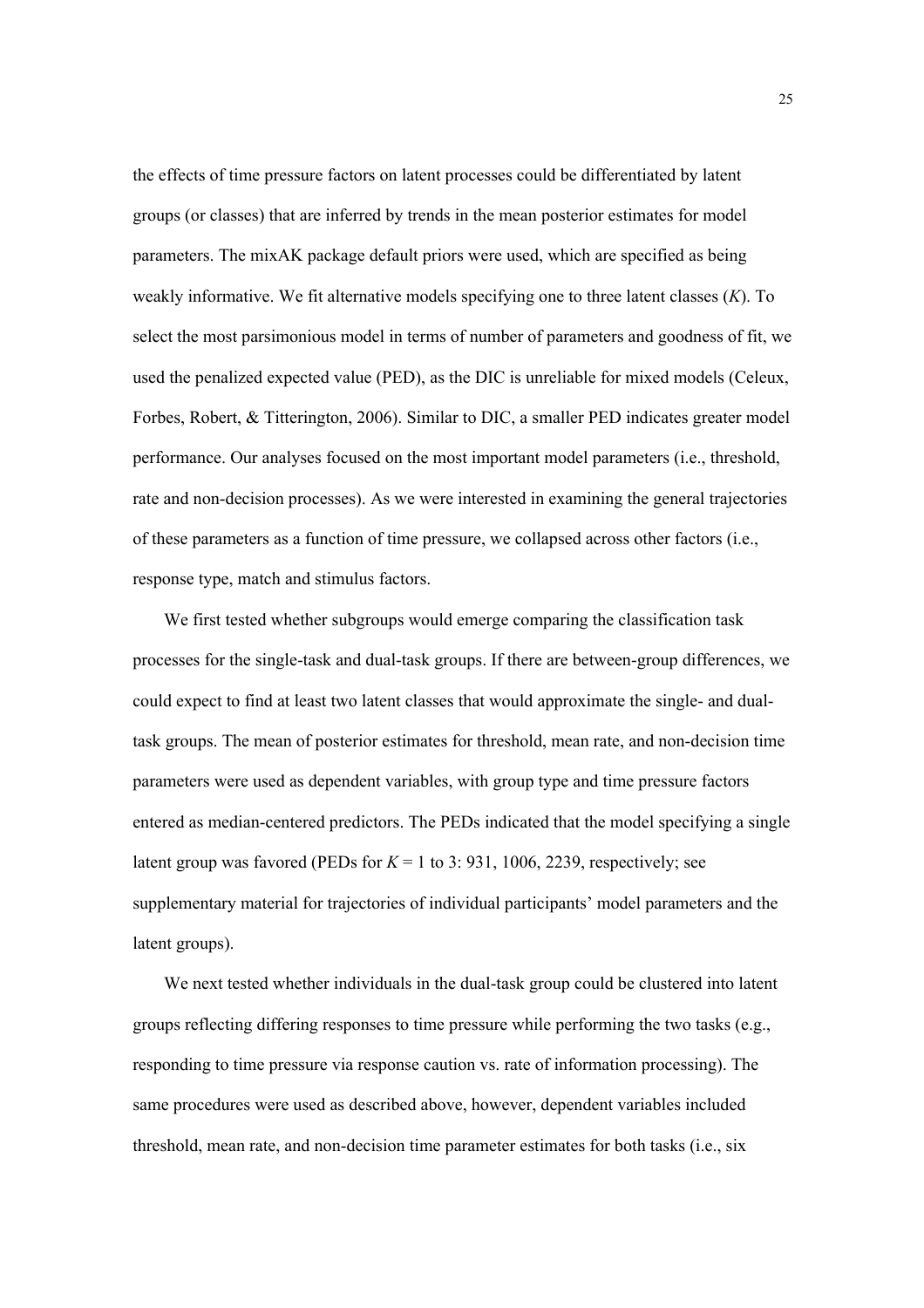parameters in total – three parameters each for both tasks). A single latent group was favored (PEDs for *K* = 1 to 3: 339, 414, 2155).

**Dual-task processes.** The mixture model examining between-group differences on cognitive processes provided evidence that the presence of the DRT did not influence the processing of the primary classification task. Additionally, the mixture model examining individual strategies in response to time pressure provided evidence that individuals used qualitatively similar strategies in response to time pressure. Therefore, we focus on the dualtask group to understand how the DRT is a sensitive measure of workload and provide quantitative results about the processes underlying task performances for the dual-task group.

We examined the linear effect of the two time pressure factors on cognitive processes. For each iteration of the posterior estimate, we calculated the linear contrasts over parameters for the three levels of one time pressure condition within each level of the other time pressure condition. For each iteration, we then took the average over participants to derive a distribution of linear contrasts. We applied the same procedure to test differences between the two levels of the accumulator factor (i.e., response bias). We also examine the interaction between the linear effects of the two time pressure factors. Reliable effects were inferred where 95% credible intervals for the linear contrasts did not include zero, and as such, we present the posterior mean of the linear coefficient with two-tailed 95% credible intervals. A table of the linear effects are provided in Table 5.

**Classification Task Processes.** Figure 3 illustrates the effects of deadline and number of ships on threshold, mean rate, and non-decision time. There was a decline in threshold with tighter deadlines and an increase in the number of ships. The interaction in threshold values between the time pressure factors was reliable, though this appears to be driven by the similar thresholds for the 3-ship and 4-ship conditions under a 6s deadline. There was a reliable increase in rates with tighter deadlines and an increase in the number of ships. The interaction

26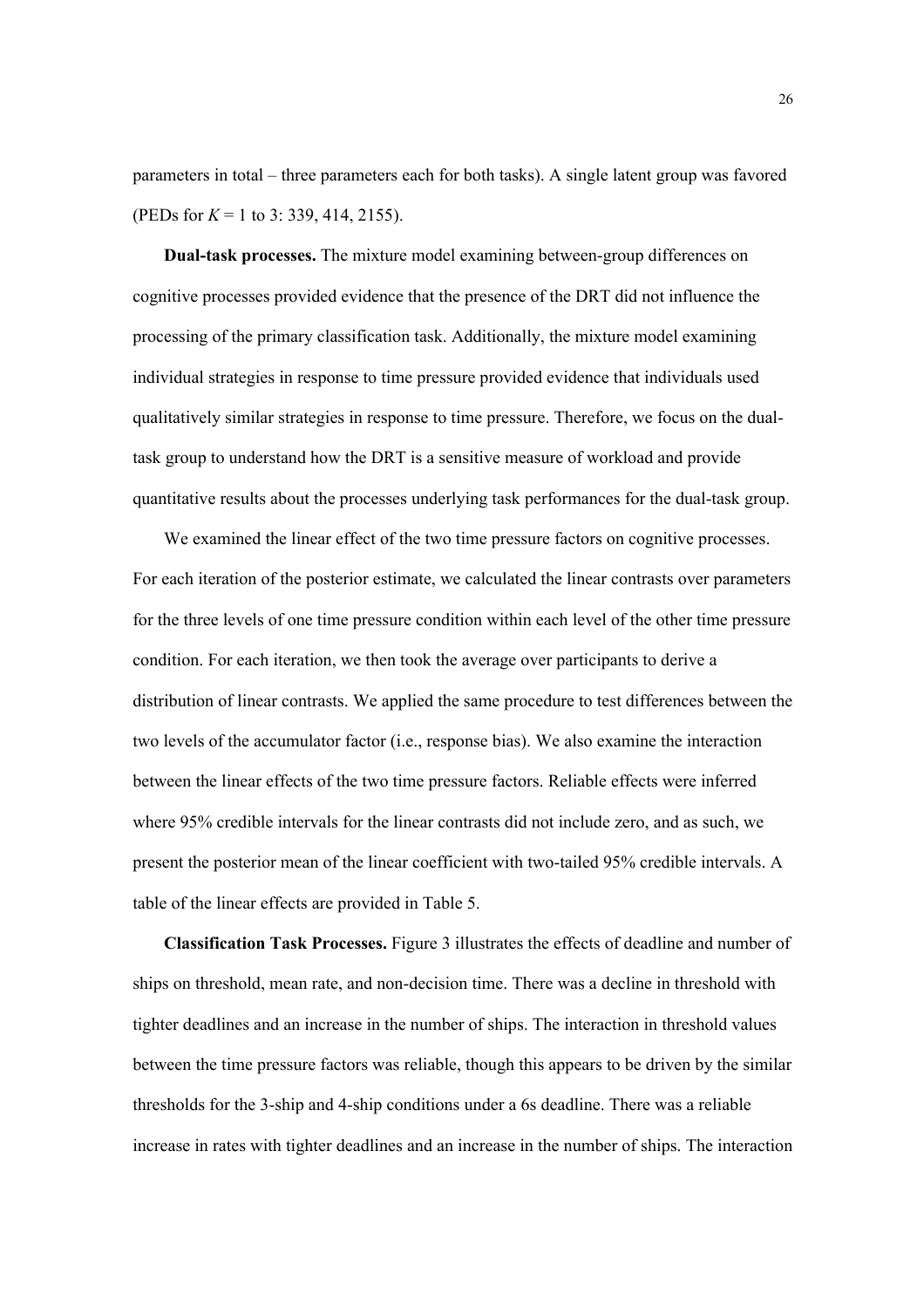between these two factors was reliable, as the effect of deadline was stronger in the 4-ship condition compared to the 2-ship and 3-ship conditions. In combination, the decline in threshold and increase mean rate in response to greater time pressure explain how participants speeded their response times, as the accumulators have less distance to travel to reach the threshold and trigger a decision, and they do so at a greater rate. Although these strategies ameliorated the number of missed responses, they were not fully effective, as nonresponse rates continued to increase with time pressure. Additionally, the decline in threshold partially accounted for the decline in accuracy with greater time pressure, as there is a greater chance of the mismatching (i.e., incorrect) accumulator reaching the threshold before the matching (i.e., correct) accumulator.

Figure 4 illustrates the effects of time pressure and stimulus effects on the rate estimates. The difference between matching and mismatching accumulators provides an index of discriminability. The difference between the accumulators decreased with tighter deadlines, whereas the difference remained constant with deadline for non-targets. The negative effect of tighter deadlines on target discriminability mediated the strong decline in target accuracy. In contrast, the constant discriminability for non-targets suggests that the decline in accuracy for non-targets was mediated by the decline in response caution.

There was reliable evidence of overall slowing in non-decision time as the number of ships increased, except for the 6s deadline, as indicated by a reliable interaction. Finally, there was also a reliable response bias main effect, such that the "target" response threshold was lower than the "non-target" response threshold  $(2.05 \text{ vs } 2.16, \text{ respectively})$ . The bias to respond "target" appears to have been adopted in an attempt to ameliorate the generally poor target accuracy, though this strategy was not particularly effective.

**DRT Processes.** The trends for the selected Wald model are shown in Figure 5. There were reliable main effects of both time pressure factors and a reliable interaction between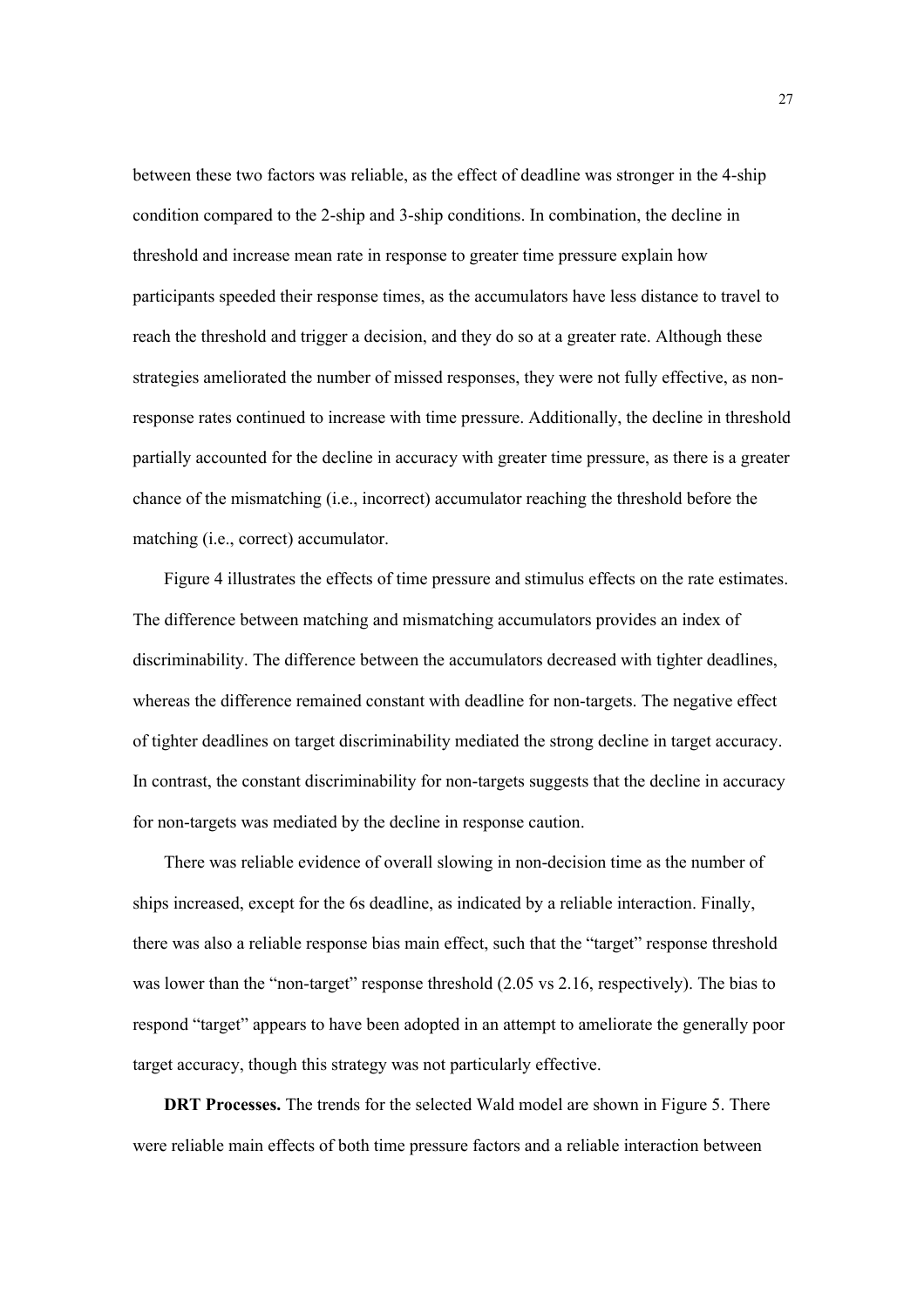them on mean rate. The rate of evidence accumulation declined with tighter deadlines, and this effect increased with a greater number of ships. There was also a small but reliable main effect of deadline on non-decision time, such that the time required for non-decision processes slowed with tighter deadlines. In conjunction, these two effects explain the slowing of the DRT response times and the greater frequency of missed responses, as the accumulator takes more time to reach the threshold, and the non-decision time is added to the time required to accumulate evidence.

#### **Discussion**

Our aim was to understand the mechanisms responsible for the patterns of dual-task interference that emerge when people are placed under time pressure in a complex, dynamic environment. We did this by applying evidence-accumulation models and examining how model parameters describing participants decisions in a maritime surveillance task varied in response to time pressure. We describe the how the cognitive processes underlying the dual tasks paradigm reflect the tradeoff in resources between tasks and how the effects are diagnostic of the those hypothesized by resources models. Finally, we describe the implications of our findings.

## **Resource Theory**

Resource models are often used to explain dual-task performance, describing a tradeoff in resources between tasks, whereby resources are prioritized towards the primary task in response to greater task demands resulting in performance decrements in the secondary task (Kahneman, 1973). Resource models have been used to explain decrements secondary tasks, including the DRT (Strayer et al., 2011). However, there are many different ways in which people can adapt to changes in task demands, including changes in response caution, encoding processes, and response bias, and it is possible that different people may respond in different ways (Loft, et al., 2009; Neal et al., 2017; Palada et al., 2018). This makes it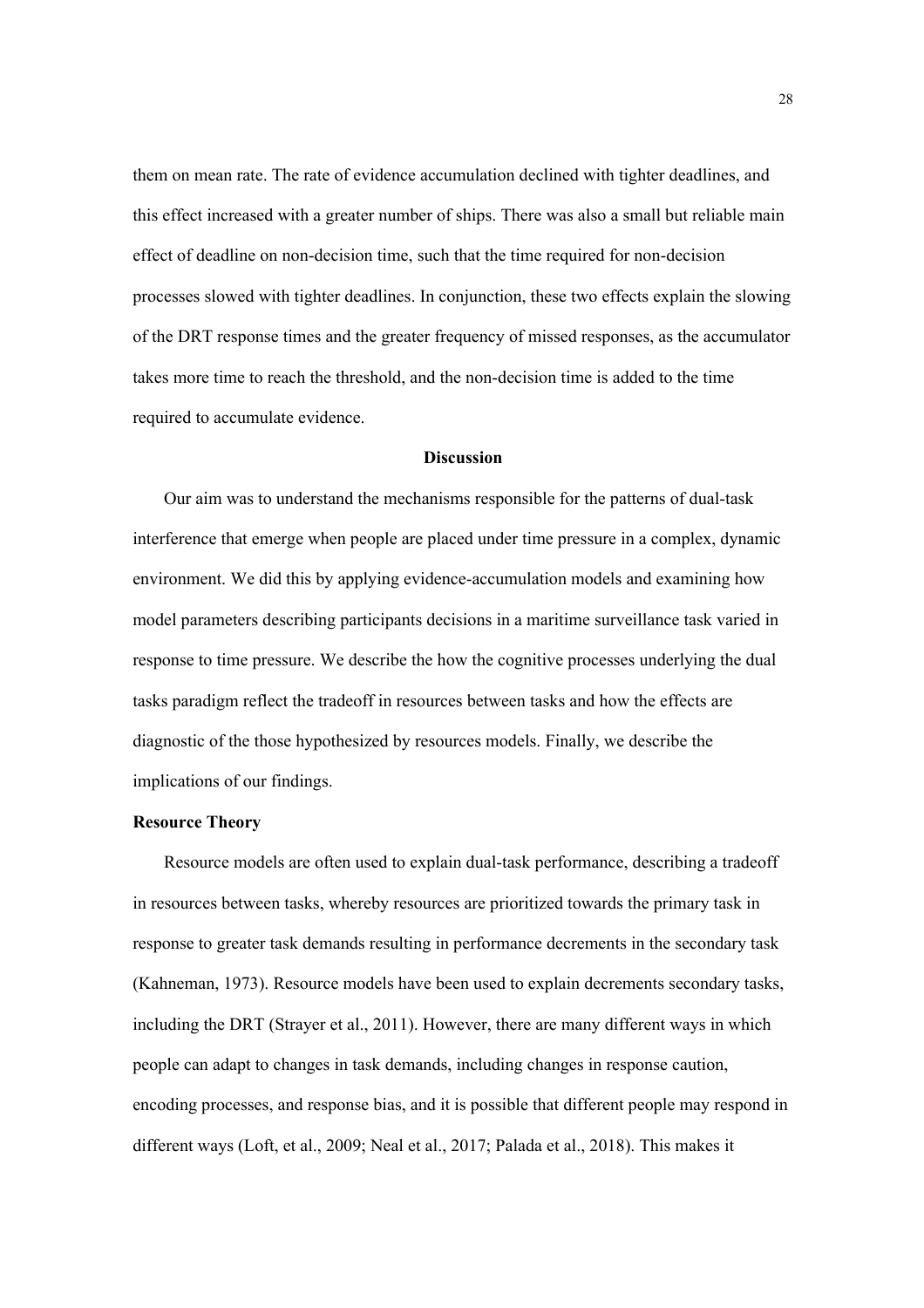difficult to draw inferences regarding workload from behavioral data alone. For these reasons, we argued that it is desirable to have a cognitive model of both the primary task and the DRT.

The current findings provide direct evidence in support of the resource account of DRT performance (Strayer et al., 2011; ISO, 2015). Specifically, the modeling revealed that the rate of evidence accumulation for the DRT declined as time pressure increased on the primary task, and that this was accompanied by an increase in the rate of evidence accumulation for the primary task. This suggests that the primary task and the DRT were competing for a finite pool of resources, and that participants compensated for an increase in time pressure by reallocating resources from the DRT to the primary task.

These findings reconcile the inconsistent results of previous studies that have attempted to test the resource account by modeling DRT performance without modelling the primary task. Whereas Castro et al. (in press) found that increases in primary task load were accompanied by a decrease in the rate of evidence accumulation for the DRT, Tillman, et al. (2017) did not. It is likely that the differences in findings across studies reflect differences in the types of primary tasks that have been used. The primary tasks used in the current study and by Castro et al. (in press) are demanding. The highest levels of time pressure used in the current study were close to the "red line" observed by Palada et al. (2018). Palada et al. found that increases in time pressure beyond the levels in the current study caused performance to decline rapidly. This suggests that participants in the current study were unlikely to have spare capacity, and therefore had to reallocate resources from the DRT to the primary task as time pressure increased. Tillman, et al. (2017), by contrast, used a driving task, which was less demanding. It is unlikely that experienced drivers would be close to the "red line" under normal driving conditions in this task, and therefore, should have sufficient capacity in reserve to protect both the primary task and DRT as load increases.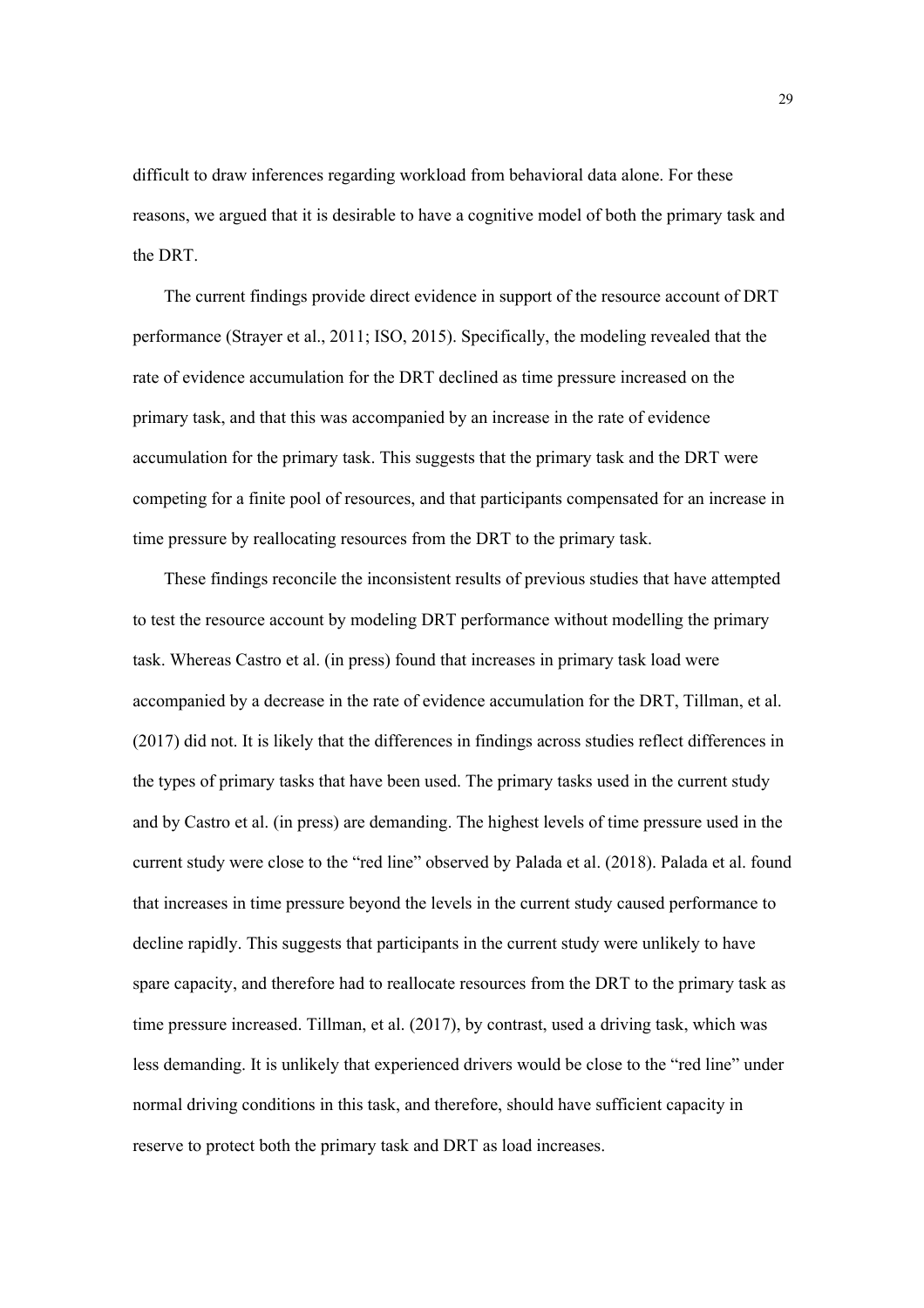One of the criticisms that is often levelled at resource theory is that it is unfalsifiable. Navon (1984) pointed to the falsifiability of resource models as being asymmetric: Observing a tradeoff in resources is diagnostic of limited resources being reallocated between tasks, and failures to find evidence in support of the theory are ambiguous, because they can often be explained anyway (e.g., the tasks may not be sufficiently demanding to exhaust the available pool of capacity). Our observation of a tradeoff in resources between tasks, as reflected by the tradeoff in rates, is diagnostic of the hypotheses posited by resource models. However, had we failed to observe this tradeoff, the conclusions would be less clear and insufficient to falsify the idea of resources. For example, we could have found tradeoffs in response times and accuracy that were not due to change in rate, which would be troublesome for resource models positing some sort of reciprocity. Navon (1984) originally demonstrated the ambiguity in testing resources models by using speed and accuracy. Using evidenceaccumulation models allowed us to quantify latent cognitive processes which are conflated in observed behaviors and rule out confounds such as speed-accuracy tradeoffs. Our results emphasize how using behavioral data alone to infer resource tradeoffs could result in erroneous or oversimplified conclusions. Recently, other researches have showed that traditional assumptions of prospective memory, which were inferred from behavioral data, do not hold when submitted to formal modeling (Strickland et al., 2018). Similarly, in this paper we show the long-held assumption of resource reallocation does not completely account for dual-task performance.

Although the changes in the rate of information processing observed in the current study are consistent with the predictions of resource theory, our modeling further revealed additional processes underlying dual-task performance that are not consistent with a purely resource-based account. In line with Palada et al. (2018), we found that participants decreased their response caution on the primary task in response to greater time pressure.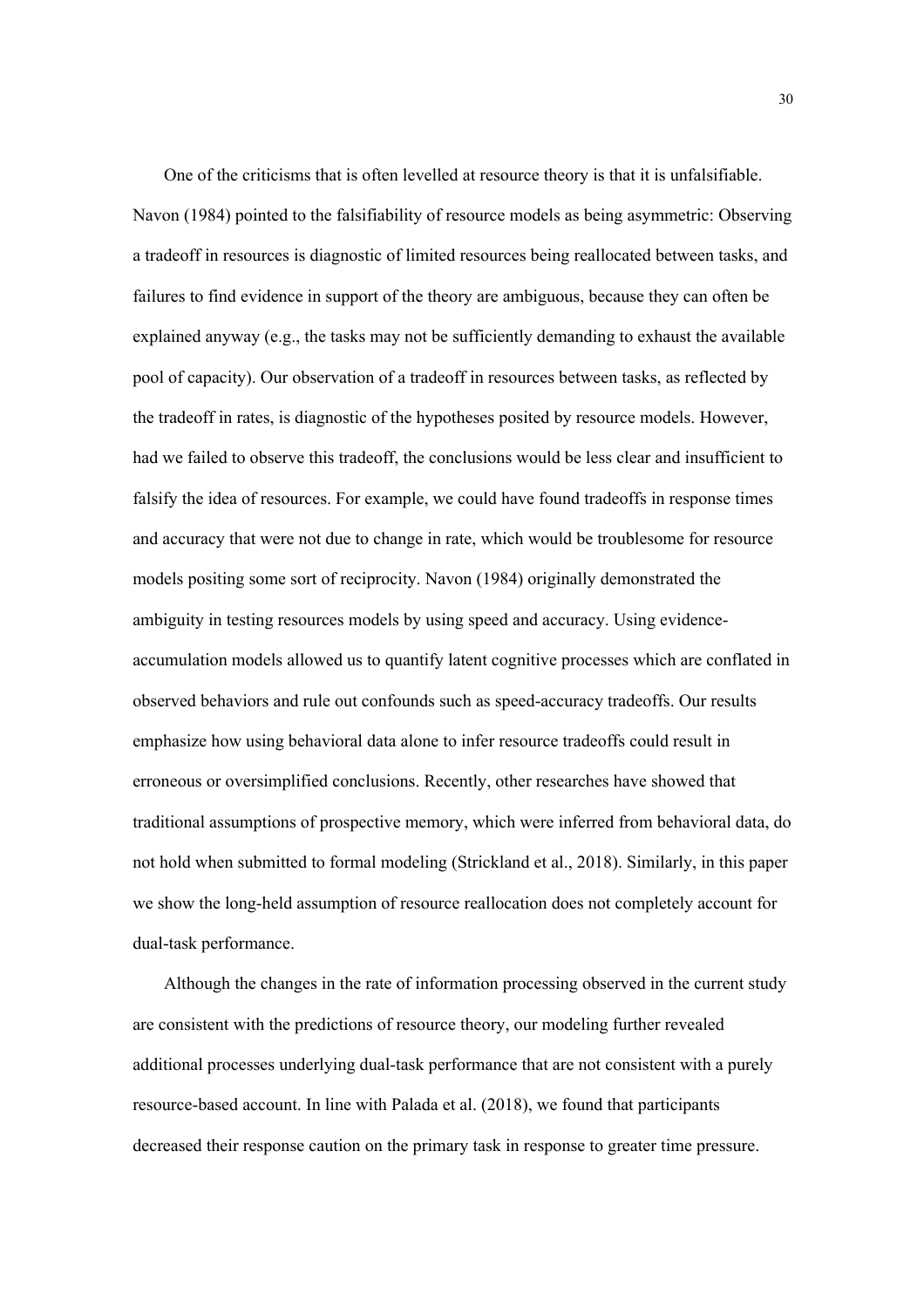This is presumably because the additional resources that were diverted from the DRT to the primary task were not sufficient to maintain performance at an acceptable standard. Unlike previous studies, response caution for the DRT did not vary with load. Castro et al. (in press) and Tillman et al. (2017) both found that participants increased their response caution for the DRT as primary task load increased. Again, the differences in findings are most likely due to differences in the types of primary tasks that have been used. The surveillance task used in the current study imposes a firm deadline for responding. In this type of environment, it makes sense for a participant to adjust their response threshold for the primary task, rather than the DRT, in order to ensure that they have responded to all of the items before the deadline.

The current findings are consistent with a growing body of literature which suggests that people manage demands on competing tasks by strategically adjusting their response thresholds for the different tasks. For example, Strickland, Loft, Remington and Heathcote's (in press) prospective memory decision control theory includes a proactive control framework, which suggests that individuals increase their response threshold for the primary task when a prospective memory task is present. The reason for raising the primary task threshold is to provide sufficient time for the prospective memory response to be made. This is because in a prospective memory paradigm, the prospective memory response has priority over the primary task response. In our paradigm, the primary task has priority over the DRT, and participants need to lower the primary task threshold in order to respond in time. In both cases, the results are consistent with the notion that participants are strategically adjusting their response thresholds to manage the demands of the competing tasks.

For both tasks, we also found a slowing of non-decision time with a greater number of ships presented in the primary task. In contrast, Palada et al. did not observe this effect, though their study only used a single-task paradigm involving a similar maritime surveillance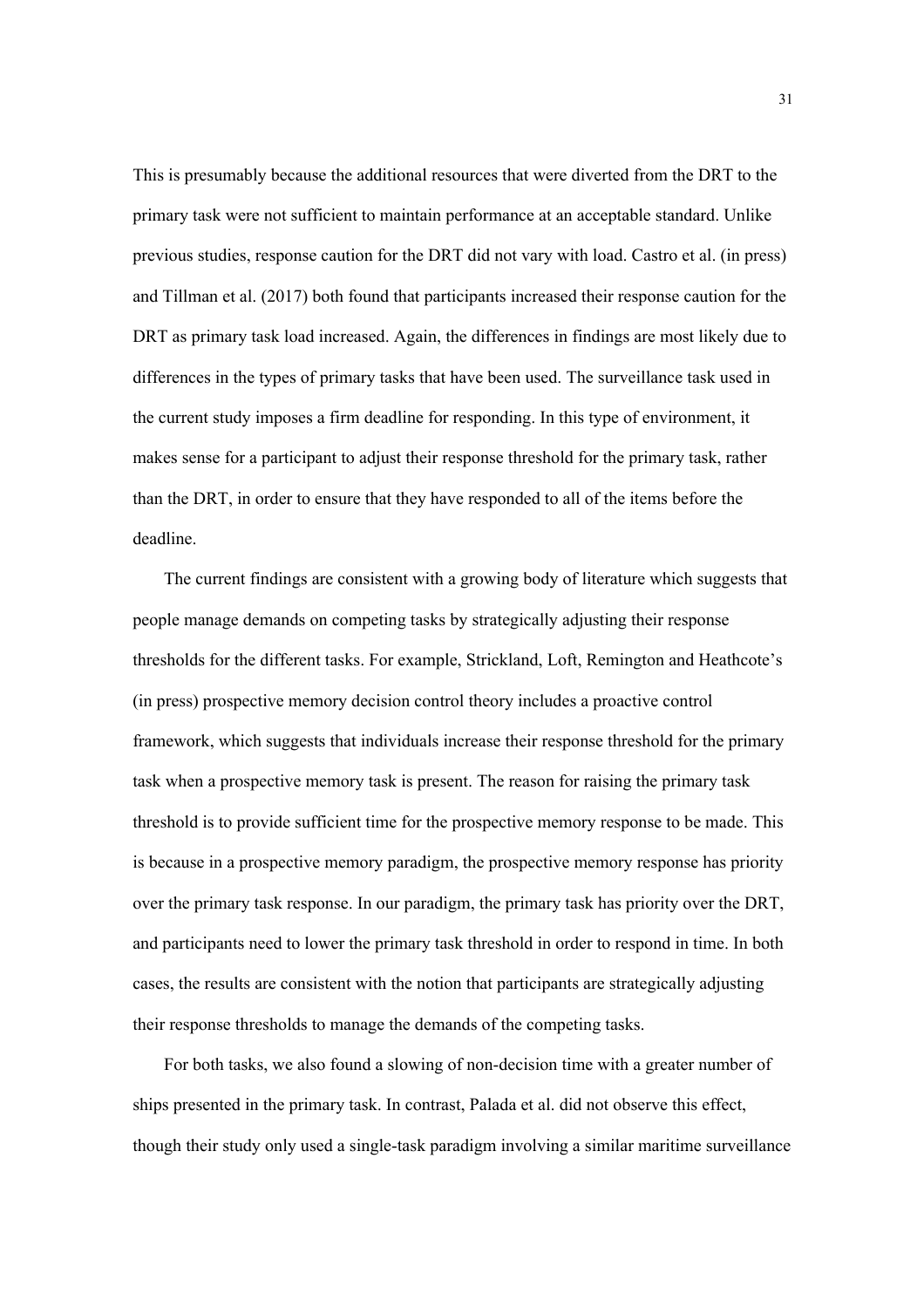task. We suspect that this may be due to response inference between tasks, since there was a greater likelihood of response production overlap across tasks as the total number of requires responses increased.

Unlike Loft et al., (2009), we found no evidence that participants adjusted their response bias in order to manage increased load. In air traffic control, safety is more important than accuracy, and air traffic controllers are trained to increase their safety margin as load increases in order to ensure that they do not miss conflicts. In our maritime surveillance task, by contrast, the payoff matrix was symmetric, so there was little benefit in adjusting response bias as load increased. However, we did find that participants adopted a "target" response bias. We suspect that this strategy was adopted in attempts to improve target performance more generally, as target performance was considerably worse than non-target performance.

An inherent constraint of the physical environment in our primary task is that speed and deadline are confounded. The speed at which the objects move could have effects that are independent to the time available to make the decision (i.e., deadline). For example, it is possible that participants' ability to discriminate between target and non-target stimuli decreases as the speed increases, because it is harder to detect the features. We ran a small control study to test whether our observed effects on rates were perceptual (i.e., were due to stimuli moving faster across the screen), motivational (i.e., were due to the increase in resources under greater time pressure) or both. Four participants performed a task largely identical to our classification task, where a single ship travelled across the screen under a 6s, 9s or 12s deadline. We found that response times speeded considerably with tighter deadlines and had a non-linear association with accuracy. We modelled performance using the *Bvt0* Wald model. Consistent with the original study, rate increased as deadlines became tighter, which reflects an increase in the rate of information processing. We also observed changes in discriminability, reflected by the difference between the matching and mismatching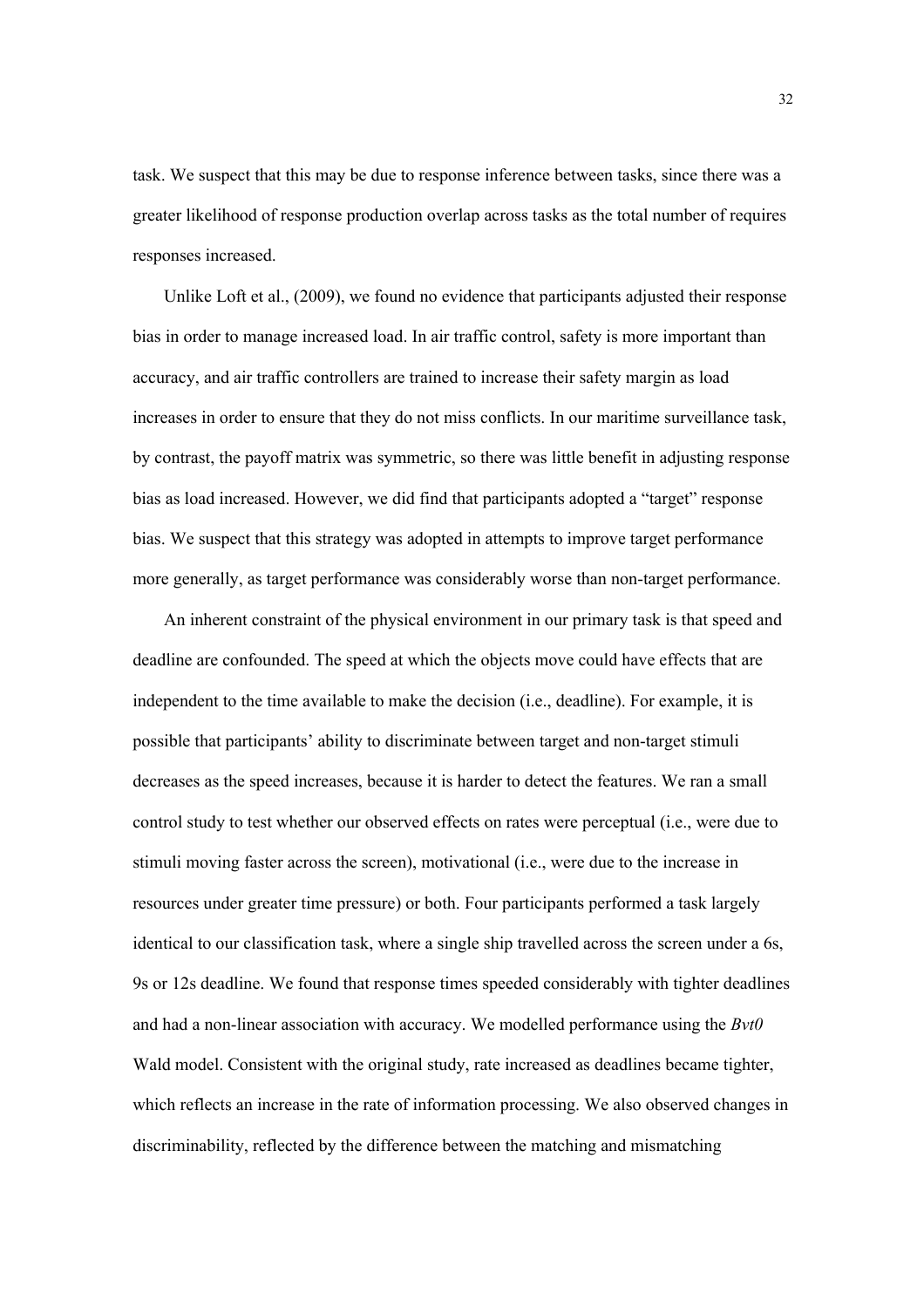accumulators under varying deadlines. These results show that manipulating time pressure via the speed at which objects move influences both perception (i.e., discriminability) and the rate of information processing. The results highlight the ability of evidence-accumulation models to dissociate changes in information processing and changes in discriminability which are conflated in observed data.

Individual differences are an important factor to consider when inferring workload, as the general inferences made may not hold across all individuals. Individuals can differ in the strategies used in attempts to protect performance under varying task load, with such individual differences being attributable to motivational factors, skills and experiences, as well as cognitive capacity (Eidels et al., 2010). However, we found that irrespective of such factors, individuals responded the same way to increased time pressure in dual-task contexts – by reallocating resources from the secondary to the primary task and adjusting response caution. We also provide evidence that the inferences made about workload via the DRT are robust against individual differences.

# **Practical Implications**

Our results have practical implications for the assessment of workload via the DRT. Analyses on behavioral measures revealed that the DRT did not affect classification task performance. At best, compared to the single-task group, the addition of the DRT reduced classification response times by 10ms and decreased accuracy by 1%. Although this finding is consistent with driving studies (e.g., Strayer et al., 2014), Castro et al. (in press) found that the addition of the DRT decreased performance on an oscillating ball tracking task using a steering wheel as an interface, although in the standard ISO form of the DRT this decrease was only small. This small effect may be because participants are more likely to prioritize the primary task over the DRT when the primary task is more engaging (as in our maritime surveillance task) or safety critical (as in driving), and as a result, performance on the primary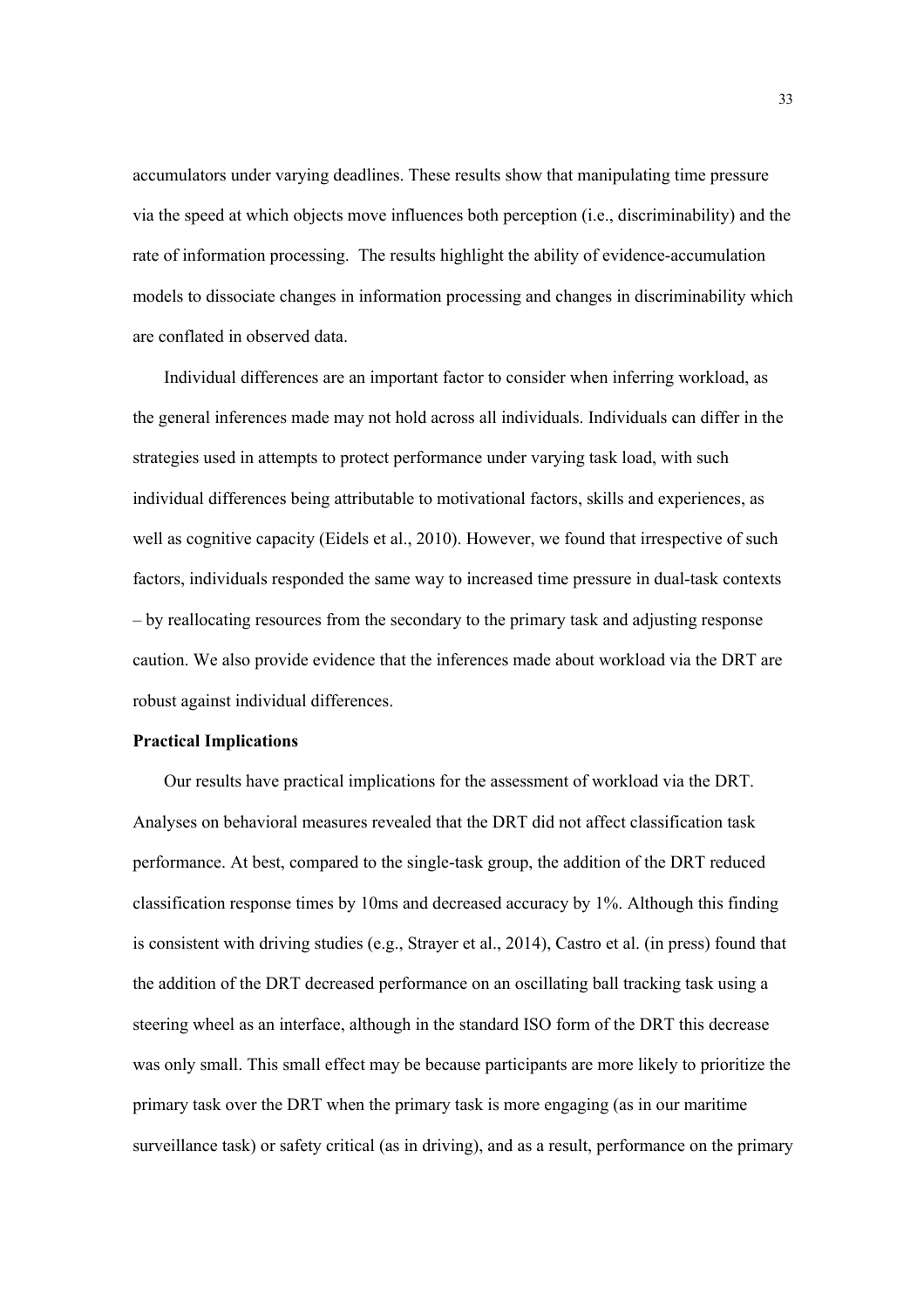task is prioritized. Nonetheless, our work illustrates the benefits in using the DRT as a workload measure beyond driving contexts, and towards high workload environments more generally. Indeed, our task is representative of a broad range of tasks in which people experience dual-task inference in a dynamic environment, including air traffic control, train control, unmanned vehicle control, air battle management, and submarine track management. We show how the DRT has the potential to be useful in controlled lab environments, as well as in the field – particularly in time pressured environments, which are a common feature in other safety non-driving contexts. However, we also acknowledge that there may be some contexts in which resource reallocation effects may not be observed, such as tasks where resources are sufficient to maintain performance on both tasks or where the individual uses alternate strategies to maintain task performance. In such cases evidence-accumulation models provide a framework to understand how the DRT is sensitive to primary task demands, and suggest that this modeling procedure should be used to validate novel applications.

Although it is critical for a secondary-task measure of workload to have no appreciable effect on primary task performance, there is the concern that the secondary task may fundamentally change the processing of the primary task (Young, Brookhuis, Wickens & Hancock, 2015). We examined the qualitative trends of time pressure effects on model parameters for the single and dual-task groups and tested for latent classes which would approximate group type. Our analyses suggested a single latent class and provides evidence that the DRT did not influence the underlying cognitive processing in the classification task, further supporting its use as a workload measure in time pressured environments. Our work provides assurance that introducing the DRT as a workload measurement tool does not affect the inferences that are made about primary-task performance or processes.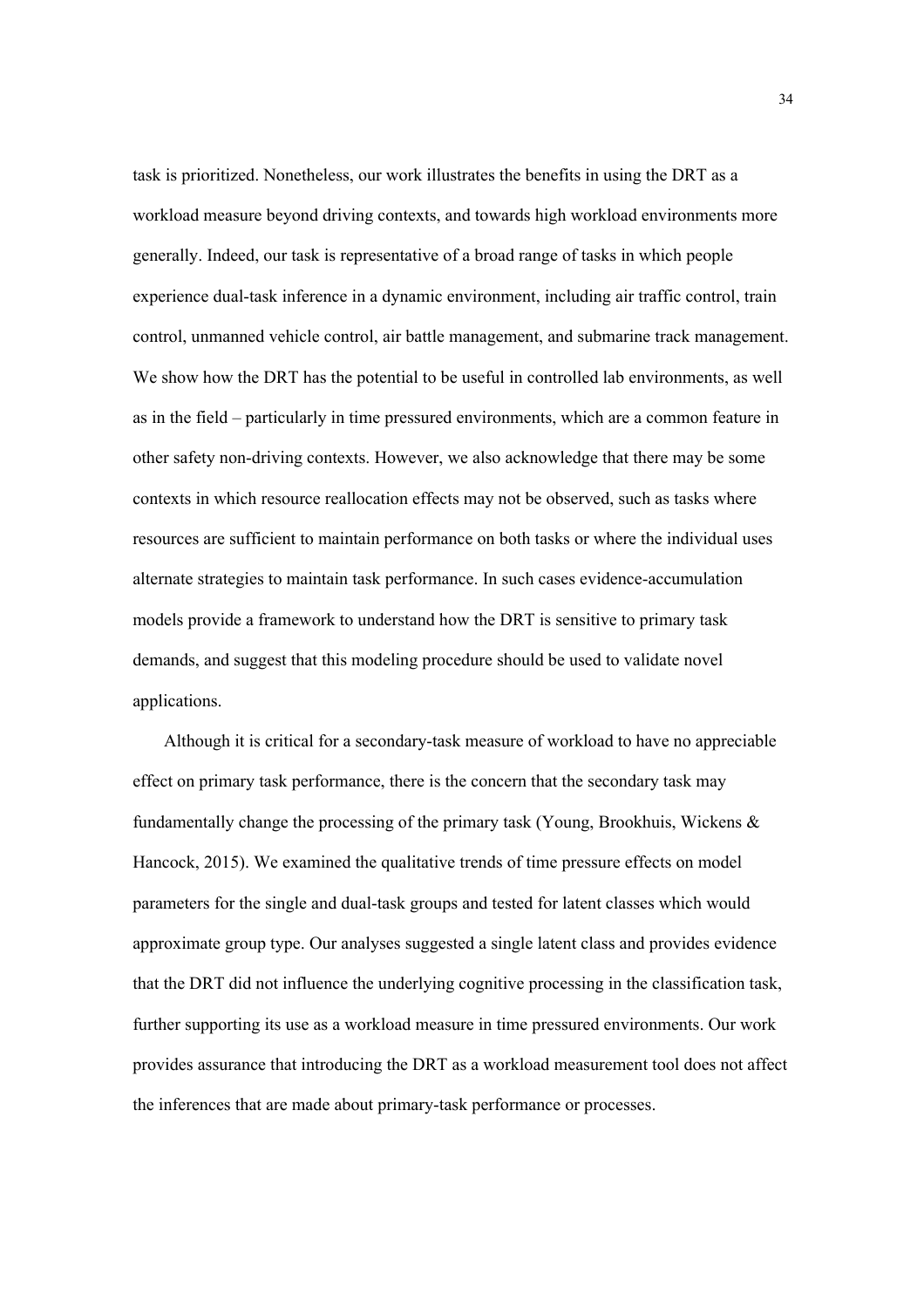The modeling of both the DRT and the classification task illustrate how system designers could, in principle, use evidence-accumulation models to gain insight to the cognitive processes underlying operator performance in multi-task environments. These models could be used to understand how operators respond to task demands, which carry significant implications for systems design, processes and procedures. For example, the models could be used to identify points at which resources are overloaded, which has implications for the assignment of task load, whereas observing changes in response caution may carry implications for training procedures.

Overall, our results highlight the advantages of modeling primary-task performance to understand how DRT is sensitive to workload in a non-driving context. Modeling the primary task and the DRT, as well as our analysis of individual differences, allowed us to discount a range of potential caveats in finding support for the resource account of dual-task performance.

Measuring workload is critical in identifying when individuals may be unable to perform safely and effectively. We have shown that the DRT is a sensitive workload measure in time pressured environments. Using evidence-accumulation models, we revealed how the DRT reflects the spare resources available to perform secondary tasks at least when the primary task is sufficiently demanding – a characteristic which is most important in safety-critical applications. We also showed that the DRT did not affect the processing or performance of the primary task, which is an important attribute in any workload measure (Young et al., 2015). We believe that this study supports the wider use of the DRT as measure of workload in performance and safety-critical contexts.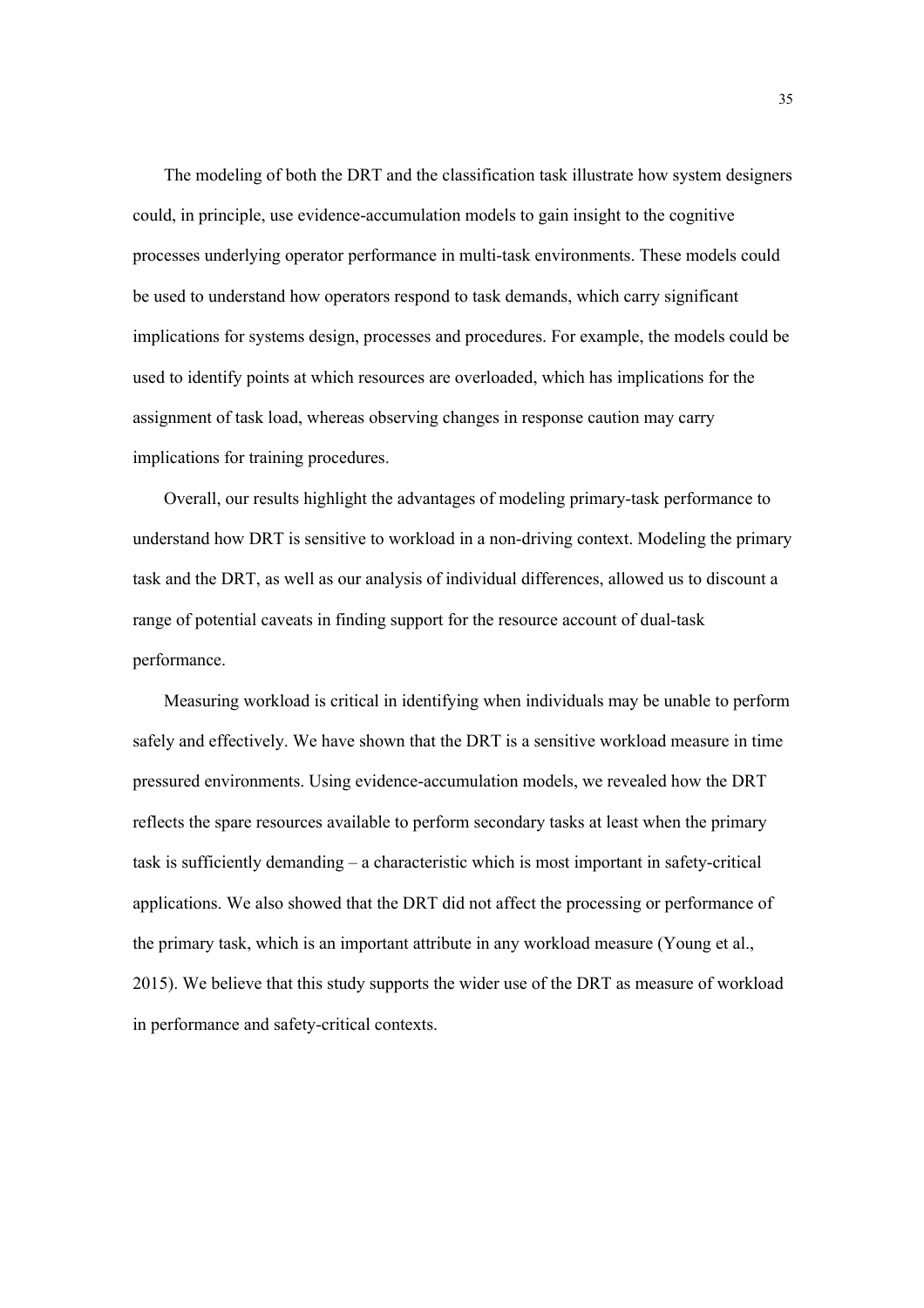### **References**

- Boehm, U., Marsman, M., Matzke, D., & Wagenmakers, E.-J. (2018). On the importance of avoiding shortcuts in applying cognitive models to hierarchical data. *Behavior Research Methods*, *50*(4), 1614-1631. doi: 10.3758/s13428-018-1054-3
- Brown, S. D., & Heathcote, A. (2008). The simplest complete model of choice response time: Linear ballistic accumulation. *Cognitive psychology*, *57*(3), 153-178. doi: 10.1016/j.cogpsych.2007.12.002
- Bruyas, M. P., Dumont, L., & Bron, F. (2013). Sensitivity of Detection Response Task (DRT) to the driving demand and task difficulty. In *Proceedings of the Seventh International Driving Symposium on Human Factors in Driver Assessment, Training, and Vehicle Design* (pp. 64-70).
- Bürkner, P.C. (2017). brms: An R Package for Bayesian Multilevel Models Using Stan. *Journal of Statistical Software*, *80*(1), 1-28. doi:10.18637/jss.v080.i01
- Castro, S., Strayer, D., Matzke, D., & Heathcote, A. (in press). How cognitive workload measurement works. *Journal of Experimental Psychology: Human Perception and Performance.*
- Celeux G., Forbes F., Robert C.P., & Titterington D.M. (2006). Deviance Information Criteria for Missing Data Models. *Bayesian Analysis*, *1*(4), 651-706. doi: 10.1214/06- BA122
- Dambacher, M., & Hübner, R. (2015). Time pressure affects the efficiency of perceptual processing in decisions under conflict. *An International Journal of Perception, Attention, Memory, and Action, 79*(1), 83-94. doi:10.1007/s00426-014-0542-z
- Donkin, C., Little, D. R., & Houpt, J. W. (2014). Assessing the speed--accuracy trade-off effect on the capacity of information processing. *J Exp Psychol Hum Percept Perform, 40*(3), 1183-1202. doi:10.1037/a0035947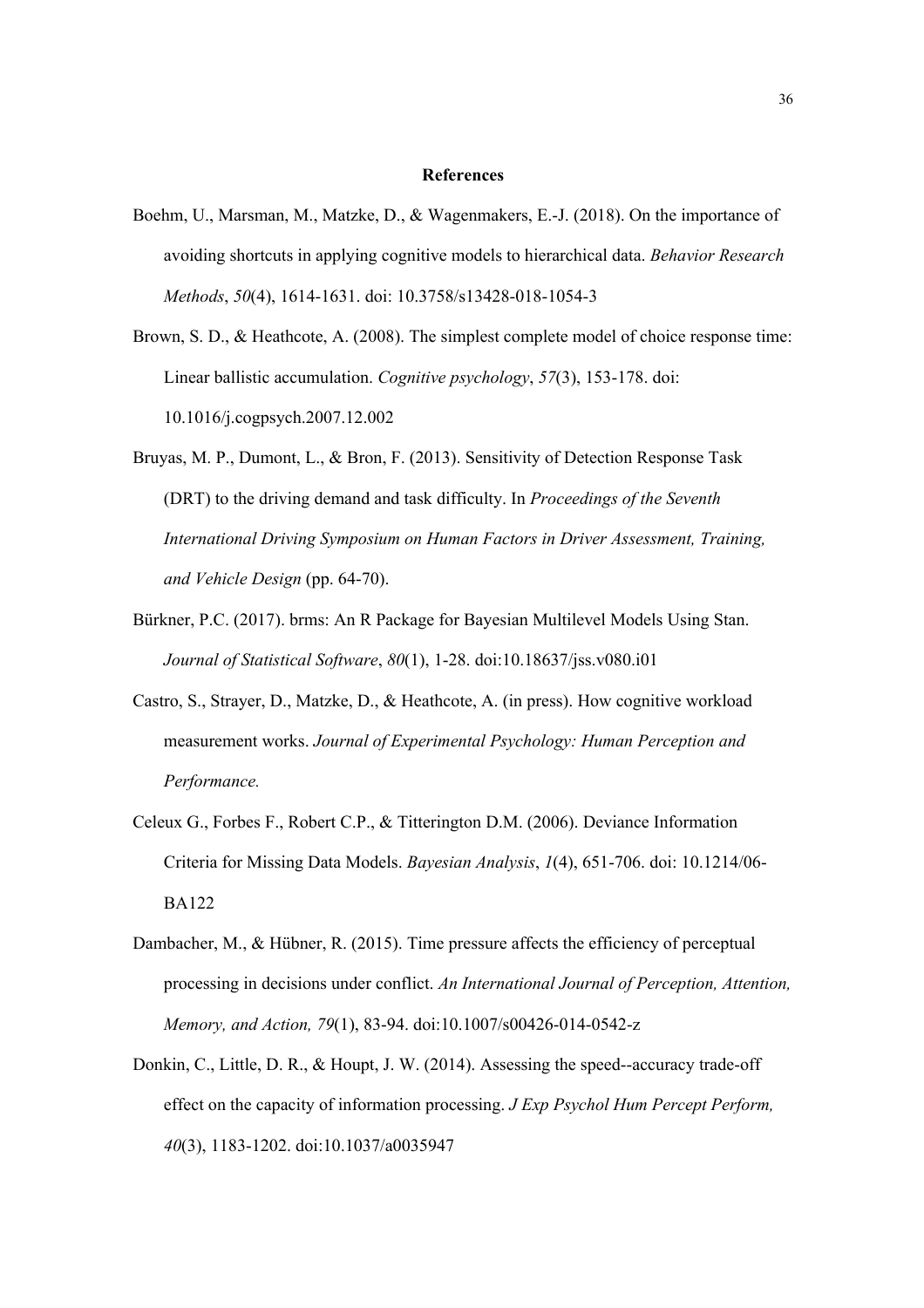- Eidels, A., Donkin, C., Brown, S. D., & Heathcote, A. (2010). Converging measures of workload capacity. *Psychon Bull Rev, 17*(6), 763-771. doi:10.3758/PBR.17.6.763
- Gelman, A., Carlon, J., Stern, H, Dunson, D., Vehtari, A., & Rubin, D. (2013). *Bayesian data analysis* (3rd ed.). London: Chapman and Hall.
- Heathcote, A. (2004). Fitting Wald and ex-Wald distributions to response time data: An example using functions for the S-PLUS package. *Behavior Research Methods*, *36*(4), 678–694. doi: 10.3758/BF03206550
- Heathcote, A., & Love, J. (2012). Linear deterministic accumulator models of simple choice. *Frontiers in Psychology*, *3*(1), 292. doi: 10.3389/fpsyg.2012.00292
- Heathcote, A.**,** Suraev, A., Curley, S., Love, J. & Michie, P. (2015). Decision processes and the slowing of simple choices in schizophrenia. *Journal of Abnormal Psychology,* 124(*4*), 967-974, doi; /10.1037/abn0000117961
- Heathcote, A., Lin, Y-S, Reynolds, A., Strickland, L., Gretton, M. & Matzke, D. (in press). Dynamic models of choice. *Behavior Research Methods*.
- International Organization for Standardization. (2015). Road vehicles transport information and control systems – detection-response task (DRT) for assessing attentional effects of cognitive load in driving, ISO WD 17488.
- Kahneman, D. (1973). *Attention and effort*. Englewood Cliffs, N.J.: Prentice-Hall.
- Komárek, A., & Komárková, L. (2014). Capabilities of R Package mixAK for Clustering Based on Multivariate Continuous and Discrete Longitudinal Data. *Journal of Statistical Software*, *59*(12), 1--38. Retrieved from: http://www.jstatsoft.org/v59/i12/
- Laming, D. R. (1968). *Information theory of choice reaction times.* New York: Academic press.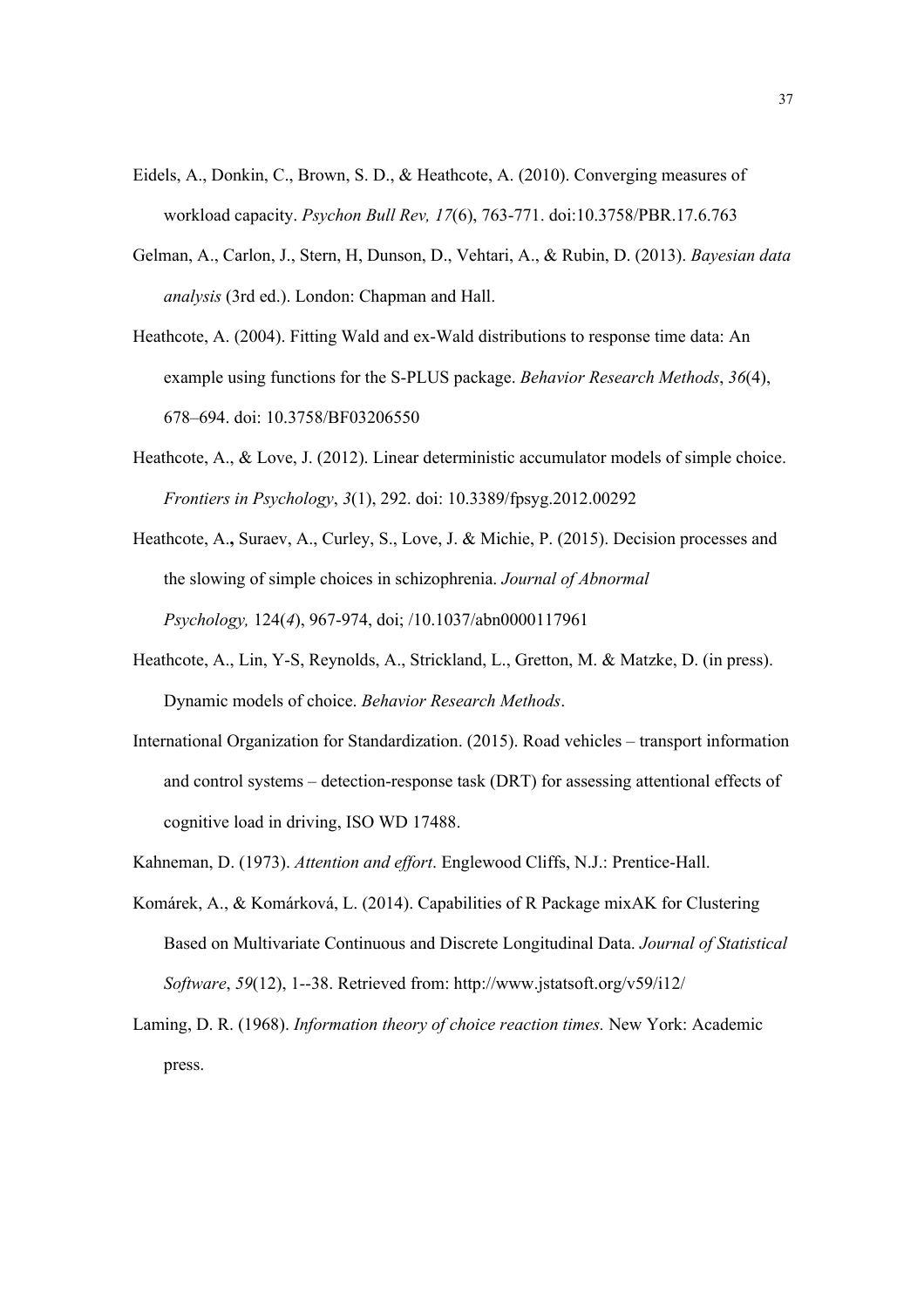- Loft, S., Bolland, S., Humphreys, M. S., & Neal, A. (2009). A theory and model of conflict detection in air traffic control: incorporating environmental constraints. *J Exp Psychol Appl*, 15(2), 106-124. doi:10.1037/a0016118
- Logan, G. D., Van Zandt, T., Verbruggen, F., & Wagenmakers, E.-J. (2014). On the ability to inhibit thought and action: General and special theories of an act of control. *Psychological Review*, 121(1), 66. doi:10.1037/a0035230
- Matzke, D., Love, J. & Heathcote, A. (2017a). A Bayesian approach for estimating the probability of trigger failures in the stop-signal paradigm. *Behavior Research Methods*, 49, 267–281. doi: 10.3758/s13428-015-0695-8
- Matzke, D., Hughes, M., Badcock, J.C., Michie, P. & Heathcote, A. (2017b). Failures of cognitive control or attention? The case of stop-signal deficits in Schizophrenia. *Attention, Perception & Psychophysics*, *79*, 1078-1086. doi: 10.3758/s13414-017-1287-8
- Navon, D. (1984). Resources—a theoretical soup stone? *Psychological Review*, *91*(2), 216- 234. doi: 10.1037/0033-295X.91.2.216
- Navon, D., & Gopher, D. (1979). On the economy of the human-processing system. *Psychological Review, 86*(3), 214-255. doi:10.1037/0033-295X.86.3.214
- Navon, D. & Miller, J. (1987). Role of outcome conflict in dual-task interference. *Journal of Experimental Psychology: Human Perception and Performance*, *13*(3), 435–448. doi: 10.1037/0096-1523.13.3.435
- Neal, A., Hannah, S., Sanderson, P., Bolland, S., Mooij, M., & Murphy, S. (2013). Development and validation of a multilevel model for predicting workload under routine and nonroutine conditions in an air traffic management center. *Human Factors*, *56*(2), 287-305. doi: 10.1177/0018720813491283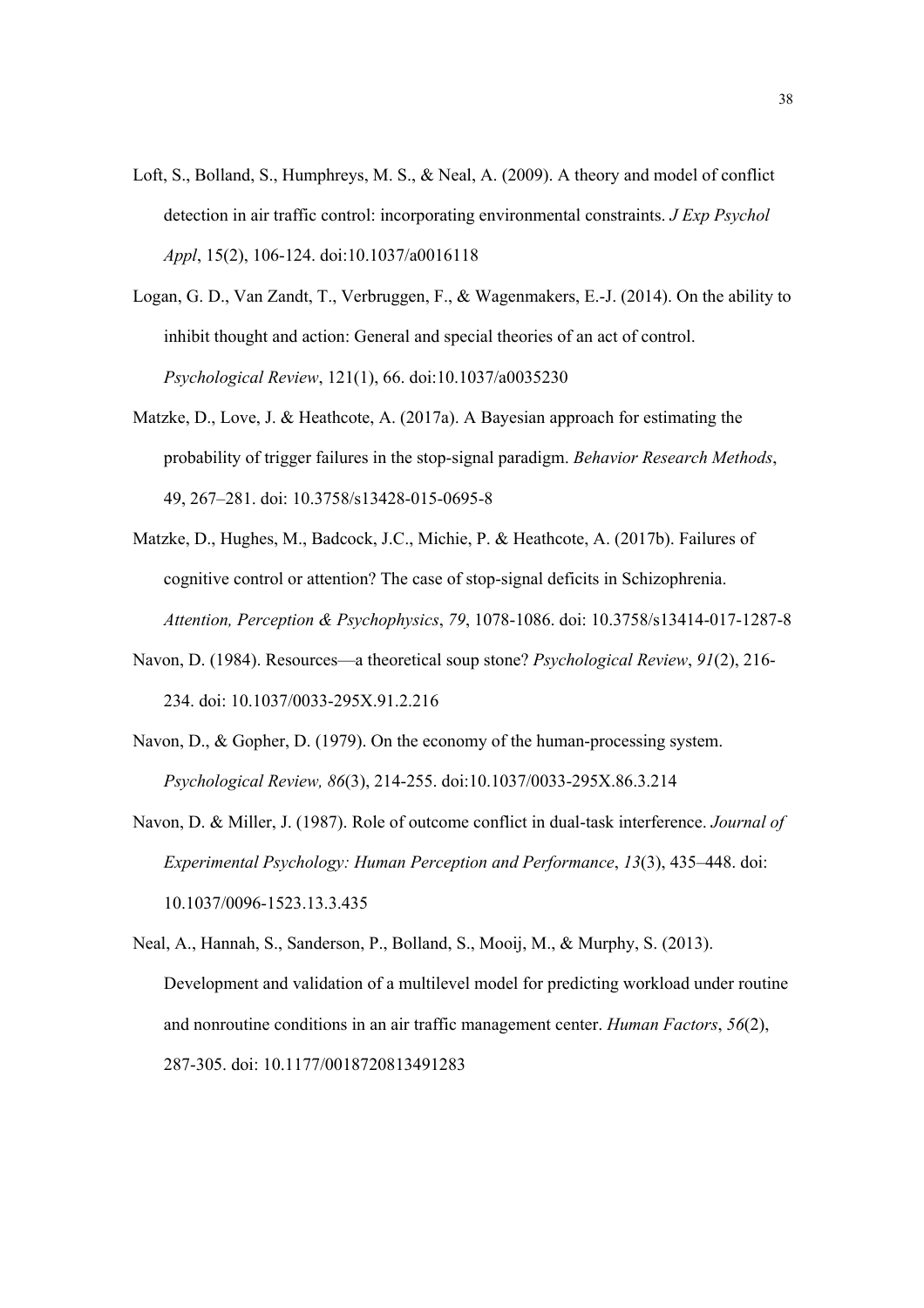- Neal, A., Ballard, T., & Vancouver, J. B. (2017). Dynamic self-regulation and multiple-goal pursuit. *Annual Review of Organisational Psychology and Organisational Behavior*, *4*(1), 401-423. doi: 10.1146/annurev-orgpsych-032516-113156
- Norman, D. A. & Bobrow, D. G. (1975). On data-limited and resource-limited processes. *Cognitive Psychology*, *7*(1), 44–64. doi: 10.1016/0010-0285(75)90004-3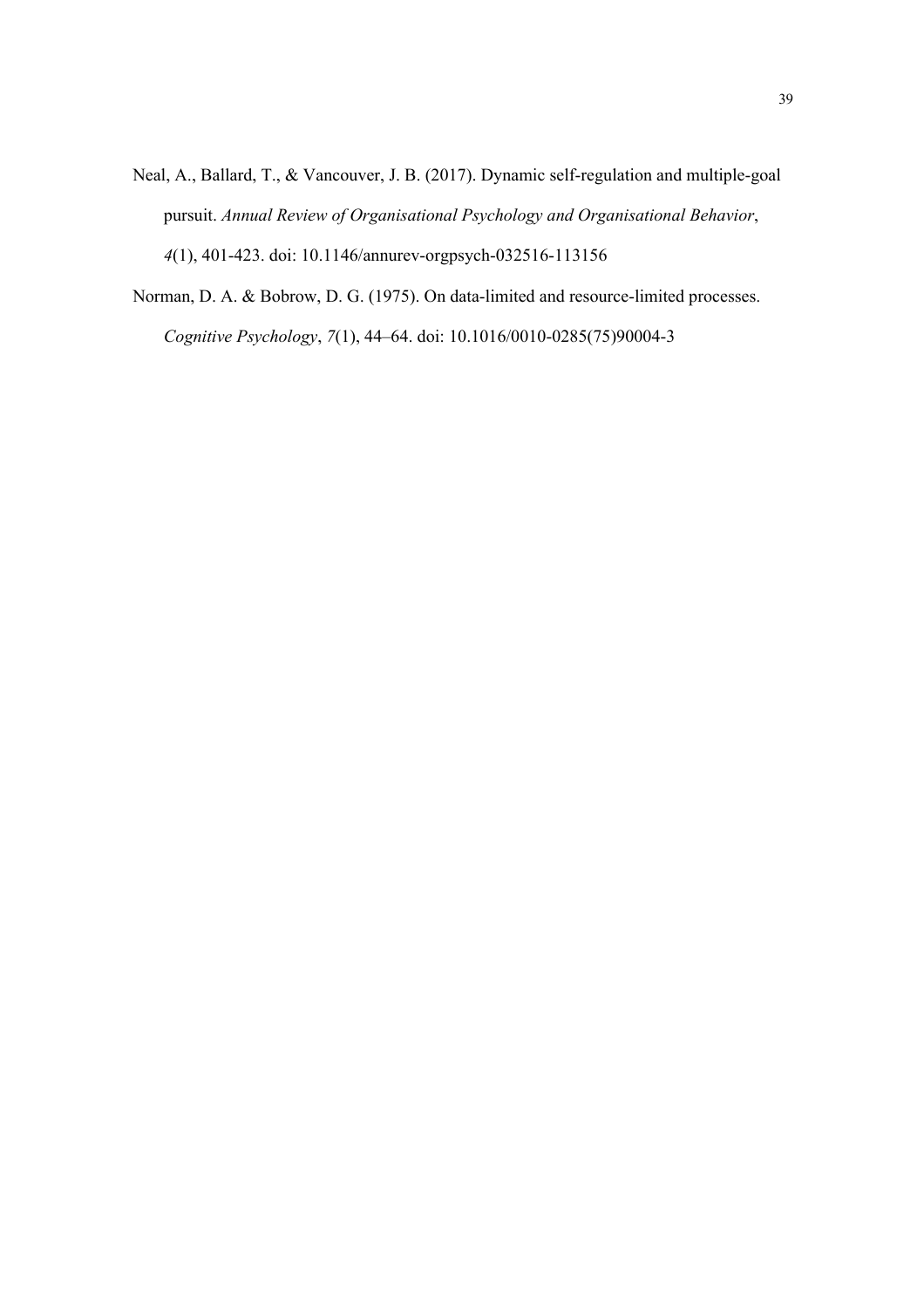- Palada, H., Neal, A., Vuckovic, A., Martin, R., Samuels, K., & Heathcote, A. (2016). Evidence accumulation in a complex task: Making choices about concurrent multiattribute stimuli under time pressure. *Journal of Experimental Psychology: Applied*, 22(1), 1-23. doi:10.1037/xap0000074
- Palada, H., Neal, A., Tay, R., & Heathcote (2018). Understanding the causes of adapting, and failing to adapt, to time pressure in a complex multi-stimulus environment. *Journal of Experimental Psychology: Applied*, *24*(3), 380-399. doi: 10.1037/xap0000176
- Parasuraman, R., Sheridan, T. B., & Wickens, C. D. (2008). Situation Awareness, Mental Workload, and Trust in Automation: Viable, Empirically Supported Cognitive Engineering Constructs. *Journal of Cognitive Engineering and Decision Making, 2*(2), 140-160. doi:10.1518/155534308x284417
- R Core Team (2016). R: A language and environment for statistical computing. R Foundation for Statistical Computing, Vienna, Austria. Retrieved from https://www.R-project.org/.
- Rae, B., Heathcote, A., Donkin, C., Averell, L., & Brown, S. (2014). The hare and the tortoise: emphasizing speed can change the evidence used to make decisions. *J Exp Psychol Learn Mem Cogn, 40*(5), 1226-1243. doi:10.1037/a0036801
- Ratcliff, R. (1988). Continuous Versus Discrete Information Processing: Modeling Accumulation of Partial Information. *Psychological Review*, *95*(2), 238–255. doi: 10.1037/0033-295X.95.2.238
- Ratcliff, R., & McKoon, G. (2008). The diffusion decision model: Theory and data for twochoice decision tasks. *Neural Computation*, *20*(4), 873–922. doi: 10.1162/neco.2008.12- 06-420
- Ratcliff, R., & Van Dongen, H. P. A. (2011). Diffusion model for one-choice reaction-time tasks and the cognitive effects of sleep deprivation. *Proceedings of the National*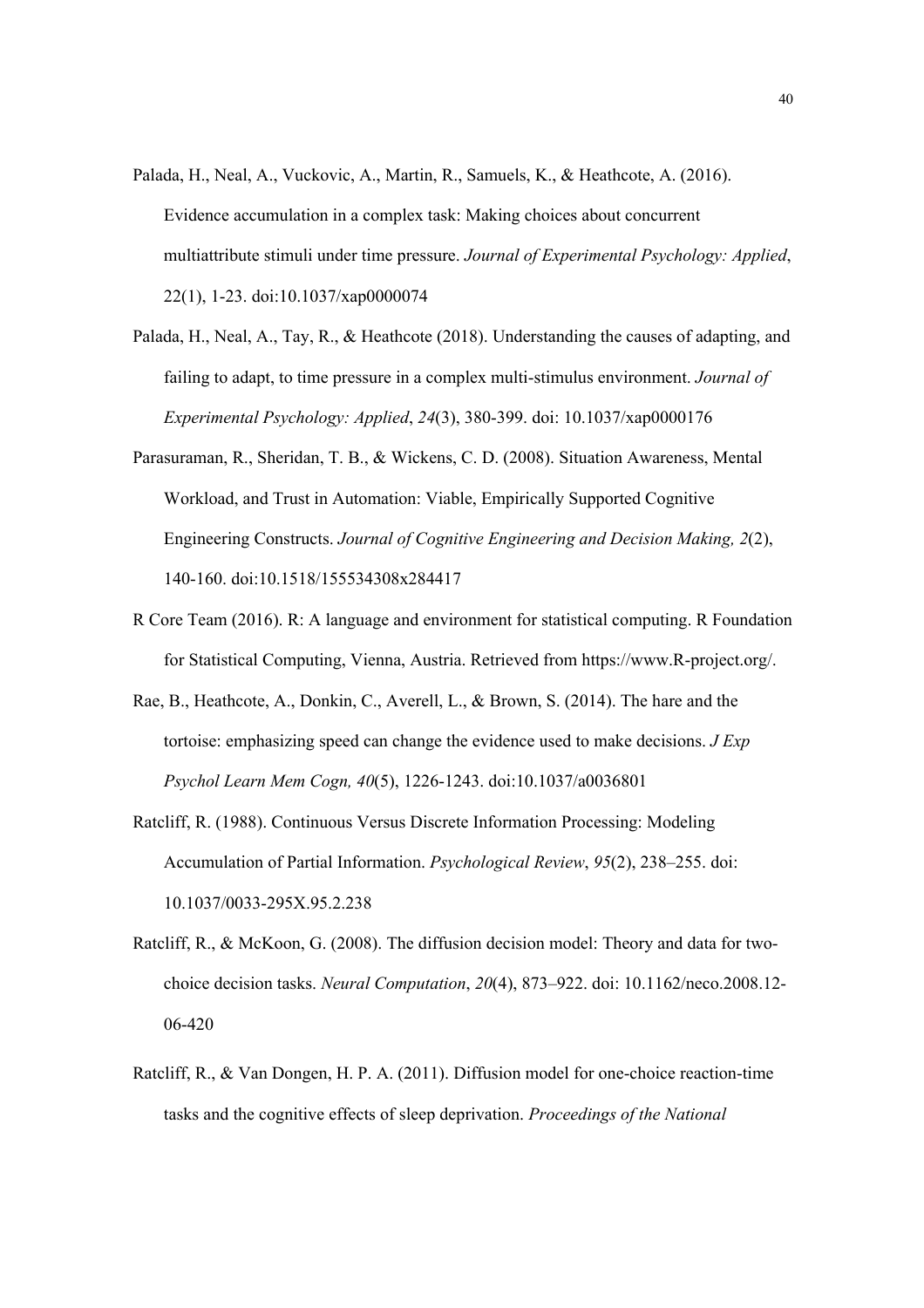*Academy of Sciences of the United States of America*, *108*(27), 11285–11290. doi: 10.1073/pnas.1100483108

- Schmiedek, F., Oberauer, K., Wilhelm, O., Süß, H.-M., & Wittmann, W. W. (2007). Individual differences in components of reaction time distributions and their relations to working memory and intelligence. *Journal of Experimental Psychology: General*, *136*(3), 414–429.
- Sewell, D. K., Lilburn, S. D., & Smith, P. L. (2016). Object Selection Costs in Visual Working Memory: A Diffusion Model Analysis of the Focus of Attention. *J Exp Psychol Learn Mem Cogn*, *42*(11), 1673-1693. doi: 10.1037/a0040213
- Spiegelhalter, D. J., Best, N. G., Carlin, B. P., & Van Der Linde, A. (2002). Bayesian measures of model complexity and fit. *Journal of the Royal Statistical Society: Series B (Statistical Methodology)*, *64*(4), 583–639. doi: 10.1111/1467-9868.00353
- Strayer, D. L., Watson, J. M., & Drews, F. A. (2011). Cognitive distraction while multitasking in the automobile. *Psychology of Learning and Motivation-Advances in Research and Theory*, *54*(1), 29. doi: 10.1016/B978-0-12-385527-5.00002-4
- Strayer, D. L., Turrill, J., Coleman, J., Ortiz, E., & Cooper, J. M. (2014). Measuring cognitive distraction in the automobile: Ii. assessing in-vehicle voice-based interactive technologies. AAA Foundation for Traffic Safety. Retrieved from: https://www.aaafoundation.org/sites/default/files/MeasuringCognitiveDistractions.pdf
- Strickland, L., Loft, S., Remington, R. W., & Heathcote, A. (in press). Racing to remember: a theory of decision control in event-based prospective memory. *Psychological Review*.
- Tillman, G., Strayer, D., Eidels, A., & Heathcote, A. (2017). Modeling cognitive load effects of conversation between a passenger and driver. *Attention Perception Psychophysics*, *79*(6), 1795-1803. doi: 10.3758/s13414-017-1337-2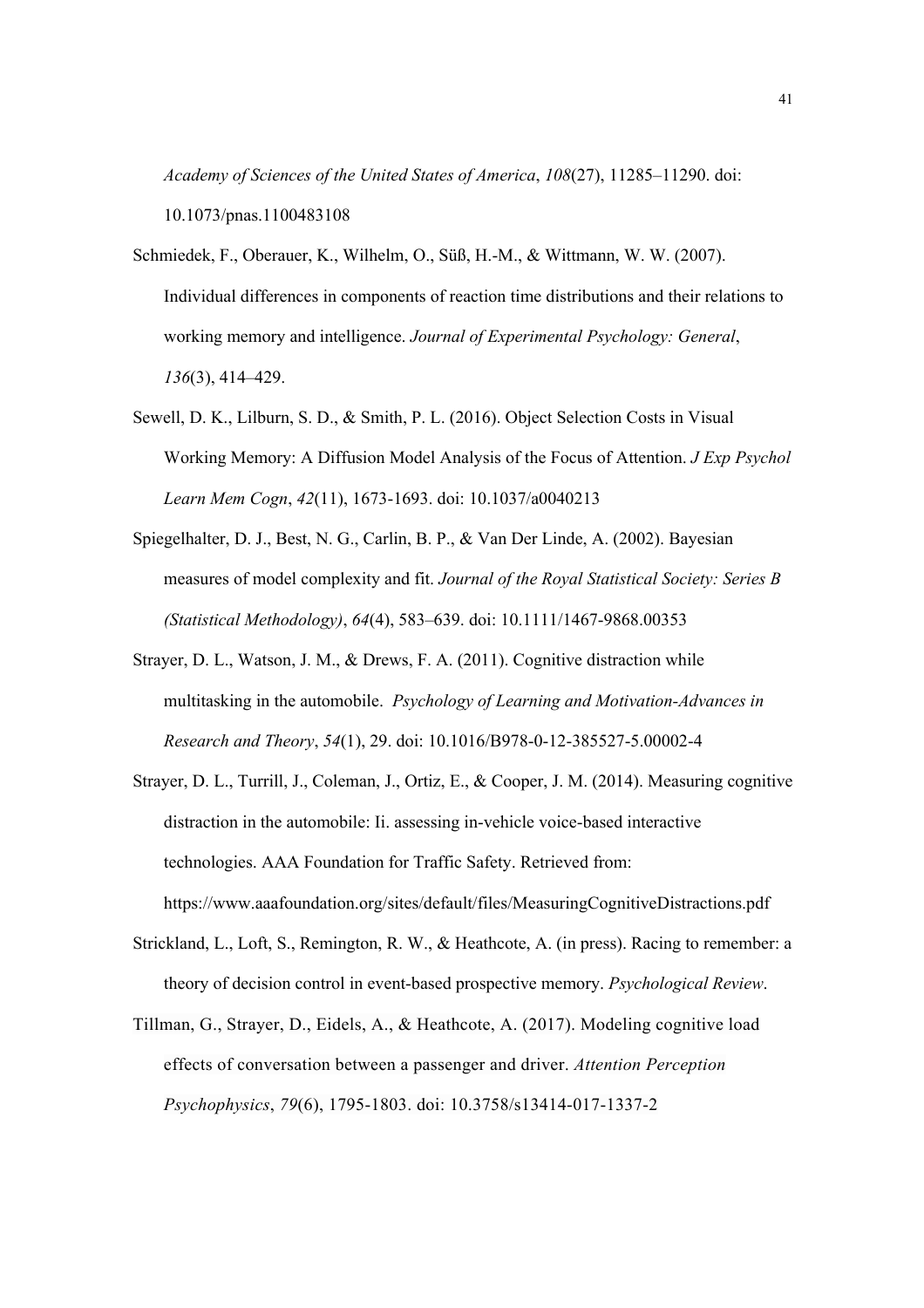- Townsend, J. T., & Nozawa, G. (1995). Spatio-temporal Properties of Elementary Perception: An Investigation of Parallel, Serial, and Coactive Theories. *Journal of Mathematical Psychology, 39*(4), 321-359. doi:10.1006/jmps.1995.1033
- Turner, B. M., Sederberg, P. B., Brown, S. D., & Steyvers, M. (2013). A method for efficiently sampling from distributions with correlated dimensions. *Psychological Methods*, *18*(3), 368–384. doi: 10.1037/a0032222
- Vidulich, M. A., & Tsang, P. S. (2012). Mental Workload and Situation Awareness. In G. Salvendy (Ed.), *Handbook of Human Factors and Ergonomics* (Vol. 4th Ed., pp. 243- 273). Hoboken, NJ: John Wiley & Sons.
- Wagenmakers, E. J., Van Der Maas, H. L. J., & Grasman, R. P. P. P. (2007). An EZ-diffusion model for response time and accuracy. *Psychonomic Bulletin & Review*, *14*(1), 3–22. doi: 10.3758/BF03194023

Young, M. S., Brookhuis, K. A., Wickens, C. D., & Hancock, P. A. (2015). State of science: mental workload in ergonomics. *Ergonomics, 58*(1), 1-17. doi: 10.1080/00140139.2014.956151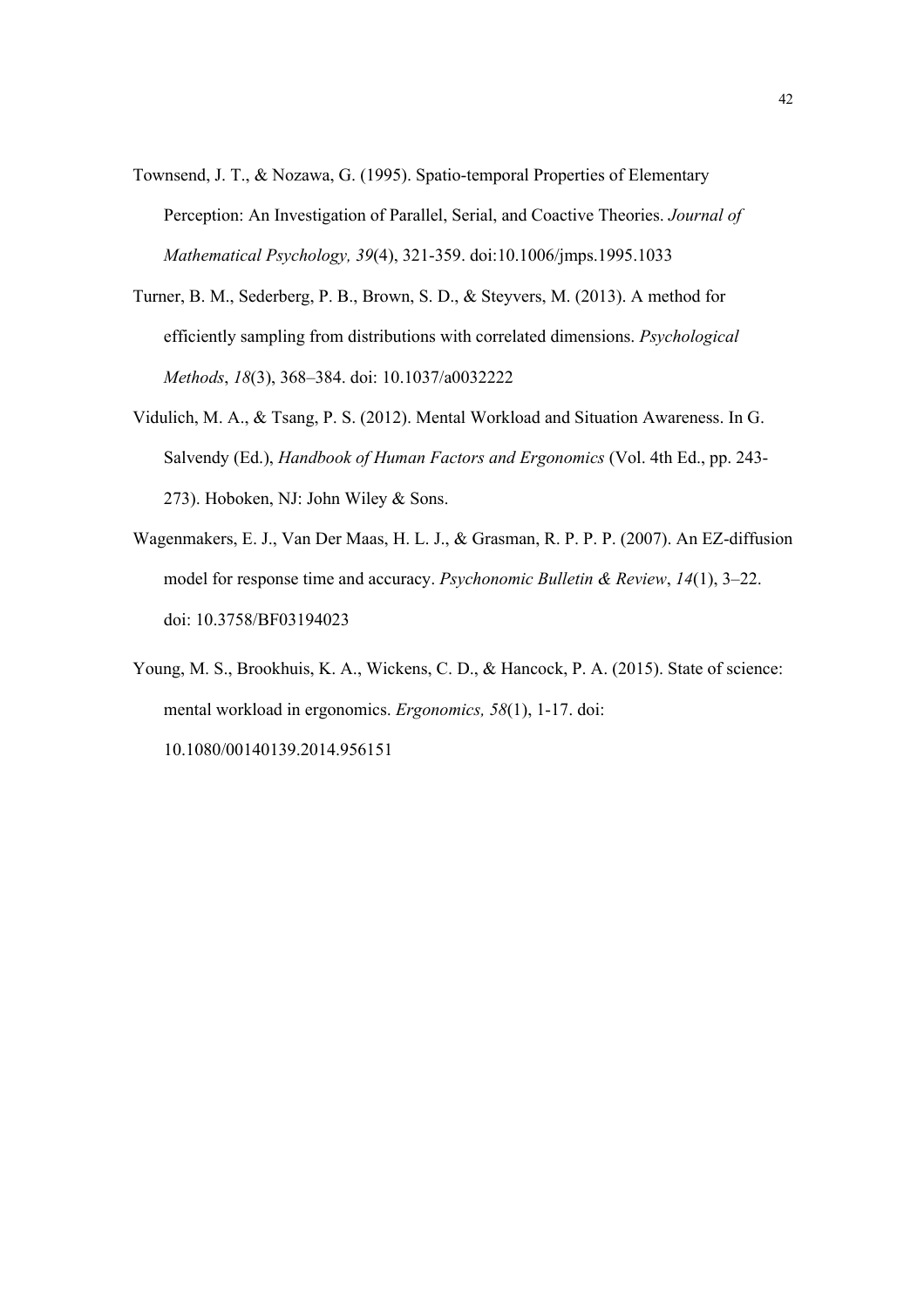

*Figure 1*. The choice Wald model and associated parameters: Response threshold (b), rate (v), start-point (A), and non-decision time (Ter).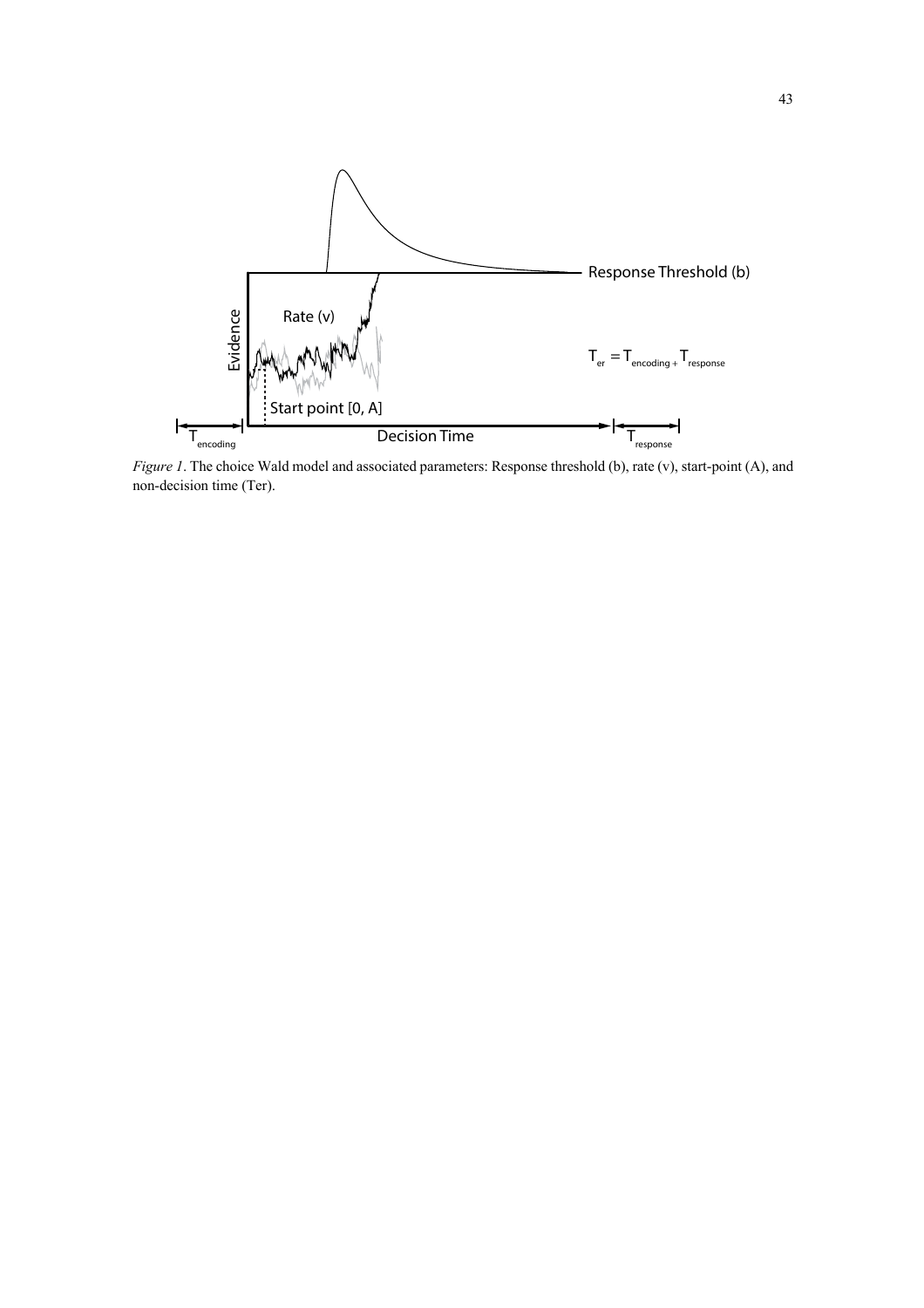

*Figure 2.* Screenshot of classification task, with a non-target (red arrow) and target (green arrow) responses, a ship requiring classification in the unmasked lane, and a masked unclassified ship indicated with an outlined, unfilled arrow. *Note.* Noise and fog overlay are reduced for illustrative purposes.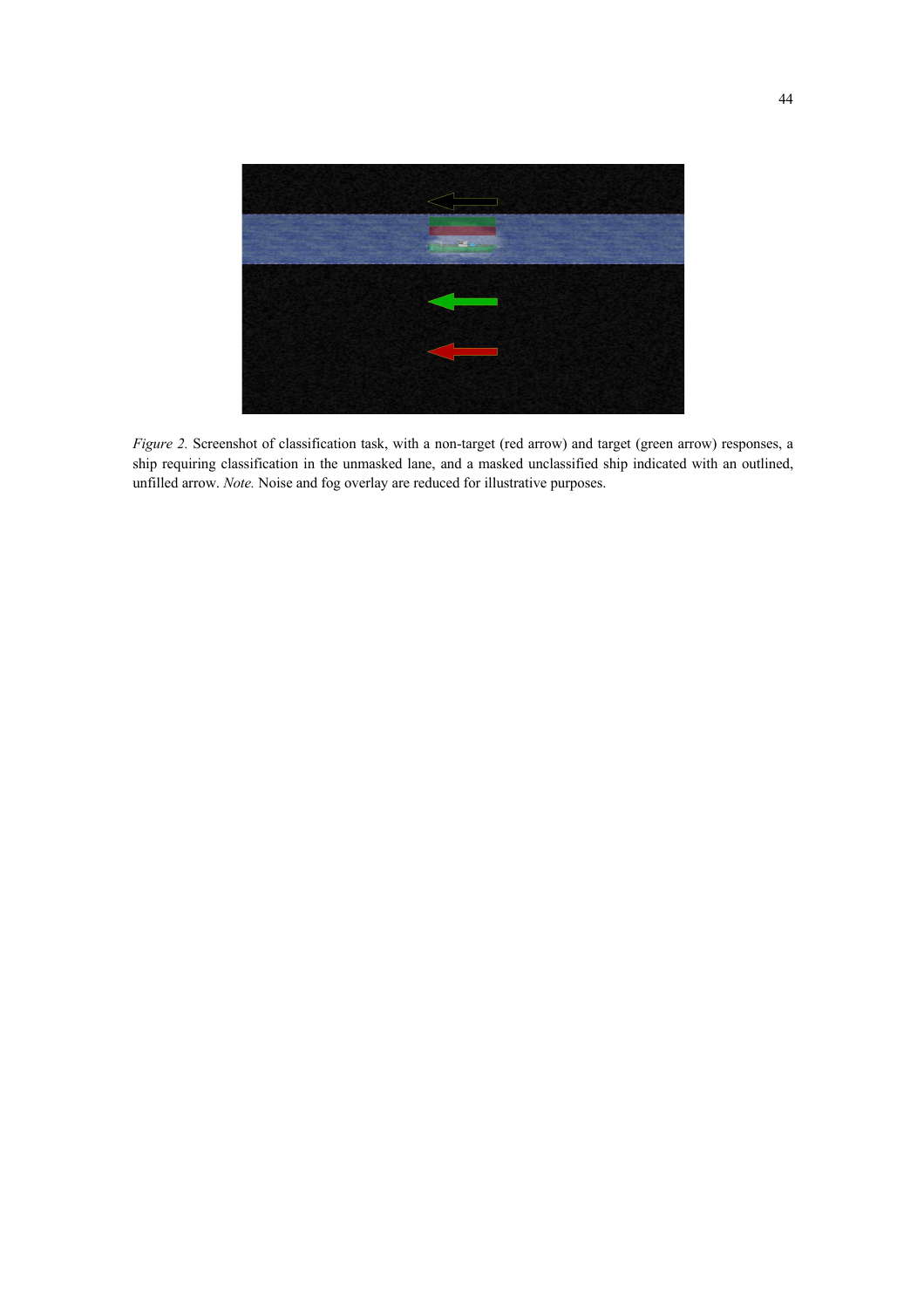

*Figure 3*. Classification task: Effects of deadline and number of ships on Wald model parameters. Dots correspond to posterior mean. The bars show the 95% credible intervals.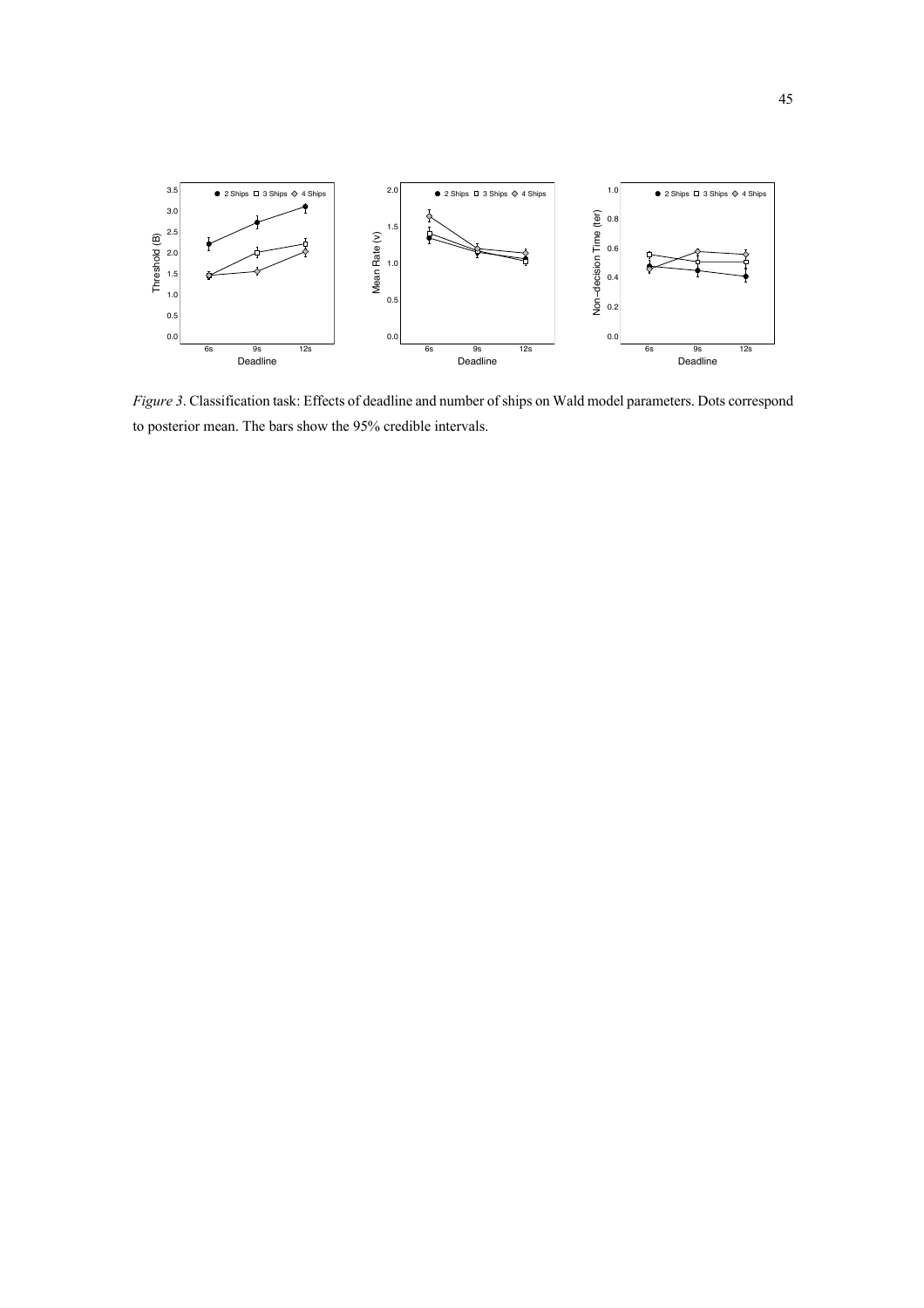

*Figure 4*. Classification task: Effects of deadline, number of ships, and stimulus type on Wald model rate parameter for each accumulator. The dashed and solid lines refer to the correct (i.e., matching) and incorrect (i.e., matching) accumulators. Dots correspond to posterior mean. The bars show the 95% credible intervals.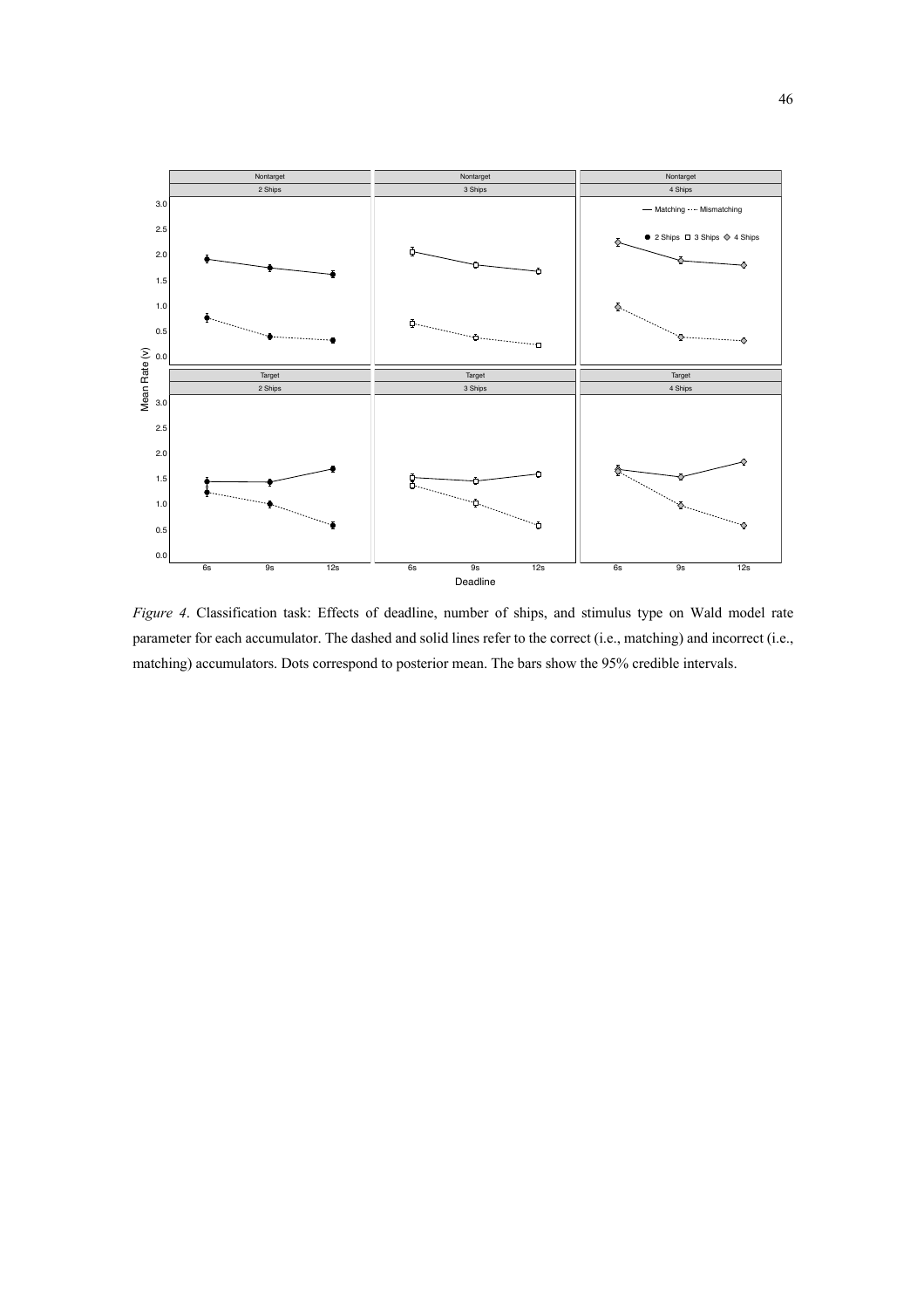

*Figure 5*. Detection Response Task: The interaction between time pressure factors on mean rate (left panel) and the main effect of deadline on non-decision time (right panel). Dots correspond to posterior mean. The bars show the 95% credible intervals.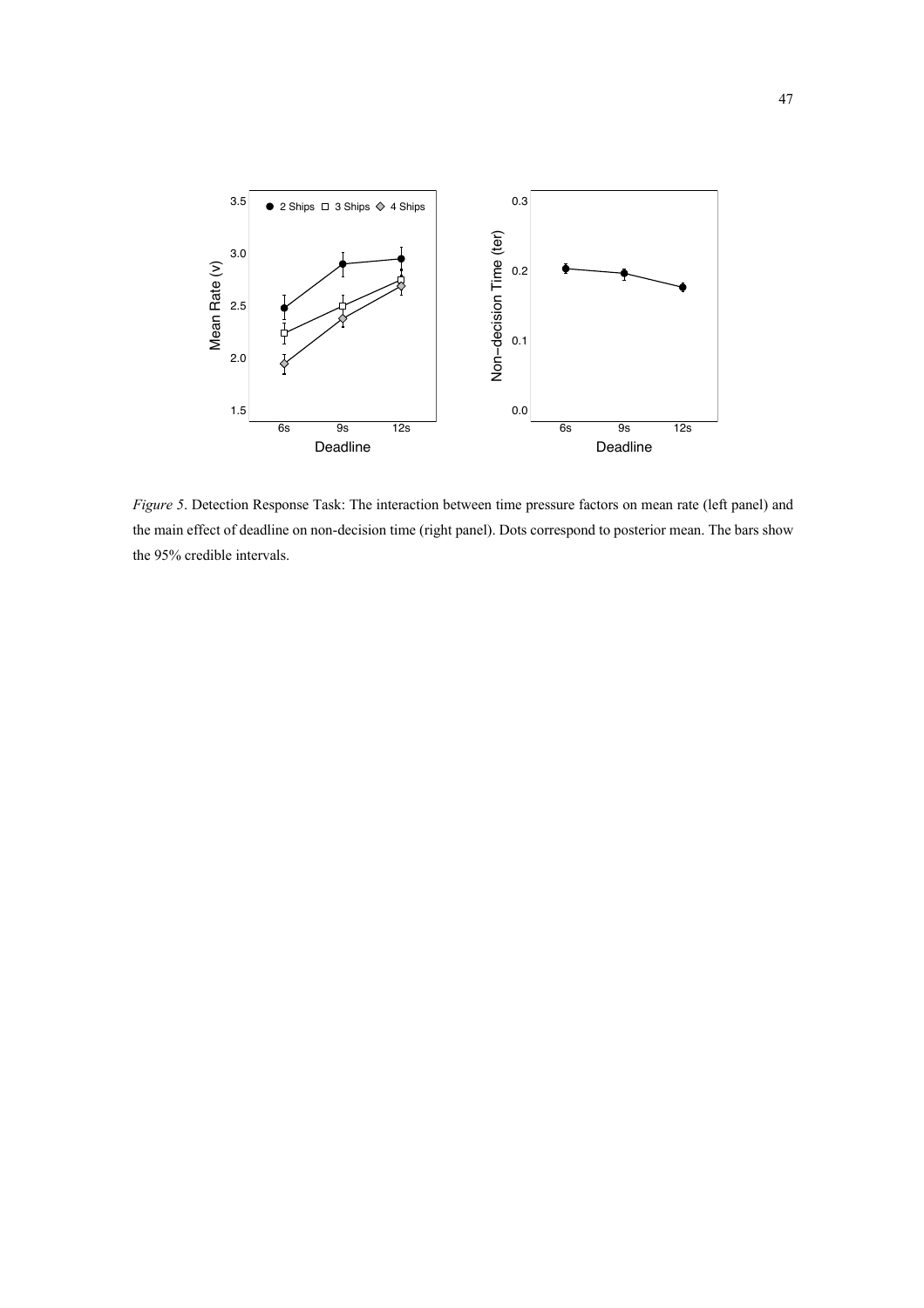| parameters in the model; NF = number of factors and NA = model parameter does not apply to model.                        | DRT                             |         |               |              |                | Task           | Classification |                | Task                                                            |
|--------------------------------------------------------------------------------------------------------------------------|---------------------------------|---------|---------------|--------------|----------------|----------------|----------------|----------------|-----------------------------------------------------------------|
|                                                                                                                          | Wald: $\mathbf{A}^{\mathrm{a}}$ |         |               | Wald: A0     |                | Wald: A        |                | Wald: A0       | <b>Model</b>                                                    |
|                                                                                                                          | $\breve{\Xi}$                   | Factors | $\breve{\Xi}$ | Factors      | $\breve{\Xi}$  | Factors        | $\Xi$          | Factors        |                                                                 |
|                                                                                                                          |                                 |         |               | УN           |                |                |                | УN             | Start point<br>variability<br>$\mathfrak{D}$                    |
|                                                                                                                          | $\bullet$                       | D, NS   | ৩             | D, NS        | $\overline{8}$ | $D$ , NS, R    | $\overline{8}$ | $D$ , NS, R    | Threshold<br>$\bigoplus$                                        |
| Note. Experimental factors are stimulies type (S), sirips in trial (NS) and deadline (D). Accumuliator factors are match | $\circ$                         | $D, NS$ | ७             | ${\bf D}$ NS | 36             | $D$ , NS, M, S | 36             | $D$ NS, M, $S$ | Rate<br>$\mathfrak{S}$                                          |
|                                                                                                                          | УA                              |         |               | УA           |                | УA             |                | УA             | Rate variability<br>$(S_V)$                                     |
| (M) and response (R). "Total" refers the total number of                                                                 | ৩                               | D, NS   | ७             | $D, NS$      | $\circ$        | D, NS          | ७              | D, NS          | Non-decision<br>$time$<br>$\left(\mathbf{t}_{\text{cr}}\right)$ |
|                                                                                                                          | ७                               | $D, NS$ | ७             | D, NS        | ७              | D, NS          | ७              | D, NS          | Response<br>Omission<br>$\mathscr{B}$                           |
|                                                                                                                          | 37                              |         |               | 36           |                | $\mathfrak{Z}$ |                | 72             | Total<br>$\breve{\mathbf{r}}$                                   |

*Model parameterization for the Classification Task for both groups (single-task and dual-task), detection response task (DRT), and the number of parameters (NP) odel parameterization for the Classification Task for both groups (single-task and dual-task), detection response task (DRT), and the number of parameters (NP)*

Table 1.

parameters in the model; NF = number of factors and *NA* = model parameter does not apply to model.

a. The selected *vt0* for the DRT dropped the time pressure effects on threshold, and therefore only estimated one threshold value. The total number of parameters for the selected *v*.<br>The selected *vt0 for t*he DRT dropped the time pressure effects on threshold, and therefore only estimated one threshold value. The total number of parameters for the selected<br>*vt0* model for the DRT was 29.<br>*vt0* mo model for the DRT was 29.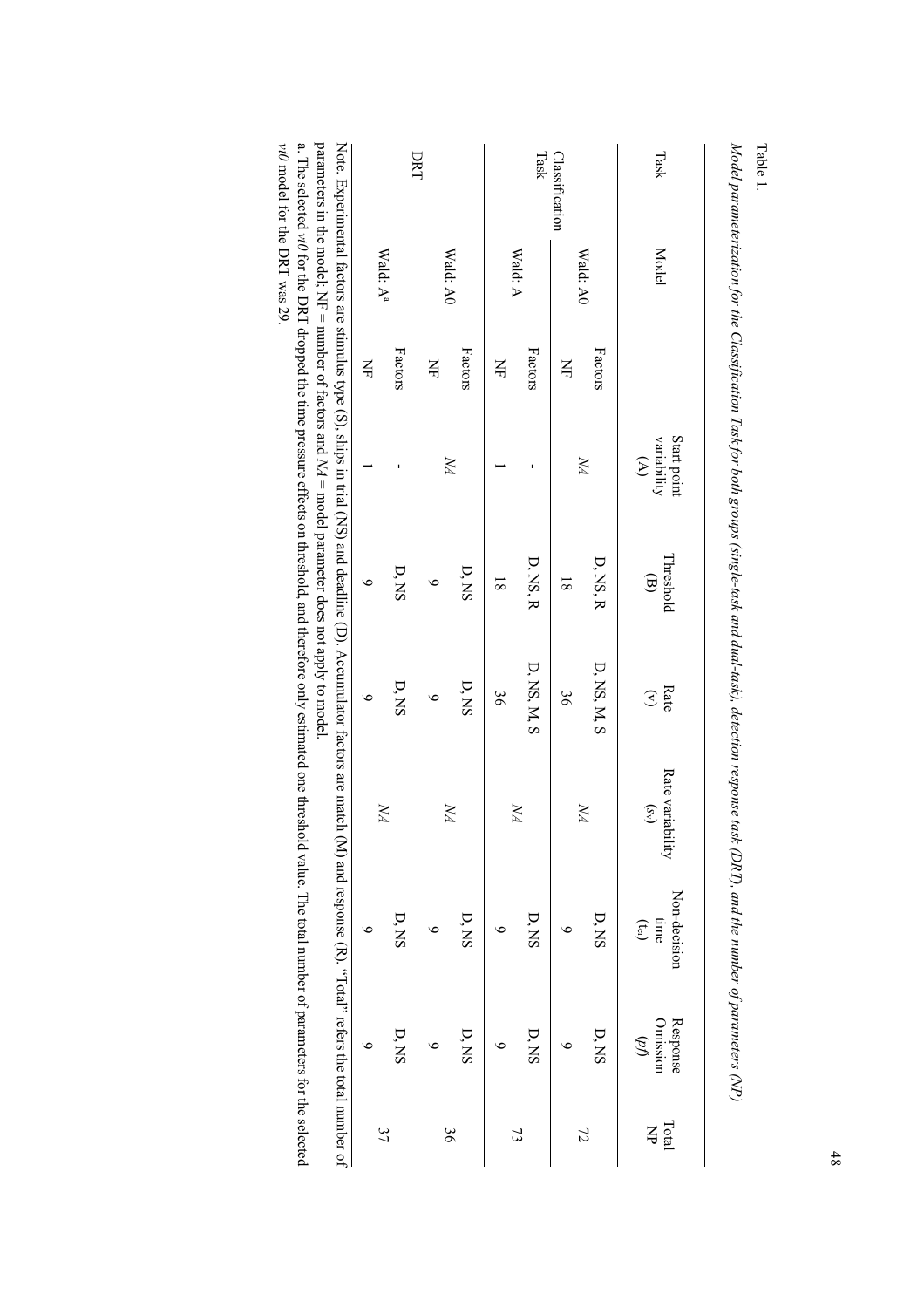| Effect                  | Workload         | Accuracy         | Correct RT                                                                                                                                                                                                                                                                                                                                                                                                                                                                                                                                                                                                                                                       | Error RT                                                                                                                                                                                           | Non-Responses    |
|-------------------------|------------------|------------------|------------------------------------------------------------------------------------------------------------------------------------------------------------------------------------------------------------------------------------------------------------------------------------------------------------------------------------------------------------------------------------------------------------------------------------------------------------------------------------------------------------------------------------------------------------------------------------------------------------------------------------------------------------------|----------------------------------------------------------------------------------------------------------------------------------------------------------------------------------------------------|------------------|
|                         |                  | $-0.46$          | $-0.01$                                                                                                                                                                                                                                                                                                                                                                                                                                                                                                                                                                                                                                                          | 0.03                                                                                                                                                                                               | $-0.03$          |
| $\mathbf S$             |                  | $[-0.48, -0.44]$ | $[-0.02, -0.01]$                                                                                                                                                                                                                                                                                                                                                                                                                                                                                                                                                                                                                                                 | [0.02, 0.03]                                                                                                                                                                                       | $[-0.16, 0.10]$  |
|                         | 0.61             | $-0.11$          | $-0.15$                                                                                                                                                                                                                                                                                                                                                                                                                                                                                                                                                                                                                                                          | $-0.16$                                                                                                                                                                                            | 0.68             |
| $_{\rm NS}$             | [0.53, 0.68]     | $[-0.14, -0.08]$ | $[-0.16, -0.15]$                                                                                                                                                                                                                                                                                                                                                                                                                                                                                                                                                                                                                                                 | $[-0.17, -0.15]$                                                                                                                                                                                   | [0.53, 0.83]     |
|                         | $-0.98$          | 0.53             | 0.16                                                                                                                                                                                                                                                                                                                                                                                                                                                                                                                                                                                                                                                             | 0.18                                                                                                                                                                                               | $-1.37$          |
| D                       | $[-1.06, -0.90]$ | [0.50, 0.56]     | [0.15, 0.16]<br>[0.17, 0.19]<br>0.00<br>$0.01\,$<br>$[-0.03, 0.04]$<br>$[-0.04, 0.03]$<br>0.01<br>$0.00\,$<br>[0.00, 0.01]<br>$[-0.01, 0.01]$<br>0.01<br>$-0.04$<br>[0.00, 0.02]<br>$[-0.05, -0.04]$<br>0.00<br>0.00<br>[0.00, 0.01]<br>$[-0.01, 0.01]$<br>0.02<br>0.03<br>[0.02, 0.05]<br>[0.01, 0.02]<br>0.00<br>$-0.01$<br>[0.00, 0.01]<br>$[-0.02, 0.00]$<br>$-0.01$<br>0.00<br>$[-0.01, 0.00]$<br>$[-0.01, 0.01]$<br>0.00<br>$0.01\,$<br>[0.00, 0.01]<br>$[-0.01, 0.02]$<br>0.00<br>0.00<br>[0.00, 0.01]<br>$[-0.01, 0.01]$<br>0.00<br>0.00<br>$[-0.01, 0.01]$<br>[0.00, 0.01]<br>0.00<br>$-0.01$<br>$[-0.01, 0.00]$<br>$[-0.02, 0.00]$<br>$0.00\,$<br>0.00 | $[-1.52, -1.23]$                                                                                                                                                                                   |                  |
|                         | 0.70             | $-0.01$          |                                                                                                                                                                                                                                                                                                                                                                                                                                                                                                                                                                                                                                                                  |                                                                                                                                                                                                    | $-0.20$          |
| ${\bf G}$               | [0.33, 1.07]     | $[-0.12, 0.10]$  |                                                                                                                                                                                                                                                                                                                                                                                                                                                                                                                                                                                                                                                                  | $[-0.53, 0.13]$                                                                                                                                                                                    |                  |
|                         |                  | 0.02             |                                                                                                                                                                                                                                                                                                                                                                                                                                                                                                                                                                                                                                                                  |                                                                                                                                                                                                    | 0.03             |
| S.NS                    |                  | $[-0.01, 0.05]$  |                                                                                                                                                                                                                                                                                                                                                                                                                                                                                                                                                                                                                                                                  |                                                                                                                                                                                                    |                  |
|                         |                  | 0.22             |                                                                                                                                                                                                                                                                                                                                                                                                                                                                                                                                                                                                                                                                  |                                                                                                                                                                                                    | 0.00             |
| S.D                     |                  | [0.19, 0.25]     |                                                                                                                                                                                                                                                                                                                                                                                                                                                                                                                                                                                                                                                                  |                                                                                                                                                                                                    | $[-0.14, 0.15]$  |
|                         |                  | $-0.16$          |                                                                                                                                                                                                                                                                                                                                                                                                                                                                                                                                                                                                                                                                  |                                                                                                                                                                                                    | 0.06             |
| S.G                     |                  | $[-0.18, -0.13]$ |                                                                                                                                                                                                                                                                                                                                                                                                                                                                                                                                                                                                                                                                  |                                                                                                                                                                                                    | $[-0.07, 0.20]$  |
|                         | $0.07\,$         | 0.04             |                                                                                                                                                                                                                                                                                                                                                                                                                                                                                                                                                                                                                                                                  |                                                                                                                                                                                                    | $-0.22$          |
| NS.D                    | $[-0.02, 0.16]$  | [0.01, 0.08]     |                                                                                                                                                                                                                                                                                                                                                                                                                                                                                                                                                                                                                                                                  |                                                                                                                                                                                                    | $[-0.38, -0.04]$ |
|                         | $-0.04$          | 0.05             |                                                                                                                                                                                                                                                                                                                                                                                                                                                                                                                                                                                                                                                                  |                                                                                                                                                                                                    | 0.04             |
| $_{\rm NS.G}$           | $[-0.12, 0.04]$  | [0.02, 0.08]     |                                                                                                                                                                                                                                                                                                                                                                                                                                                                                                                                                                                                                                                                  | $[-0.01, 0.01]$                                                                                                                                                                                    | $[-0.11, 0.19]$  |
|                         | 0.15             | 0.01             |                                                                                                                                                                                                                                                                                                                                                                                                                                                                                                                                                                                                                                                                  | $[-0.13, 0.18]$<br>$-0.37$<br>$[-0.52, -0.22]$<br>$-0.07$<br>$[-0.24, 0.10]$<br>$-0.09$<br>$[-0.24, 0.07]$<br>0.05<br>$[-0.10, 0.19]$<br>$0.02\,$<br>$[-0.15, 0.19]$<br>$-0.08$<br>$[-0.25, 0.09]$ |                  |
| $\mathbf{D}.\mathbf{G}$ | [0.07, 0.23]     | $[-0.02, 0.04]$  | $[-0.01, 0.00]$                                                                                                                                                                                                                                                                                                                                                                                                                                                                                                                                                                                                                                                  |                                                                                                                                                                                                    |                  |
|                         |                  | $-0.04$          |                                                                                                                                                                                                                                                                                                                                                                                                                                                                                                                                                                                                                                                                  |                                                                                                                                                                                                    |                  |
| NS.S.D                  |                  | $[-0.08, 0.00]$  |                                                                                                                                                                                                                                                                                                                                                                                                                                                                                                                                                                                                                                                                  |                                                                                                                                                                                                    |                  |
|                         |                  | $-0.01$          |                                                                                                                                                                                                                                                                                                                                                                                                                                                                                                                                                                                                                                                                  |                                                                                                                                                                                                    |                  |
| NS.S.G                  |                  | $[-0.04, 0.02]$  |                                                                                                                                                                                                                                                                                                                                                                                                                                                                                                                                                                                                                                                                  |                                                                                                                                                                                                    |                  |
|                         |                  | $-0.05$          |                                                                                                                                                                                                                                                                                                                                                                                                                                                                                                                                                                                                                                                                  |                                                                                                                                                                                                    |                  |
| S.D.G                   |                  | $[-0.08, -0.02]$ |                                                                                                                                                                                                                                                                                                                                                                                                                                                                                                                                                                                                                                                                  |                                                                                                                                                                                                    |                  |
|                         | $-0.10$          | 0.03             |                                                                                                                                                                                                                                                                                                                                                                                                                                                                                                                                                                                                                                                                  |                                                                                                                                                                                                    |                  |
| NS.D.G                  | $[-0.20, -0.01]$ | $[-0.01, 0.06]$  |                                                                                                                                                                                                                                                                                                                                                                                                                                                                                                                                                                                                                                                                  |                                                                                                                                                                                                    |                  |
|                         |                  | $0.07\,$         |                                                                                                                                                                                                                                                                                                                                                                                                                                                                                                                                                                                                                                                                  |                                                                                                                                                                                                    |                  |
| NS.S.D.G                |                  | [0.03, 0.11]     |                                                                                                                                                                                                                                                                                                                                                                                                                                                                                                                                                                                                                                                                  |                                                                                                                                                                                                    |                  |

*Generalized linear mixed-model coefficients for perceived workload and classification task performance.* 

Table 2.

Note. Experimental effects are stimulus type (S), number of ships (NS), deadline (D) and group type (G); RT = response times; 95% CIs are in square brackets.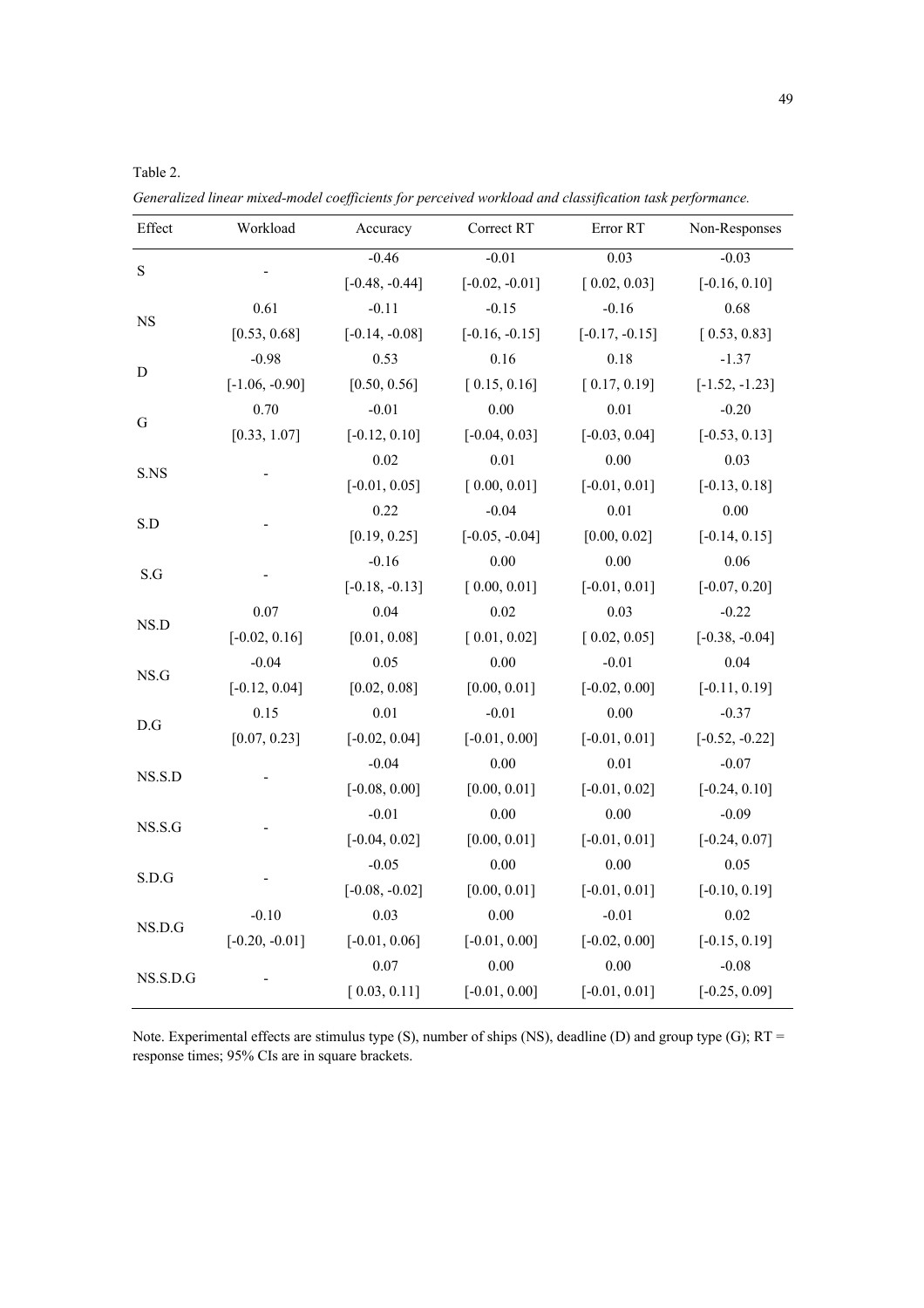# Table 3.

*Generalized linear mixed-model coefficients for detection response task performance.* 

| Effect | Valid response<br>times | Accuracy         |  |
|--------|-------------------------|------------------|--|
| NS     | 0.06                    | $-0.34$          |  |
|        | [0.05, 0.07]            | $[-0.43, -0.26]$ |  |
|        | $-0.08$                 | 0.58             |  |
| D      | $[-0.09, -0.07]$        | [0.50, 0.67]     |  |
|        | $-0.02$                 | 0.18             |  |
| NS.D   | $[-0.04, -0.01]$        | [0.07, 0.28]     |  |

Note. Experimental effects are number of ships (NS) and deadline (D); RT = response times; 95% CIs are in square brackets.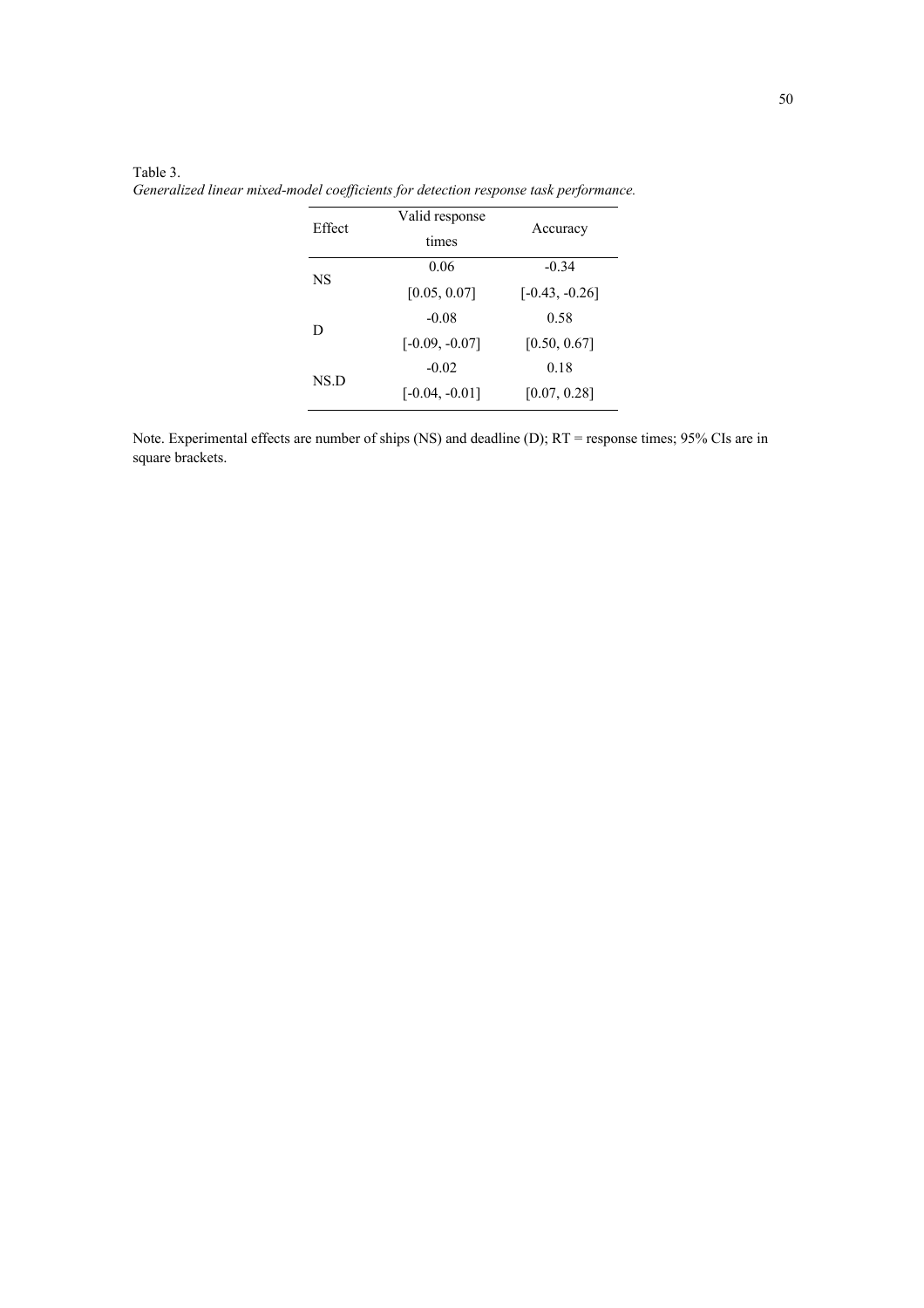#### Table 4.

*Model fits of the simpler parametrizations of the Wald model with start-point variability summed over participants for the classification task (dual-task group and single-task group) and the detection response task (DRT).*

| Task:           | <b>Classification Task</b>      |              |             | <b>DRT</b> |                  |  |
|-----------------|---------------------------------|--------------|-------------|------------|------------------|--|
| Effect          |                                 | DIC          | DIC         |            |                  |  |
|                 | $\ensuremath{\text{NP}}\xspace$ | Dual-Task    | Single-Task | NP         | DIC              |  |
| Bvt0 (top)      | 73                              | $\mathbf{0}$ | $\theta$    | 37         | 311              |  |
| Bv              | 65                              | 439          | 608         | 29         | 255              |  |
| Bt <sub>0</sub> | 41                              | 1605         | 1399        | 29         | 3099             |  |
| B               | 33                              | 2284         | 2239        | 21         | 763              |  |
| vt0             | 57                              | 730          | 859         | 29         | $\boldsymbol{0}$ |  |
| $\mathbf{V}$    | 49                              | 2283         | 2150        | 21         | 676              |  |

Note. Threshold = B, mean rate = v, non-decision time – t0;  $DIC = deviation$  information criterion. NP is the total number of parameters in the model. The "top" model refers to the most complex Wald model with start point variability; the naming of the models indicate which parameters were influenced by time pressure factors (number of ships and deadline).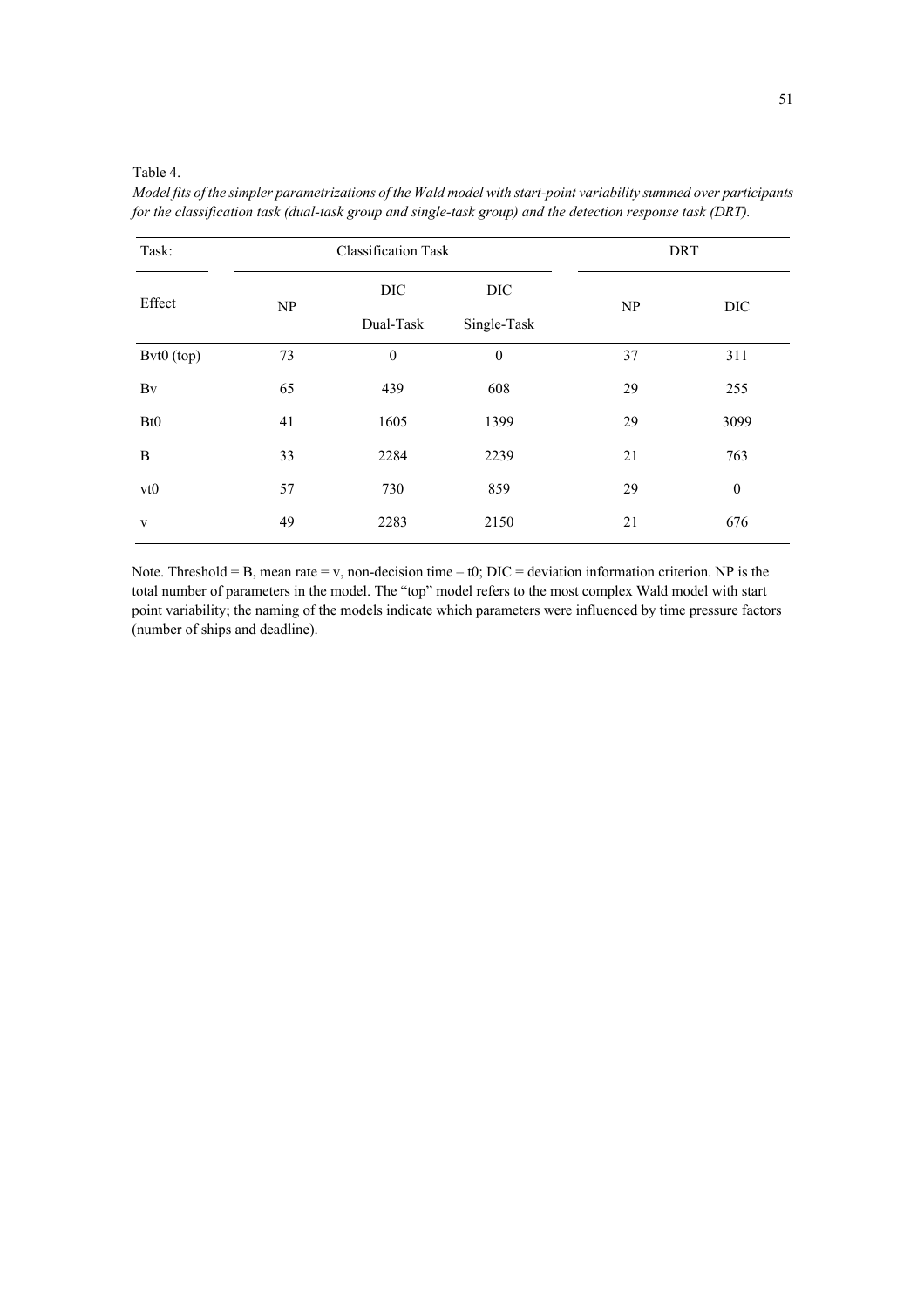| Task:     |                             | <b>Classification Task</b>       |                                   | DRT                              |                            |  |
|-----------|-----------------------------|----------------------------------|-----------------------------------|----------------------------------|----------------------------|--|
| Effect    | Threshold<br>(B)            | Mean Rate<br>(v)                 | Non-decision<br>time (ter)        | Mean Rate<br>(v)                 | Non-decision<br>time (ter) |  |
|           | $-0.70$                     | 0.10                             | 0.06                              | $-0.31$                          | 0.00                       |  |
| <b>NS</b> | $[-0.77, -0.64]$            | [0.08, 0.13]                     | [0.04, 0.08]                      | $[-0.36, -0.26]$ $[-0.01, 0.00]$ |                            |  |
|           | 0.53                        | $-0.28$                          | 0.00                              | 0.41                             | $-0.02$                    |  |
| D         | [0.46, 0.59]                | $[-0.30, -0.25]$ $[-0.02, 0.02]$ |                                   | [0.35, 0.46]                     | $[-0.02, -0.02]$           |  |
| NS.D      | 1.17                        | $-0.13$                          | $-0.08$                           | 0.14                             | 0.01                       |  |
|           | [1.01, 1.34]                |                                  | $[-0.20, -0.06]$ $[-0.14, -0.03]$ | [0.05, 0.23]                     | [0.00, 0.01]               |  |
| R         | $-0.04$<br>$[-0.07, -0.02]$ |                                  |                                   |                                  |                            |  |

*Linear coefficients for time pressure factor and response factor effects on selected Wald model parameters* 

Table 5.

Note. Factors are number of ships (NS), deadline (D), and response type (R); 95% CIs are in square brackets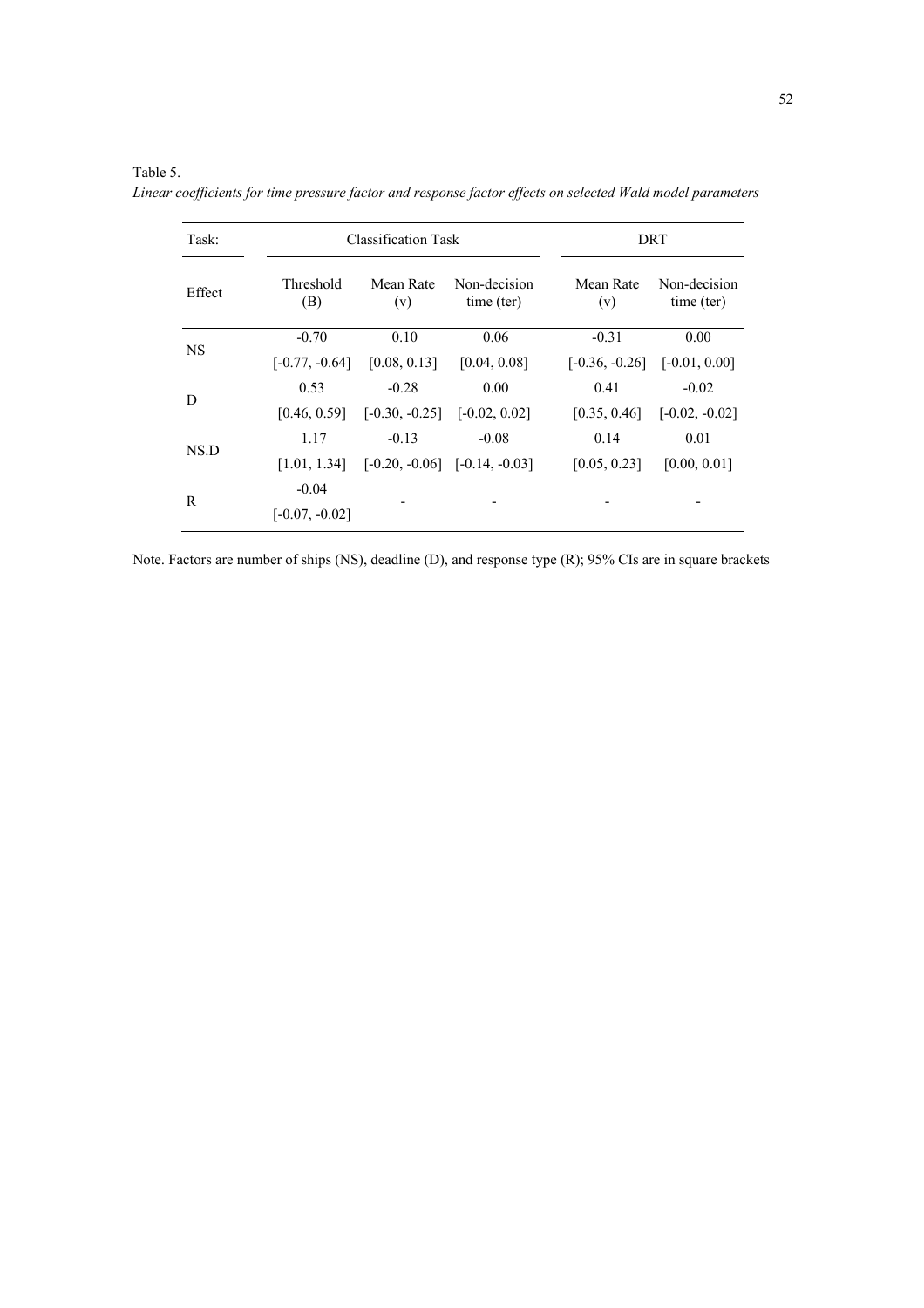

*Figure 1*. Perceived workload: The three-way interaction between time pressure factors (numbers of ships and deadline) and group type on perceived workload.



*Figure 2*. Classification task: The four-way interaction between time pressure factors (numbers of ships and deadline), stimulus type and group type on mean accuracy.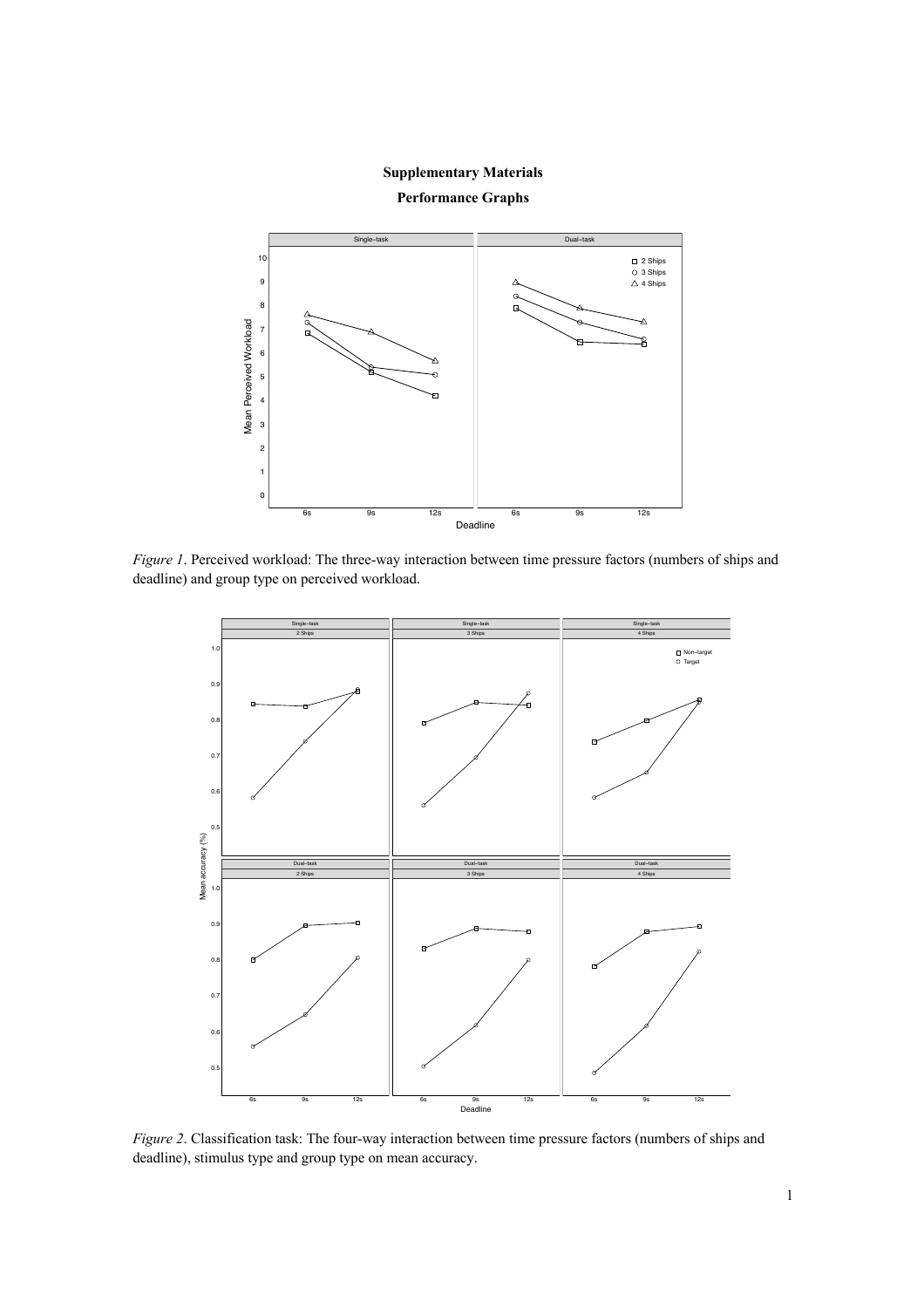

*Figure 3*. Classification task: The two-way interaction between time pressure factors (deadline and numbers of ships; left panel) and the two-way interaction between deadline and stimulus type (right panel) on mean correct response times.



*Figure 4*. Classification task: The two-way interaction between deadline and stimulus type on mean error response times.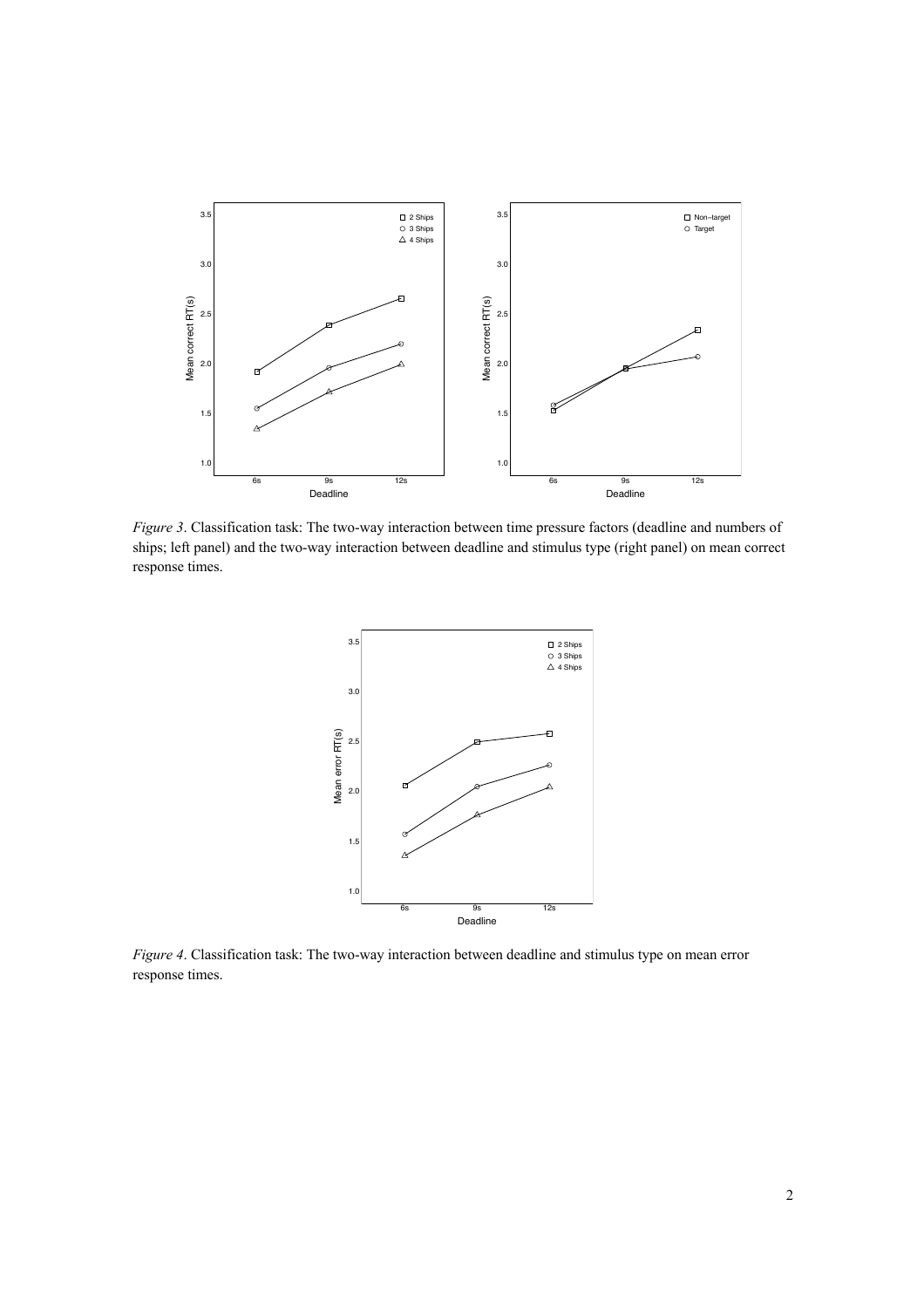

*Figure 5*. Classification task: The two-way interaction between time pressure factors (deadline and numbers of ships; left panel) and the two-way interaction between deadline and group type (right panel) on mean non-response rates.



*Figure 6*. Detection response task (DRT): The two-way interaction between time pressure factors (deadline and numbers of ships) on valid response times (left panel) and hit rate (right panel).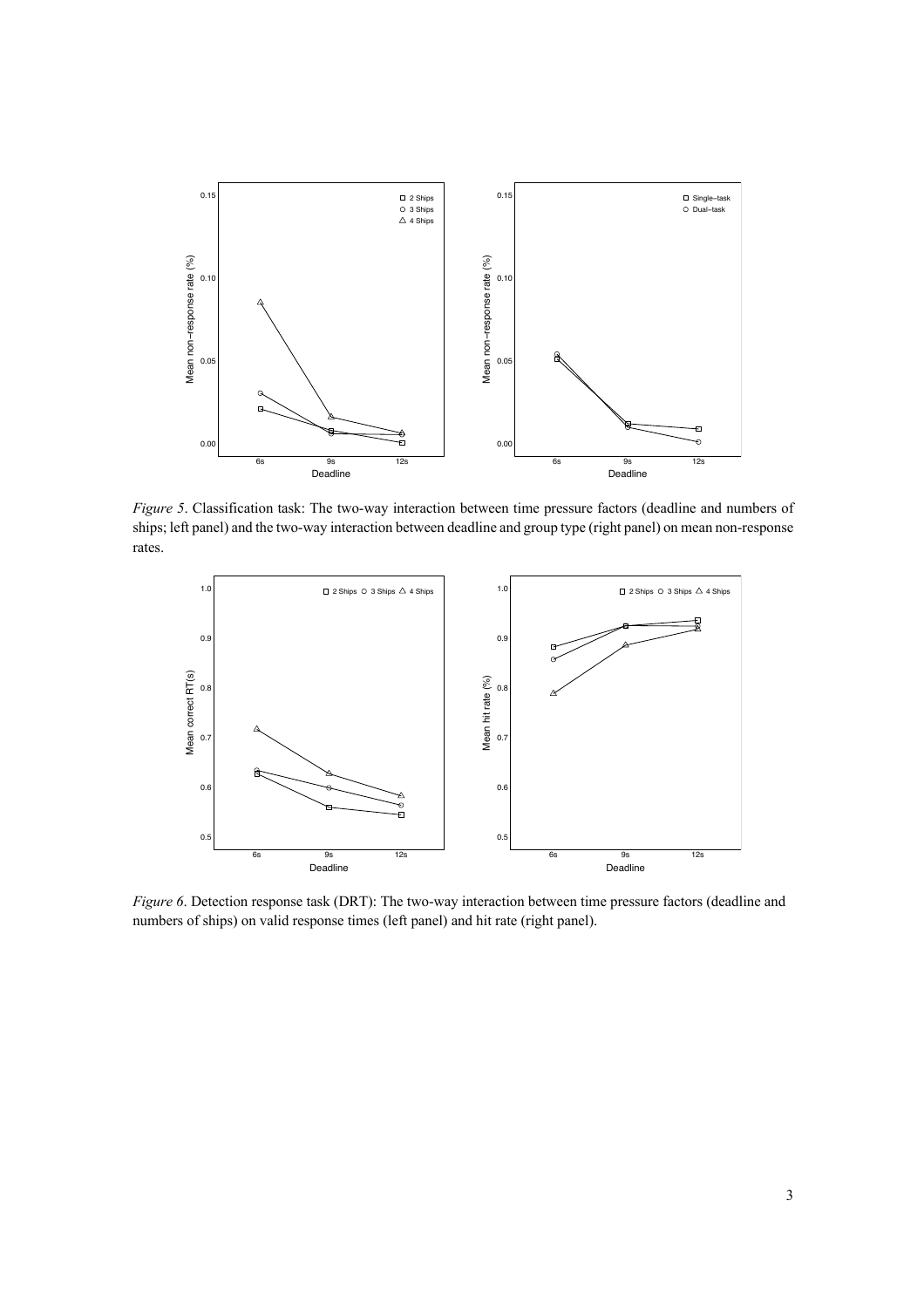#### **Model Specifications**

The data and example scripts for modeling can be found at osf.io/rsn9j/. The Bayesian model estimations were fit separately to each individual participant. The number of chains for each model was three times the number of parameters specified; 168 chains were used for the classification task and 84 chains were used for the DRT. During the initial burn-in phase, the probability that a crossover step is replaced with a migration step was .05 (Turner et al., 2013). After the burn-in period, only crossover steps were used in the sampling until the proportional scale reduction factor (i.e., the Brooks-Gelman-Rubin statistic;  $\hat{R}$ ) was less than 1.1 for all model parameters and the multivariate  $\hat{R}$  (Brooks & Gelman, 1998). As a result, the number of iterations varied between models, though the final chains were inspected visually to confirm convergence.

#### **Priors**

Priors were specified with the intention of being vague and having little effect on estimation. Where applicable, the same priors were used between tasks and between models. All priors assumed a normal distribution with a standard deviation of 2. For the LBA and Wald model allowing for start-point variability (A), the mean prior for A was 0.50; for the Wald model without start-point variability, A was fixed at 0. Threshold (B) had a mean prior of 2. For the choice models used for the classification task, the prior mean rate (v) for the "matching" accumulator was 2, whereas the prior mean rate for the "mismatching" accumulator was 1. For the simple models used for the DRT, the prior mean rate for the single accumulator had a mean rate of 1. Non-decision time  $(t_{cr})$  had a mean prior of 0.30. The prior for non-response rates  $(p_f)$  for the classification task and DRT were -1.95 and -1.10 on a probit scale. For the LBA model, the prior for rate variability (sv) for the classification task and DRT were 1 and 0.85, respectively. For all models, *B* and *sv* priors were truncated below zero. The LBA and the Wald model allowing for start-point variability zero-truncated the prior for *A*. The non-decision time prior was bound between 0.1 and 1; the lower limit reflects the assumption that encoding and response production below 0.1s are implausible. Mean rate and non-response priors were unbounded.

#### **Model Parameterization**

The parameterizations of the initial complex models are shown in Table 1 in the main text. The differences in the total number of parameters between models are due to differences in model architectures and constant parameter values. For the classification task, the LBA included three additional parameters compared to the Wald model with start-point variability due to the LBA having a rate variability parameter that varied with the match factor and stimulus factor; the variability for the "false" accumulator for non-target stimuli had a constant value of 1, hence, only three rate variability parameters were estimated). The Wald model without start-point variability had one less parameter than the Wald model with start-point variability, as the start-point parameter had a constant value (0). The same conditions account for the differences in parameters for the DRT; for the LBA, only one rate variability parameter was estimated for the matching accumulator.

#### **Model Selection**

The fits of the simpler model alternatives from the selected Wald model with start point variability are shown in Table 4 in the main text. The DIC differences between the best performing model and the alternative models are shown. The fits for the selected Wald model for the classification task (*Bvt0*) are shown in Figures 9 and 10 for the dual-task and single-task groups, respectively. The fits for the selected Wald model for the DRT(*vt0*) are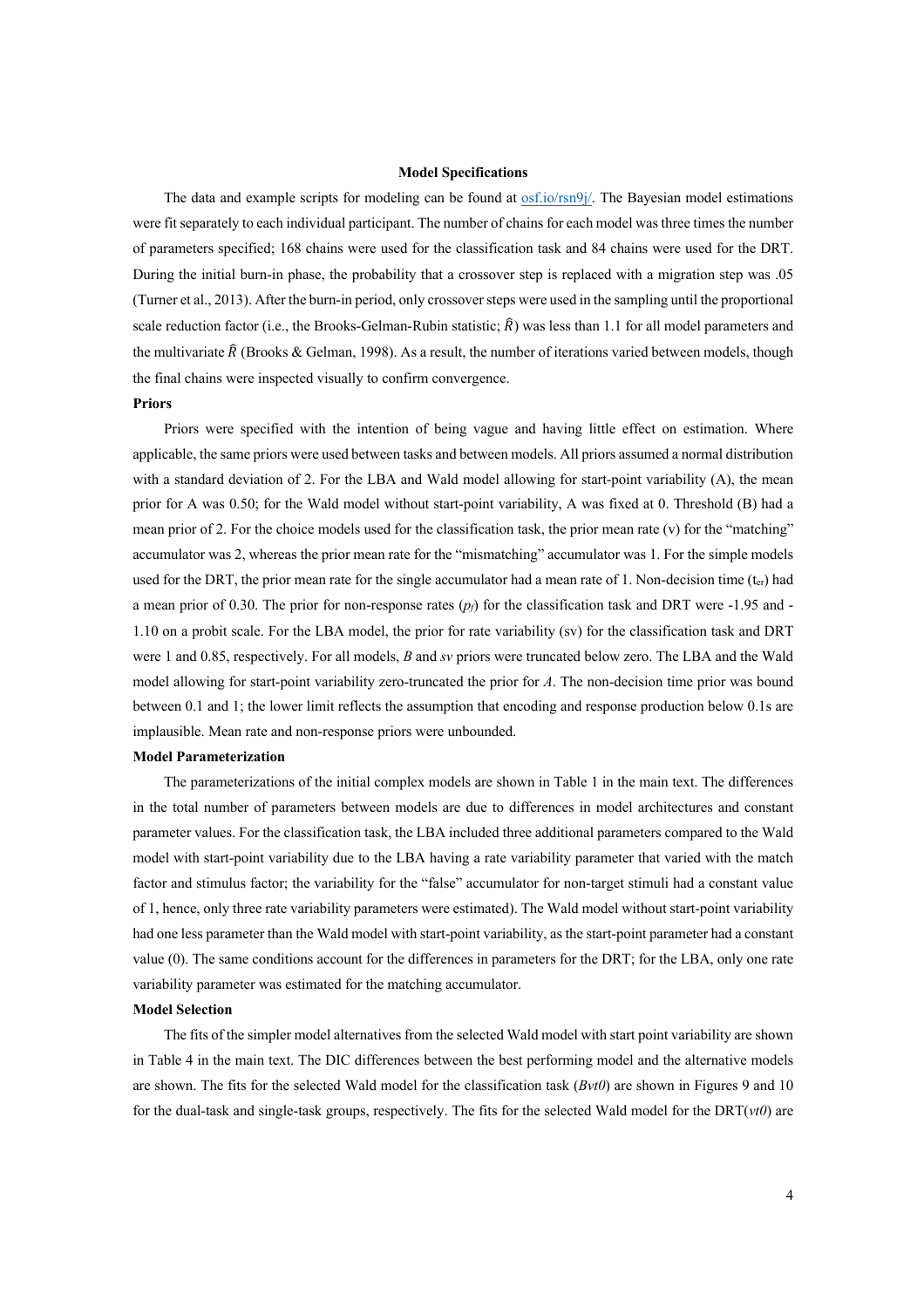shown in Figure 11. Analysis of the parameter estimates are provided in Table 5 of the main text, and the betweengroup and individual differences mixture models are shown in Figures 15 and 17, respectively.

#### **LBA Analysis**

To check for inconsistent between model architectures, we ran the corresponding analyses on the LBA model including the mixture models, model fits and model analysis. The mixture model examining between-group differences in the processing of the primary task indicated that a single latent group best described the data (PEDs for  $k = 1$  to 3: 1577, 1645, 2563; see Figure 16). The single-latent group model was also favoured for the mixture model examining individual differences in responding to time pressure factors (PEDs for  $k = 1$  to 3: 332, 406, 1634; see Figure 18).

The model fits for the LBA for the classification task is shown in Figures 12 and 13 for the dual-task and single-task group, respectively. The model fit to the DRT is shown in Figure 14. The LBA provided a good account of the data for both tasks.

A summary of the analysis on parameter estimates is provided in Table 1. The effects of time pressure factors on parameter estimated for the classification task are shown in Figure 7. There was a reliable interaction between time pressure factors on cognitive processes. The trends in threshold and non-decision time differed to the Wald model. Specifically, the decline in threshold with tighter deadlines only occurred in the 2-ship condition, and there was evidence for a decline in non-decision time with tighter deadlines for the 3-ship and 4-ship conditions. Consistent with the Wald model, the threshold for the "target" response was lower than the "non-target" response threshold (1.69 vs. 1.91, respectively). Also consistent with the Wald model, there was a clear increase in mean rate with tighter deadlines, with the effect being slightly stronger with an increase in the number of ships. For the DRT parameter estimate, shown in Figure 8, mean rate was considerably lower in the 6s deadline, though there was little difference between the 9s and 12s conditions. Finally, consistent with the Wald model, there was evidence for a slowing of non-decision time with tighter deadlines.



*Figure 7*. Classification task: Trends in the interactions between time pressure factors on LBA parameters. Dots correspond to posterior mean. The bars show the 95% credible intervals.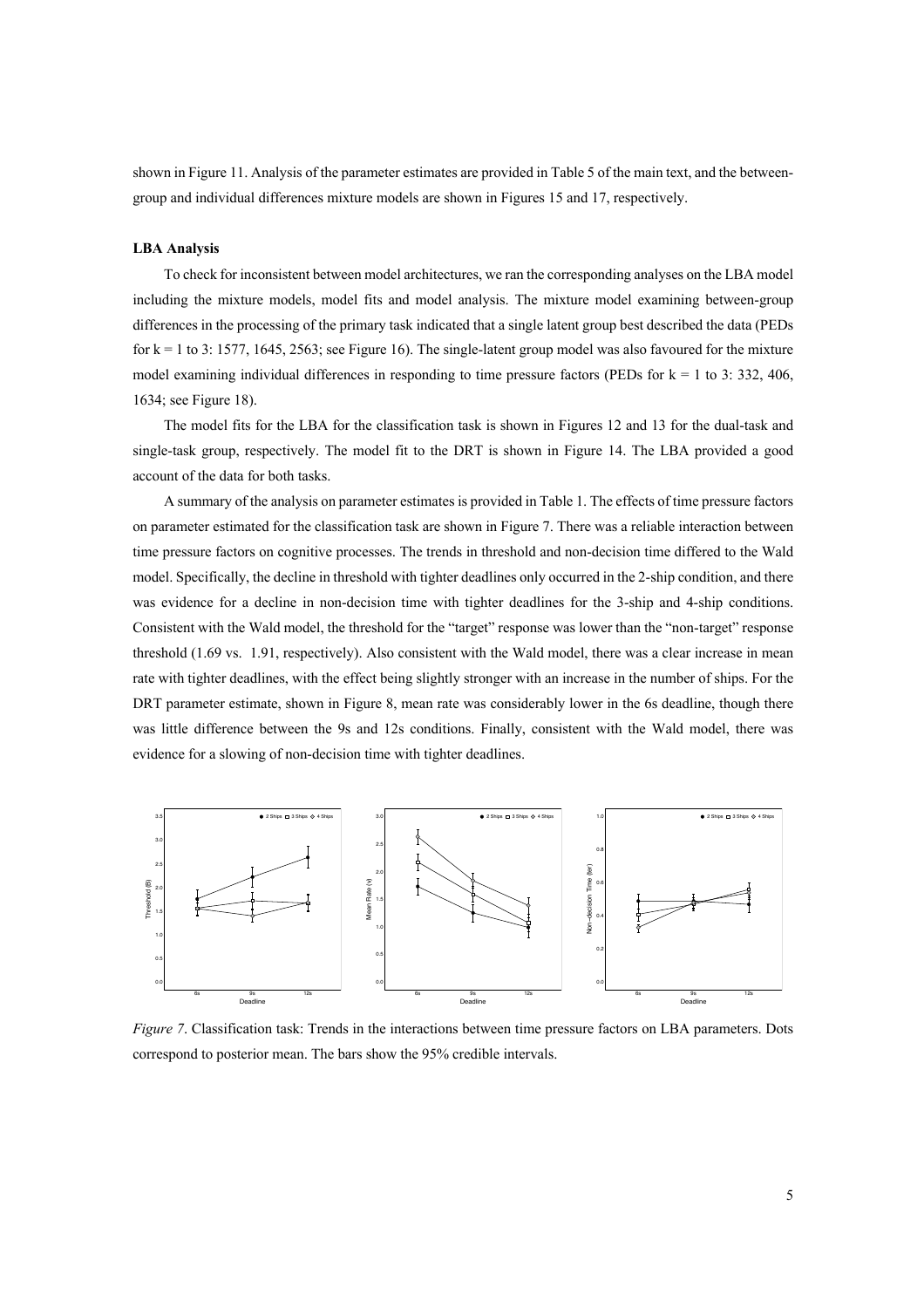## **Selected Model Parameter Analyses: LBA**

## Table 1.

*Linear coefficients for time pressure factor and response factor effects on LBA model parameters* 

| Task:     |                  | Classification Task |                 | DRT              |                                 |                            |  |
|-----------|------------------|---------------------|-----------------|------------------|---------------------------------|----------------------------|--|
| Effect    | Threshold<br>(B) | Mean Rate<br>(v)    |                 | Threshold<br>(B) | Mean Rate<br>(v)                | Non-decision<br>time (ter) |  |
| <b>SV</b> | $-0.47$          | 0.44                | $-0.02$         | 0.01             | $-0.28$                         | $-0.01$                    |  |
|           | $[-0.56, -0.38]$ | [0.39, 0.50]        | $[-0.05, 0.00]$ | $[-0.02, 0.04]$  | $[-0.36, -0.20]$                | $[-0.01, 0.00]$            |  |
|           | 0.26             | $-0.73$             | 0.08            | 0.00             | 0.34                            | $-0.01$                    |  |
| D         | [0.17, 0.36]     | $[-0.78, -0.68]$    | [0.06, 0.10]    | $[-0.02, 0.03]$  | [0.26, 0.43]                    | $[-0.02, -0.01]$           |  |
|           | 0.70             | $-0.32$             | 0.09            | $-0.02$          | $-0.13$                         | 0.00                       |  |
| SV.D      | [0.46, 0.95]     | $[-0.44, -0.20]$    | [0.03, 0.15]    |                  | $[-0.07, 0.03]$ $[-0.27, 0.02]$ | $[-0.02, 0.01]$            |  |
|           | $-0.15$          |                     |                 |                  |                                 |                            |  |
| R         | $[-0.21, -0.10]$ |                     |                 |                  |                                 |                            |  |

Note. Factors are number of ships (SV), deadline (D), and response type (R); 95% CIs are in square brackets



*Figure 8*. DRT: Trends in the interactions between time pressure factors on LBA parameters. Dots correspond to posterior mean. The bars show the 95% credible intervals.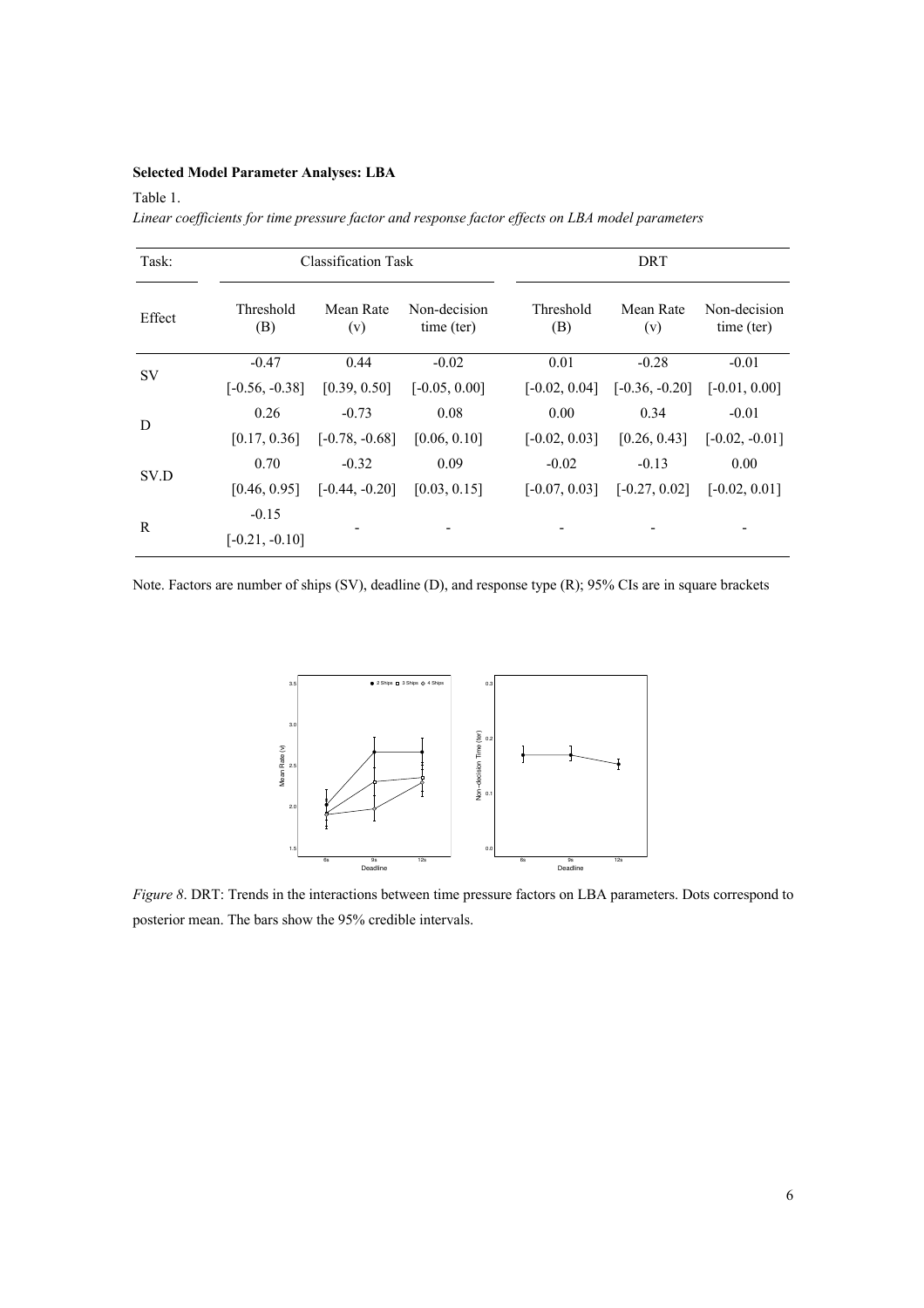

*Figure 9.* Dual-task group: Fits of the selected Wald model with start-point variability to mean accuracy (top graph), and .1, .5. and .9 quantiles of correct (middle graph) and error response times (bottom graph) of the classification task. Black points indicate mean data, whereas unfilled points indicate the posterior prediction. The bars show the 95% credible intervals.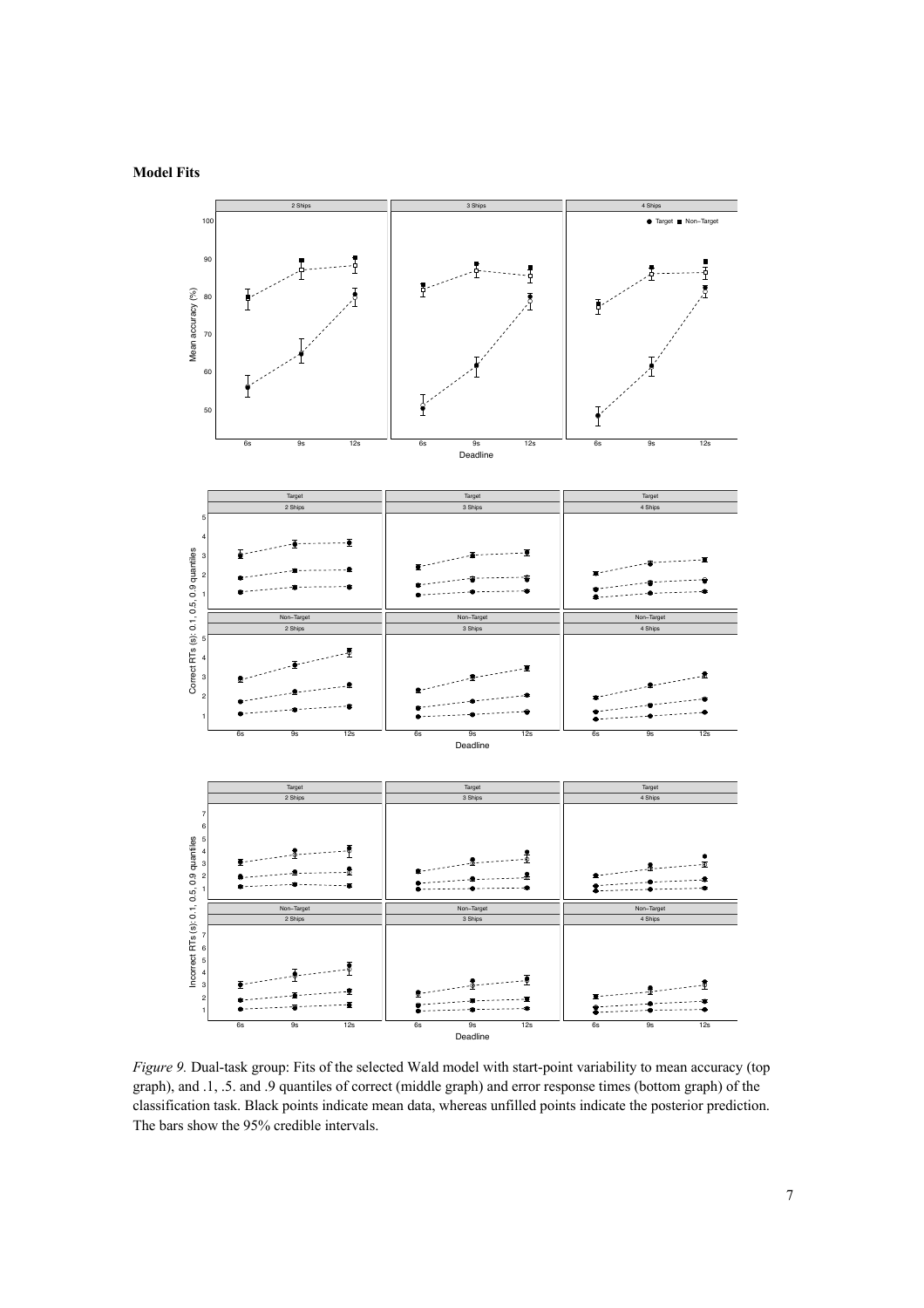

*Figure 10.* Single-task group: Fits of the selected Wald model with start-point variability to mean accuracy (top graph), and .1, .5. and .9 quantiles of correct (middle graph) and error response times (bottom graph) of the classification task. Black points indicate mean data, whereas unfilled points indicate the posterior prediction. The bars show the 95% credible intervals.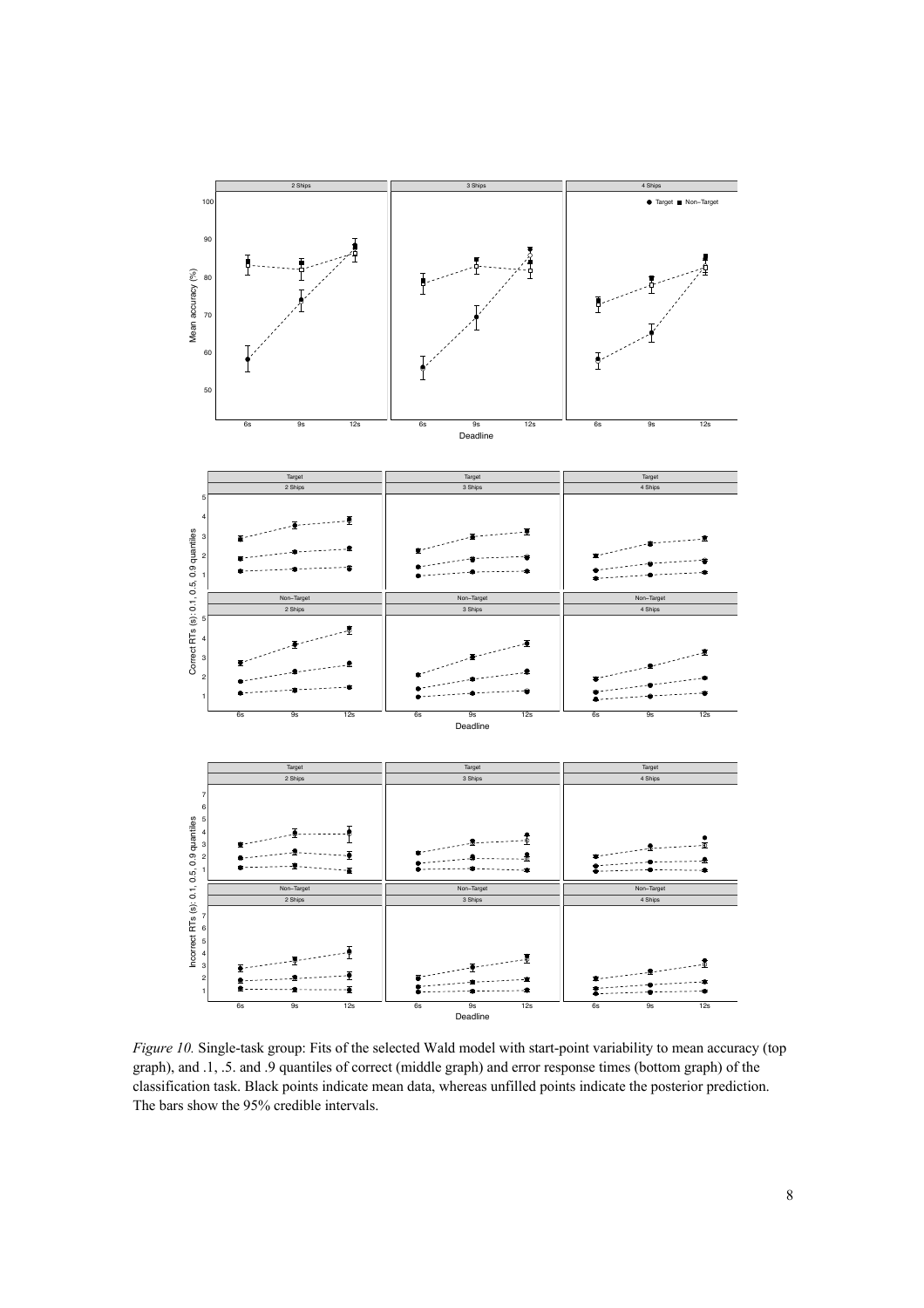

*Figure 11.* Fits of the selected Wald model to .1, .5. and .9 quantiles of response times of the DRT. Black points indicate mean data, whereas unfilled points indicate the posterior prediction. The bars show the 95% credible intervals.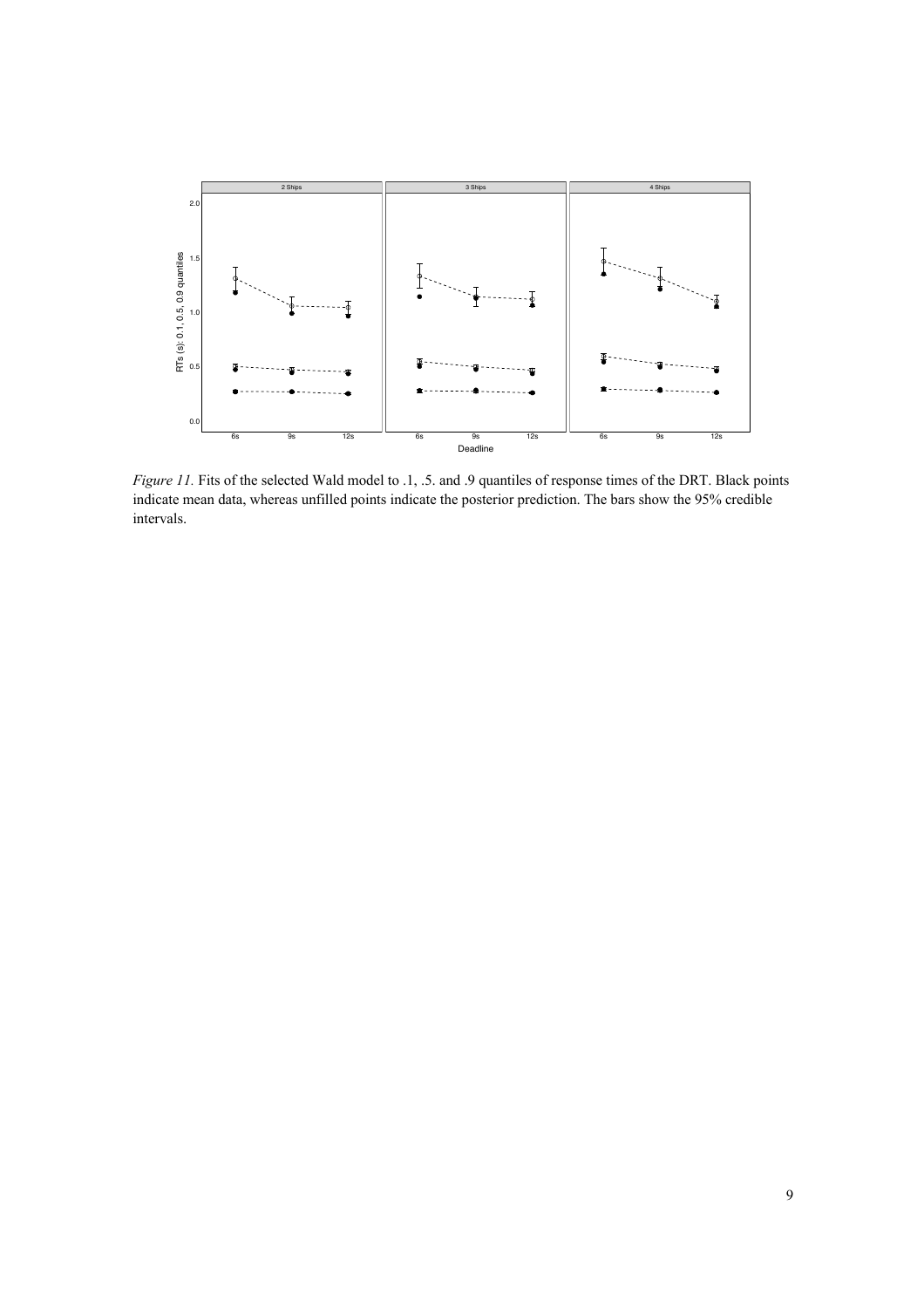

*Figure 12.* Dual-task group: Fits of the LBA to mean accuracy (top graph), and .1, .5. and .9 quantiles of correct (middle graph) and error response times (bottom graph) of the classification task. Black points indicate mean data, whereas unfilled points indicate the posterior prediction. The bars show the 95% credible intervals.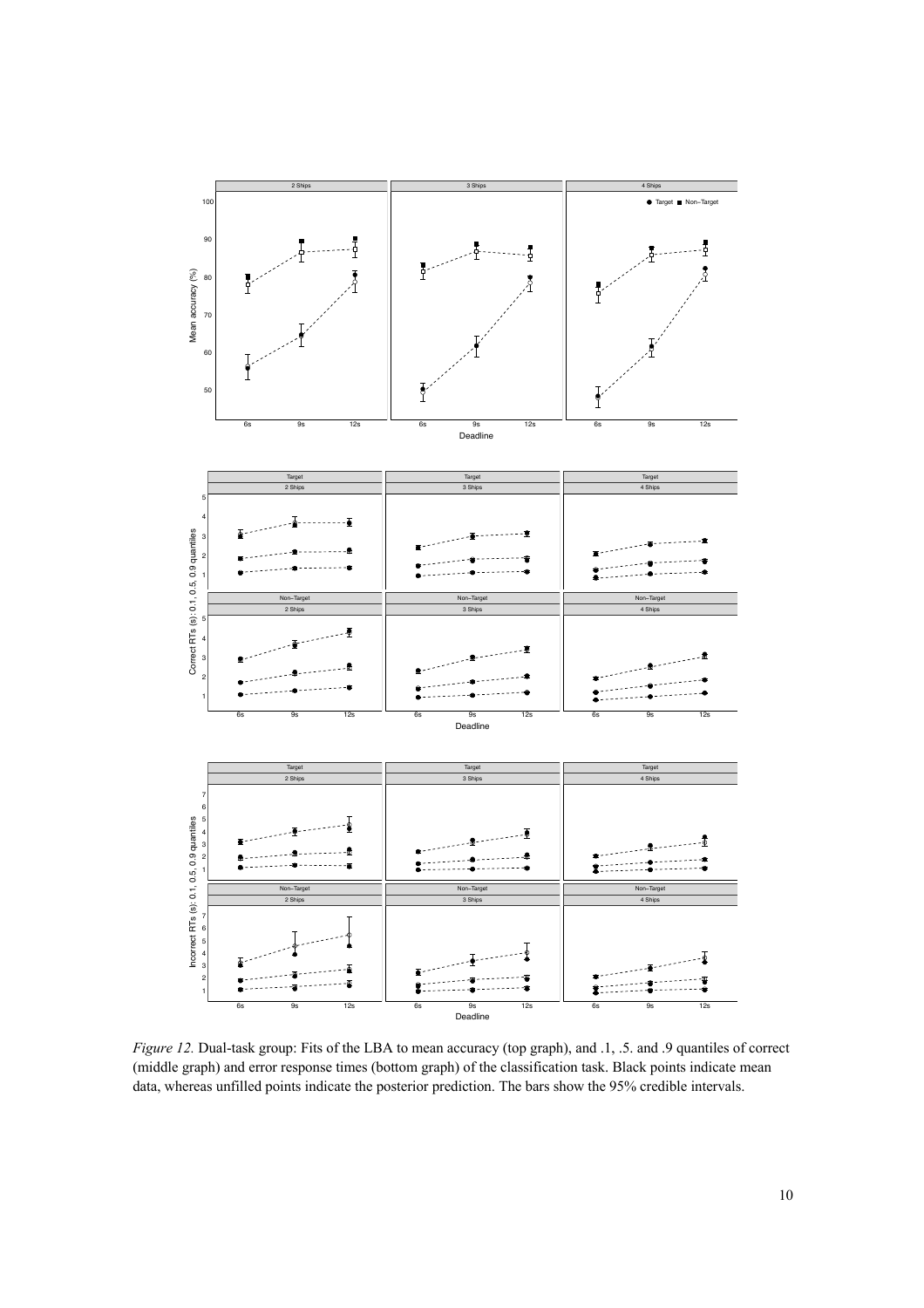

*Figure 13.* Single-task group: Fits of the LBA to mean accuracy (top graph), and .1, .5. and .9 quantiles of correct (middle graph) and error response times (bottom graph) of the classification task. Black points indicate mean data, whereas unfilled points indicate the posterior prediction. The bars show the 95% credible intervals.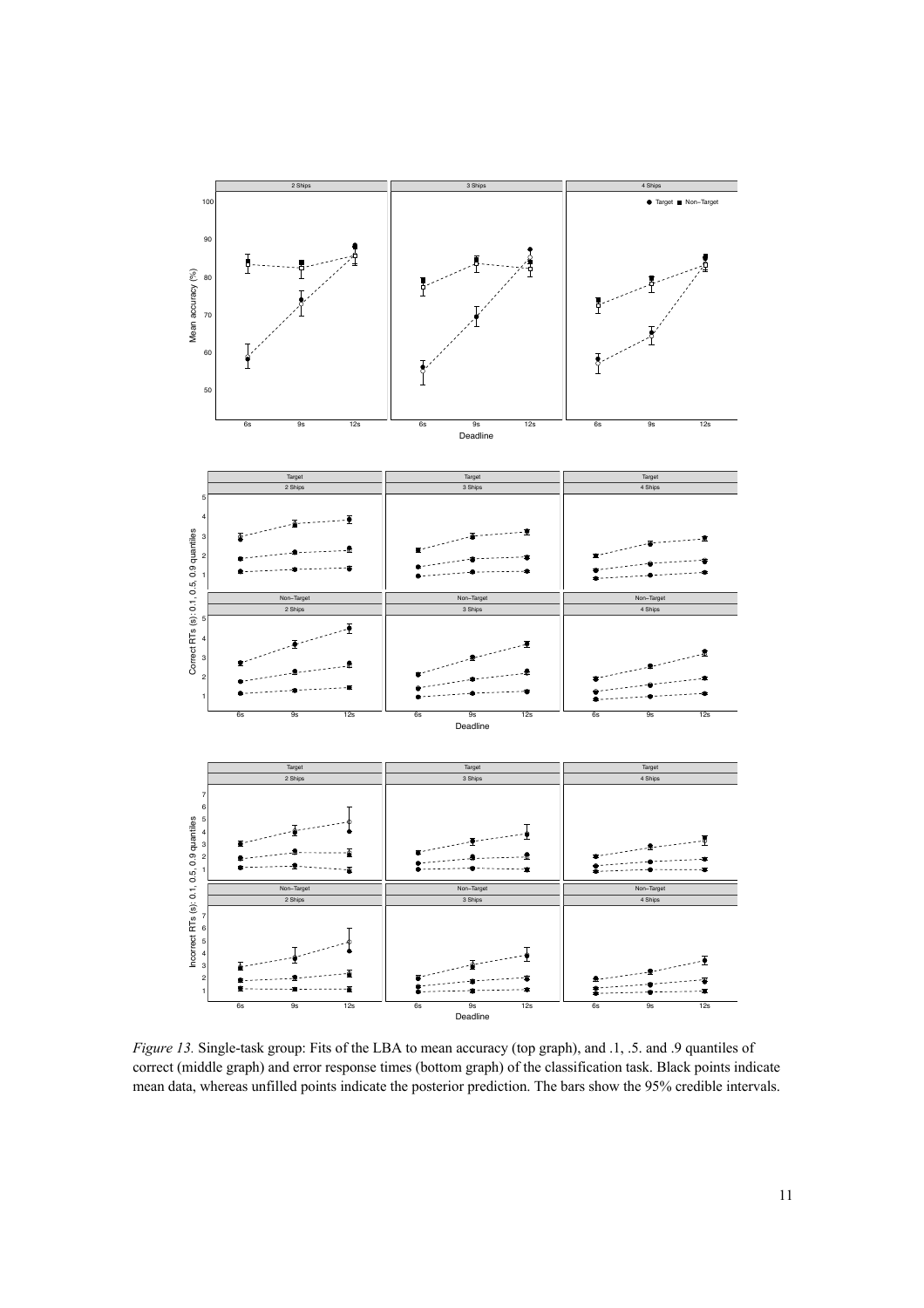

*Figure 14.* Fits of the LBA model to .1, .5. and .9 quantiles of response times of the DRT. Black points indicate mean data, whereas unfilled points indicate the posterior prediction. The bars show the 95% credible intervals.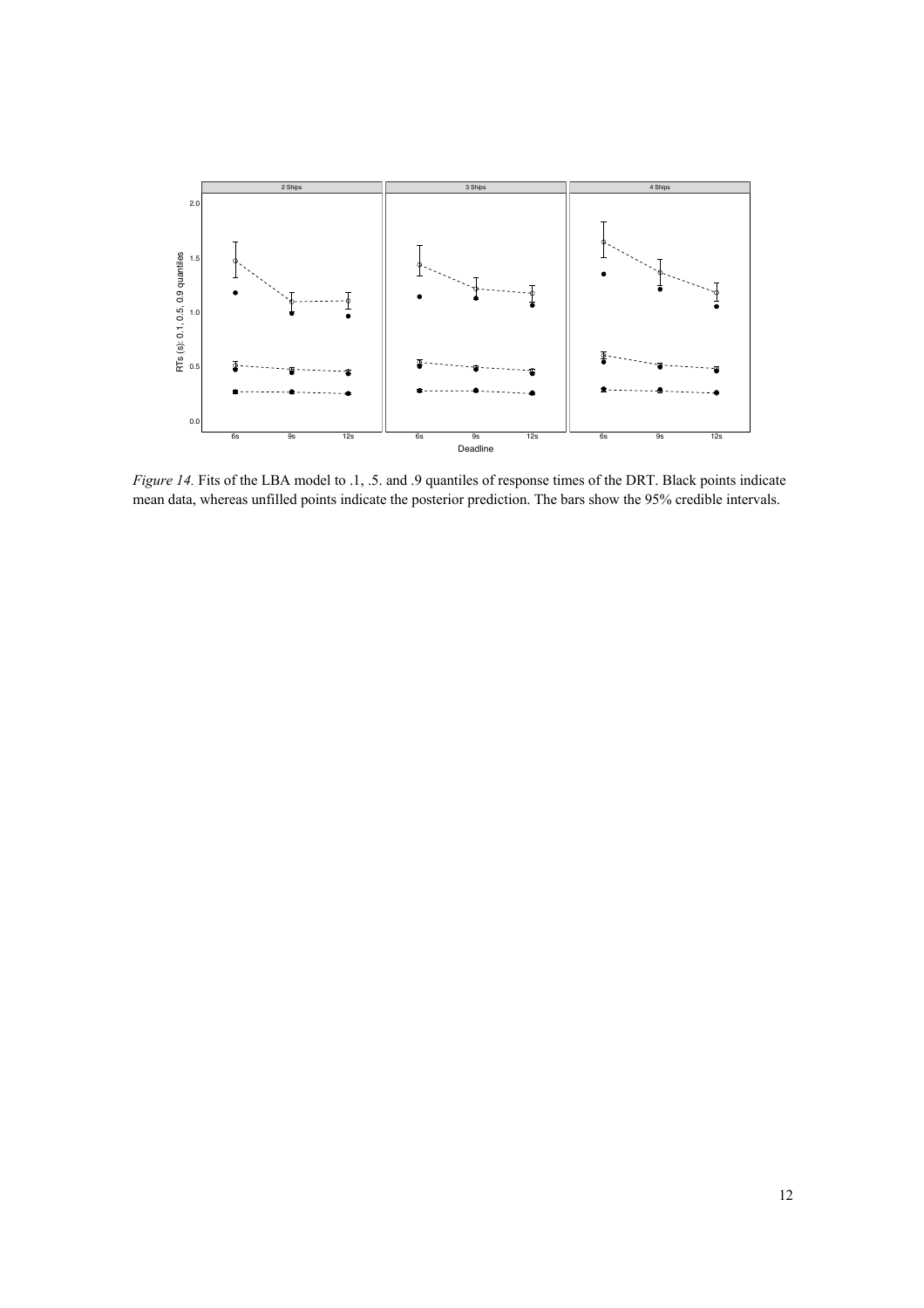

## **Between-person Effects: Mixture Model GLMM on UAV parameter estimates**

0



*Figure 15*. Single latent class of the classification task derived from mixtures of multivariate GLMM for the selected Wald model parameter estimates (mean rate, threshold, and non-decision times). Solid black line reflects the mean regression slope estimates for the single class, whereas coloured lines show participants' trajectories and their corresponding group type (single-task vs dual-task).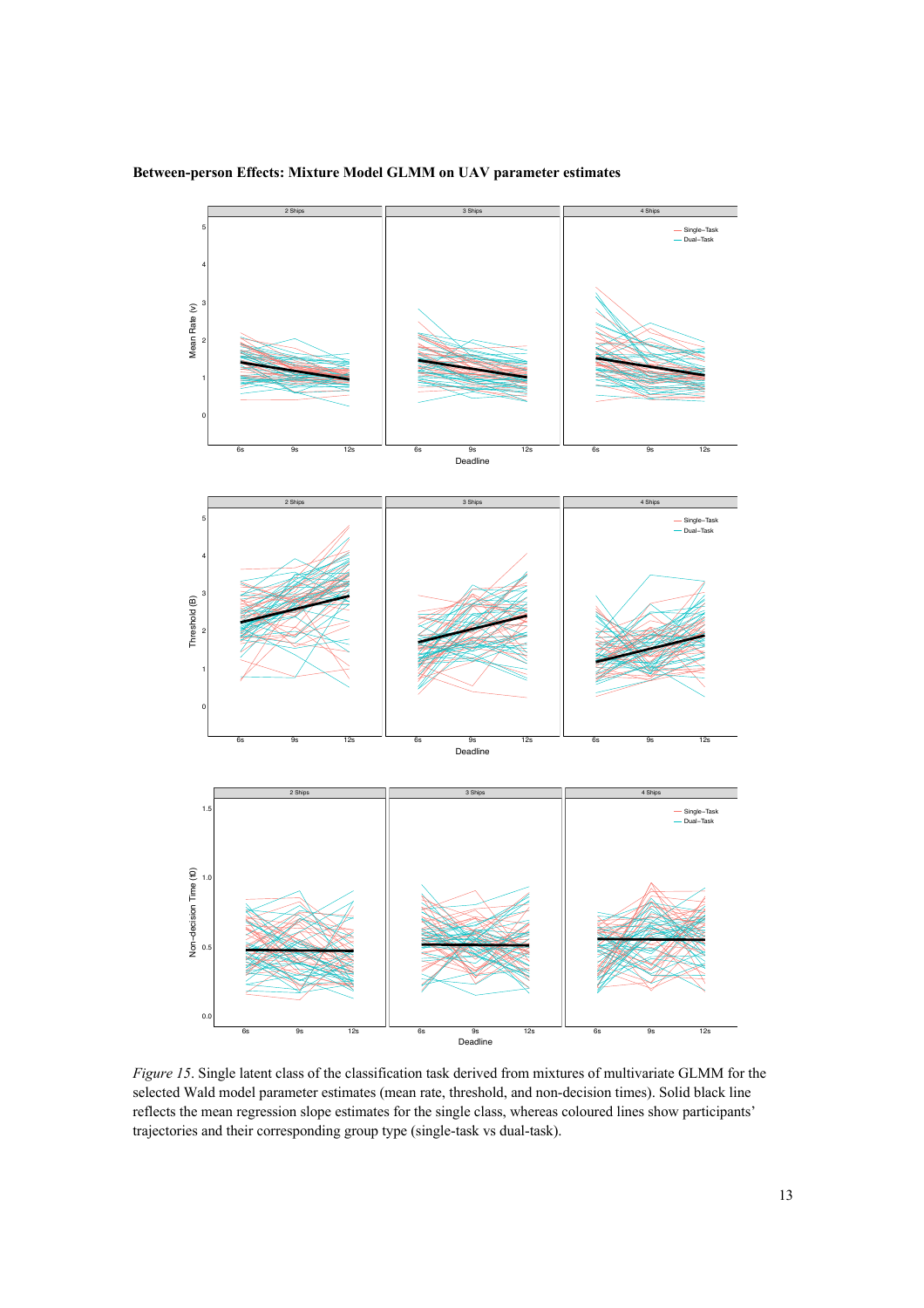

*Figure 16*. Single latent class of the classification task derived from mixtures of multivariate GLMM for the LBA model parameter estimates (mean rate, threshold, and non-decision times). Solid black line reflects the mean regression slope estimates for the single class, whereas coloured lines show participants' trajectories and their corresponding group type (single-task vs dual-task).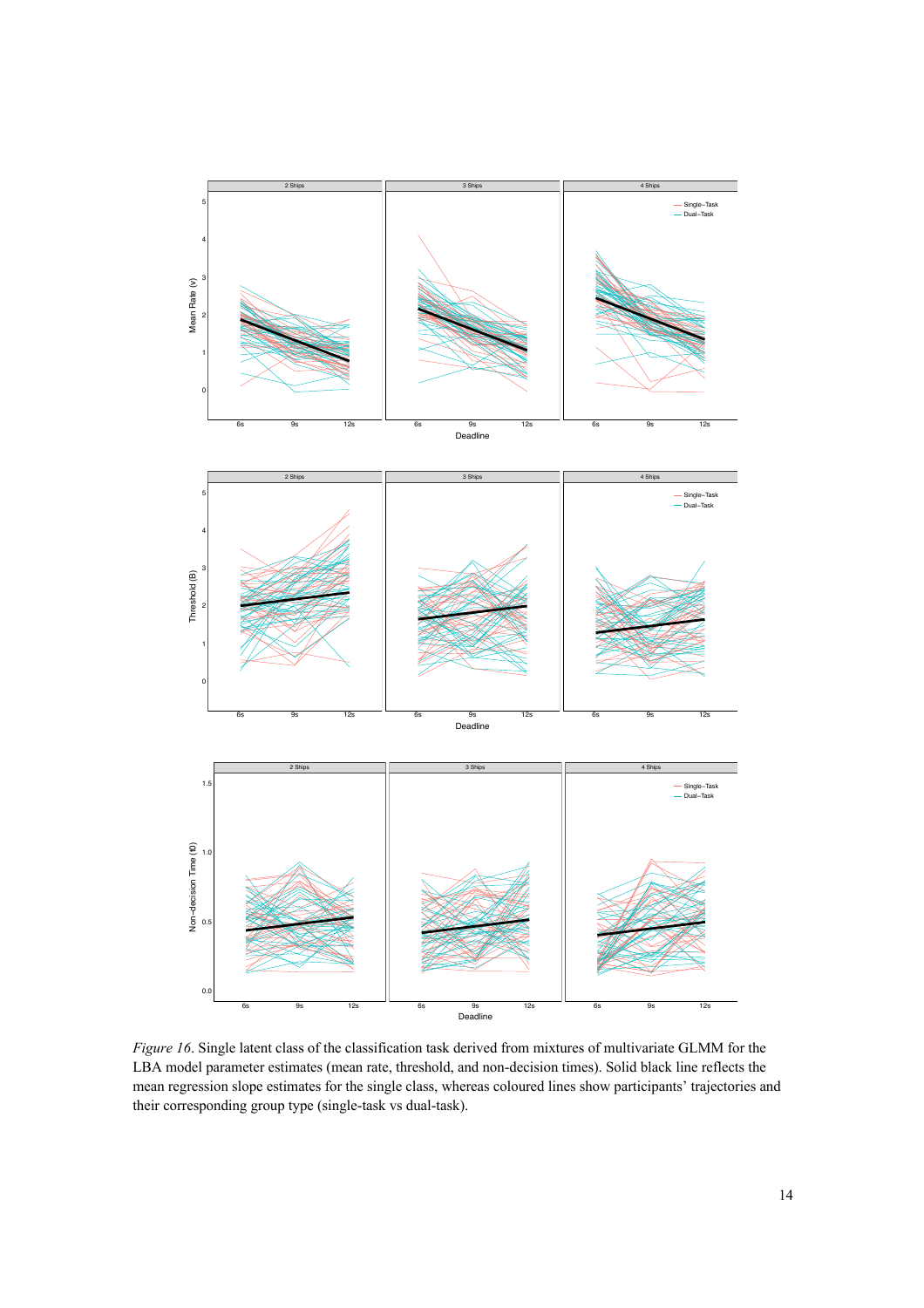## **Individual Differences: Mixture Model GLMM on UAV and DRT parameter estimates**



*Figure 17*. Single latent class of the classification task and DRT derived from mixtures of multivariate GLMM for the selected Wald model parameter estimates for both tasks. The top three panels illustrate the trends in parameters for the classification task (mean rate, threshold, and non-decision times), whereas the bottom two panels show the DRT (mean rate and non-decision times). Solid black line reflects the mean regression slope estimates for the single class, whereas green lines show participants' trajectories.